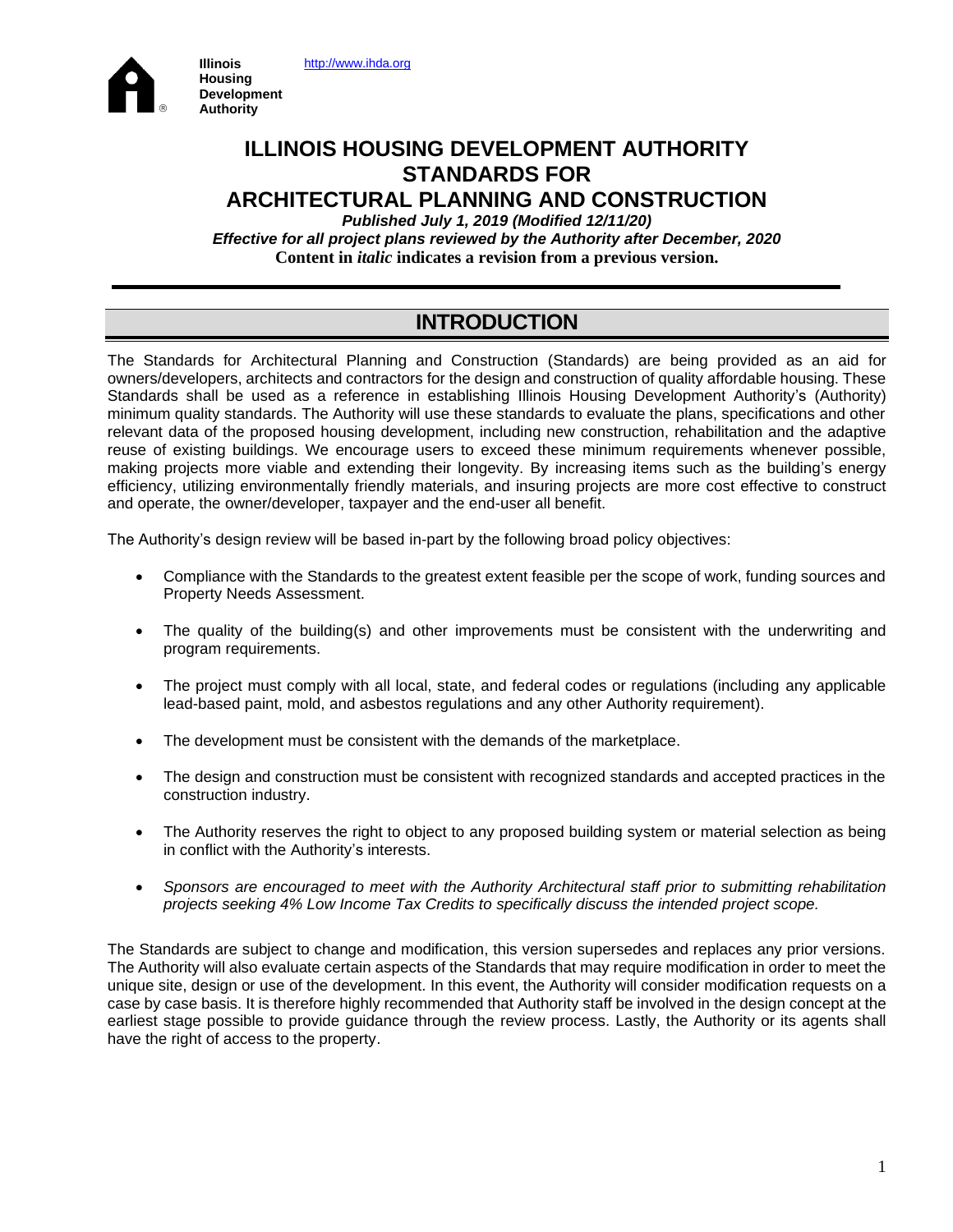

# **Contents**

| <b>Introduction</b> |  |
|---------------------|--|
| <b>Definitions</b>  |  |
| 1) Fees and Costs   |  |
|                     |  |

# **Construction Phase**

# **Design Phase**

|                                                     | .24 |
|-----------------------------------------------------|-----|
| 9) Visitability<br><b>Contract Contract Service</b> |     |
|                                                     |     |
|                                                     |     |
|                                                     |     |
|                                                     |     |
|                                                     |     |
|                                                     |     |
|                                                     |     |
|                                                     |     |
|                                                     |     |
|                                                     |     |
|                                                     |     |

# **Addendums**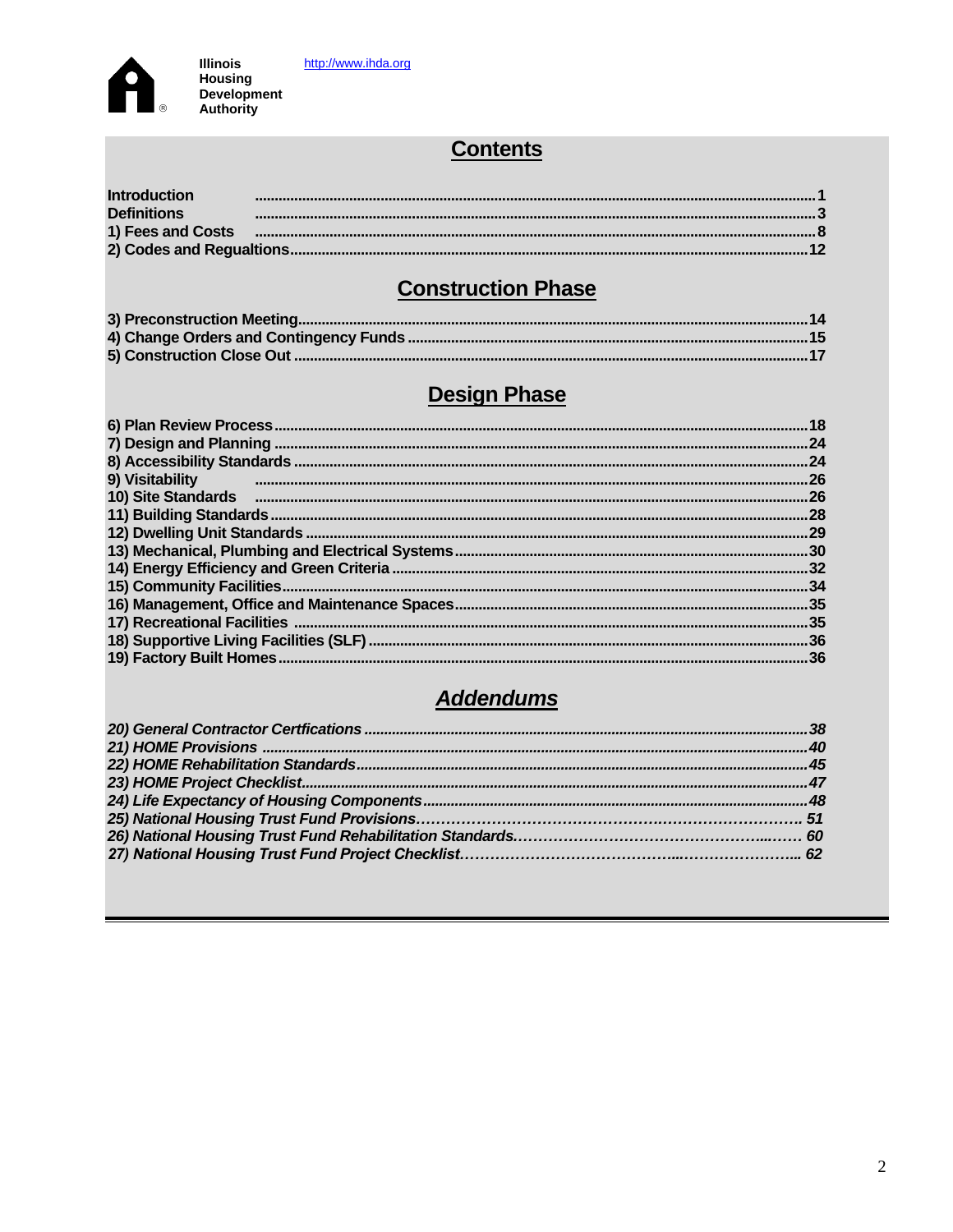

**Illinois Housing Development Authority**

## **Definitions**

Unless otherwise expressly stated, the following terms shall, for the purposes of the Standards, have the meaning shown in this Section. Where terms are not defined in this Section, they shall have ordinarily accepted meanings such as the context implies.

**Accessible Dwelling Unit:** A unit that is approached, entered, and used by physically challenged people and designed to meet all applicable code requirements.

**Accessible Route:** A continuous unobstructed path connecting all accessible elements and spaces of a building or facility. Interior accessible routes may include corridors, doorways, floors, ramps, elevators, lifts, skywalks and tunnels. Exterior accessible routes may include parking access aisles, curb ramps, crosswalks at vehicular ways, walks, ramps, and lifts.

**Accessibility Standards:** Accessibility standards mean the Federal Fair Housing Act, Illinois Accessibility Code, Americans with Disabilities Act, local building codes, and Section 504 of the 1973 Rehabilitation Act.

**Adaptability or Adaptable:** The ability of certain building spaces and elements, such as: kitchen counters, sinks, and grab bars, to be added or altered so as to accommodate the needs of individuals with or without disabilities or to accommodate the needs of persons with different types or degrees of disability.

**Adaptable Dwelling Unit**: A dwelling unit constructed and equipped so it can be converted with minimal structural change for use by persons with different types and degrees of environmental limitation.

**Adaptive Reuse**: The process of converting or adapting structures for purposes or uses other than those initially intended.

**Addition:** An expansion, extension, or increase in the gross floor area of a building or facility.

**Alteration:** Any modification or renovation that affects or could affect the usability of the building or facility or part of the building or facility. Alteration includes\*, but is not limited to, remodeling, renovation, rehabilitation, reconstruction, historic preservation, historic reconstruction, historic restoration (as separately required in Section 400.610 of the Illinois Accessibility Code), changes or rearrangement of the structural parts or elements, extraordinary repairs (as defined herein), changes to or replacement of plumbing fixtures or controls, changes or rearrangement in the plan configuration of walls and full-height partitions, and changes or improvements to parking lots (as separately required in Section 400.510 (e) 10 (c)).

**\*The following work is not considered to be an alteration unless it affects the usability of the building or facility**: normal maintenance, re-roofing, interior or exterior redecoration, changes to mechanical and electrical systems, replacement of plumbing, piping or valves, asbestos removal, or installation of fire sprinkler systems. (Section 3, Environmental Barriers Act - EBA).

**Applicability:** The latest version of the Standards shall be used in conjunction with the design and construction of the project. The Owner and General Contractor shall incorporate these Standards into their contract and agree to abide by these Standards. If there is a conflict between these Standards and any provision in the contract these Standards shall prevail.

**Architect/Engineer of Record:** An architect, professional engineer, or structural engineer as defined by the Illinois Architecture Practice Act, the Illinois Professional Engineering Practice Act, or the Illinois Structural Engineering Licensing Act who has the contract responsibility for the project, who prepares the construction documents from which the building is constructed, and who signs the required documents.

**Architect/Engineer-Consulting:** An architect, professional engineer, or structural engineer as defined by the Illinois Architecture Practice Act, the Illinois Professional Engineering Practice Act, or the Illinois Structural Engineering Licensing Act who provides his professional services such as civil, mechanical, electrical and plumbing engineering and design, to the "Architect of Record".

**Area, Gross:** The total area of a building or part of a building measured from the outside face of the exterior walls, including areas of usable or occupiable basements, but not including areas of basements used for storage or mechanical purposes only, overhangs, and mechanical penthouses on the roof.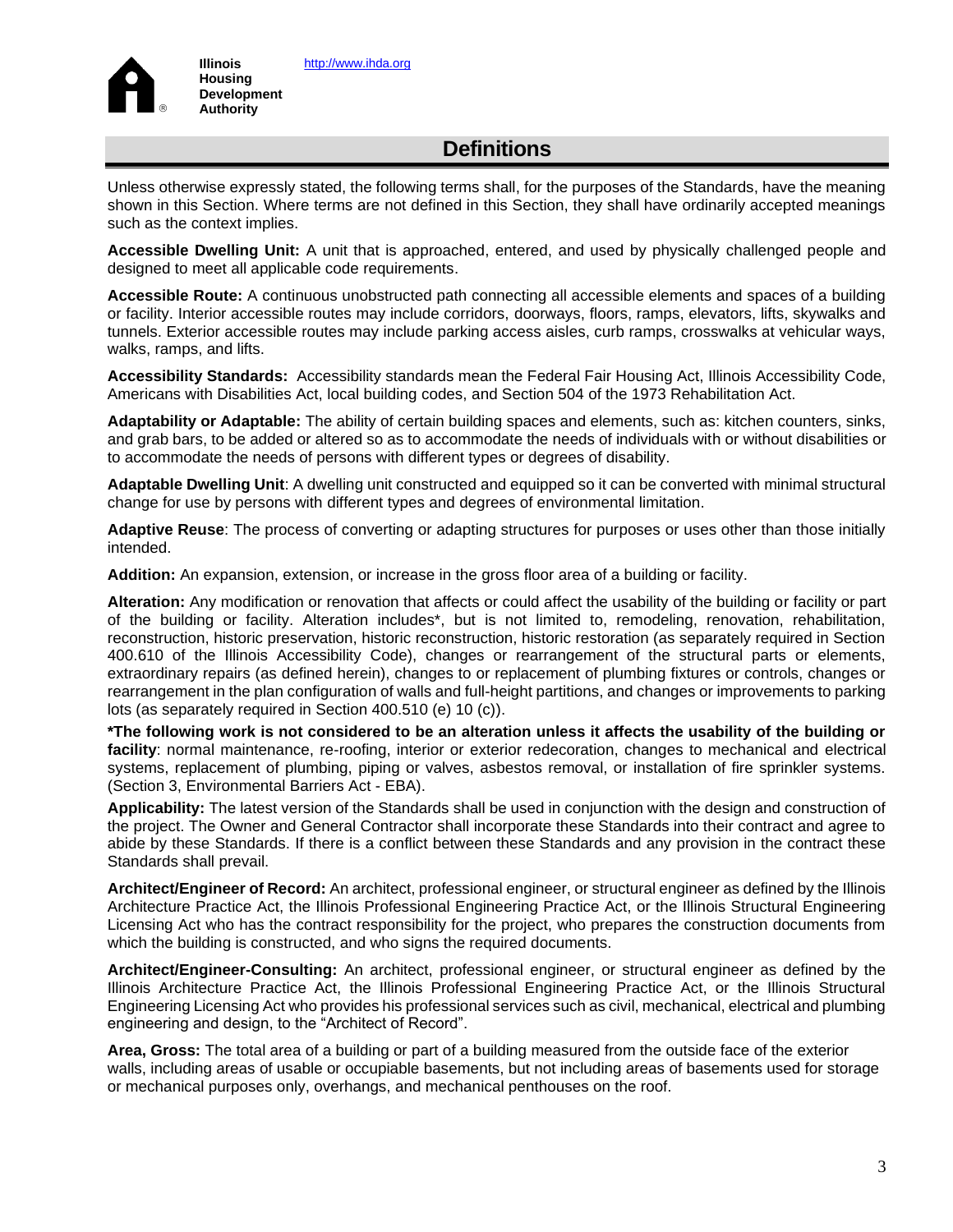

**Area, Net:** The total usable or occupiable area within the enclosing walls or partitions exclusive of shafts, partitions, columns, walls, elevators, stairs, permanent fixtures, toilet rooms, janitor closets, and mechanical, electrical, and telephone rooms.

**Area of Rescue Assistance:** An area, which has direct access to an exit, where people who are unable to use stairs may remain temporarily in safety to await further instructions or assistance during emergency evacuation.

*Broadband infrastructure: means cables, fiber optics, wiring, or other permanent (integral to the structure) infrastructure, including wireless infrastructure, that is capable of providing access to Internet connections in individual housing units, and that meets the definition of "advanced telecommunications capability" determined by the Federal Communications Commission under section 706 of the [Telecommunications Act of 1996](https://www.law.cornell.edu/topn/telecommunications_act_of_1996) [\(47 U.S.C.](https://www.law.cornell.edu/uscode/text/47/1302)  [1302\)](https://www.law.cornell.edu/uscode/text/47/1302).*

**Building Code, Applicable:** The building code and applicable amendments, adopted by the administrative authority under whose jurisdiction the work involved with the construction, addition, alteration, or change of occupancy will be carried out. If no building code has been adopted by the administrative authority, or if the work is not within a municipal or other administrative authority's jurisdiction, the building code shall be deemed to be the 2015 International Building Code package.

**Change Order** *(CO)***:** A written request prepared on A.I.A. Form G701 that changes the scope of work from the Authority approved drawings and specifications. The change order must be signed by the owner/developer, Architect of Record, and the contractor and presented to the Authority's field representative at least one month before requesting the payment on a draw.

**Clear Floor Space:** The minimum unobstructed floor or ground space required to accommodate a single, stationary wheelchair and occupant.

**Common Use or Common Areas:** Areas (including interior and exterior rooms, spaces, or elements) which are held out for use by all tenants, *their* guests, and owners in public facilities and multi-story housing units.

*Construction Contingency or Contingency: Amount of money allocated to the project in the Authority awarded*  funds available to the project sponsor to pay for construction related items not in the approved construction *documents. Value should be equal to 5% of new construction hard costs, and 10% of rehabilitation hard costs. Allocation of these funds shall be in compliance with Section 4.01.*

**Cross Slope:** The slope that is perpendicular to the direction of travel (see Running Slope).

**Curb Ramp:** A short ramp cutting through a curb or built up to it.

**Detectable Warning:** A standardized surface feature built in or applied to a walking surfaces or other element to warn people with visual impairments of hazards on the circulation path. The State of Illinois has adopted the truncated dome standard with a contrasting color to the base surface.

**Dwelling Unit:** A single residential unit which provides a kitchen or food preparation area, in addition to rooms and spaces for living, bathing, sleeping, and the like.

**Efficiency or Studio Unit:** A unit used or intended to be used as a residential housekeeping unit by not more than one occupant for living, sleeping, and cooking facilities. The unit shall contain not less than *the area indicated in Section 12.01 of these standards*.

**Emergency Warning System:** A fire alarm, carbon monoxide, smoke or heat detector system used to activate emergency audible and visual alarms.

**Entrance:** Any access point to a building or portion of a building used for the purpose of entering. An entrance includes the approach walk, the vertical access leading to the entrance platform itself, vestibules, if provided, and the entry door or doors or gate or gates

**Environmental Barrier:** An element or space of the built environment which limits accessibility to or use of the built environment by environmentally limited persons.

**Exit:** That portion of a means of egress which is separated from all other spaces of a building or structure by construction or equipment as required by the applicable building code to provide a protected way of travel to the exit discharge. The walls ceiling, and openings therein, of the protected way of travel shall provide a fire resistance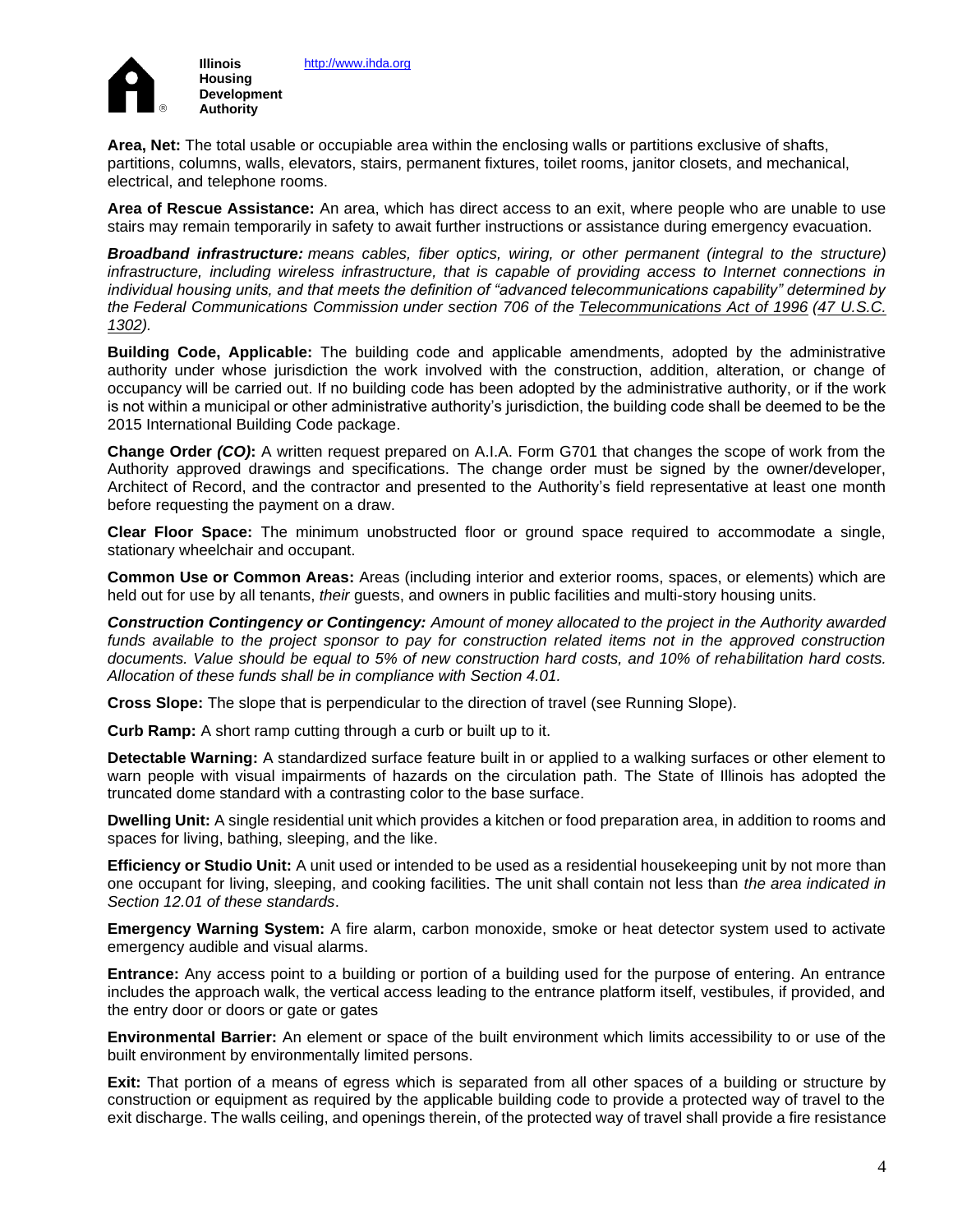

rating required by the applicable building code.

**Exit Access:** That portion of a means of egress that leads to an exit.

**Exit Discharge:** That portion of a means of egress between the termination of an exit and a public way.

**Extraordinary Repair:** The replacement or renewal of any element of an existing building or facility for purposes other than normal routine maintenance. It includes, but is not limited to: replacement of sidewalk and curb ramp, replacement of a door and frame, complete stair replacement and plumbing fixture replacement (see Alteration).

**Facility:** All or any portion of buildings, structures, site improvements, complexes, equipment, roads, walks, passageways, parking lots, or other real or personal property located on a site (see Public Facility).

**Floor:** Any level within a building that may be occupied by the public. Mezzanines and seating tiers are not included in the definition of "Floor" in the Illinois Accessibility Code.

**Functional Spaces:** The rooms or spaces in a building or facility that house the primary functions for which the building or facility is intended, and the secondary or supporting functions that relate to the support, maintenance or performance of the primary functions, including connective or ancillary space such as parking and storage. Unfinished or undeveloped space is included as a "Functional Space".

**General Contractor:** A general contractor (GC) is responsible for providing all of the material, labor, equipment and services necessary for the construction of a project. The GC is responsible for the day-to-day oversight of a construction site, management of vendors and trades and communication of information to involved parties throughout the course of construction.

**Governmental Unit:** The State or any political subdivision thereof, including but not limited to any county, town, township, city, village, municipality, municipal corporation, school district, park district, sanitary district, local housing uthority, public commission, public authority, the Authority or other special purpose district.

**Grade:** The elevation of the finished surface of the ground, paving, or sidewalk within the area between the building and an imaginary line five feet (5') from the building.

**Ground Floor:** Any occupiable floor less than one story above or below grade with direct access to grade. A building or facility always has at least one ground floor and may have more than one ground floor as where a splitlevel entrance has been provided or where a building is built into a hillside. A building where the first floor containing dwelling units is above grade that floor will be considered the ground floor. For example, a grade level or slightly below grade floor contains parking, laundry, building office, and storage is not considered a ground floor. The first floor in a building of this type containing dwelling units will be considered the ground floor

**Habitable Room:** A room within a residential occupancy and used or intended to be used for living, sleeping, eating or cooking purposes, as well as any room within a residential occupancy but does not include bathrooms, toilet rooms laundries, pantries, foyers, corridors, storage spaces, stairways or closets.

**Historic Building:** All buildings, parts of buildings, facilities or sites individually listed in or eligible for listing in the National Register of Historic Places, a "contributing" building or site in a National Register Historic District as determined by the Illinois *Department of Natural Resources* (I*DNR) State Historic Preservation Officer* or as determined by a "Certified Local Government" designated by the *IDNR*, a building or site designated as a historic or architectural landmark by a local Landmarks Commission or local Historic Preservation Commission, and buildings which undergo historic reconstruction.

**Historic Preservation:** The act or process of accurately preserving and/or recovering the form and details of a historic building and its setting as it appeared at a particular period of time by means of repair, stabilization, or restoration as defined herein. Historic Preservation also includes "Historic Reconstruction and Historic Restoration".

**Historic Reconstruction:** The act or process of reproducing by new construction the exact form and detail of an original building, structure, object, or part thereof as it appeared at a specific period of time. Historic Reconstruction only applies to reconstruction of buildings which are open to view by the public, are used to demonstrate historic or architectural values, and/or are used for purposes of display of a historic building type, design, and technique of construction or period setting.

**Historic Restoration:** The act or process of accurately recovering the form and details of a building or facility and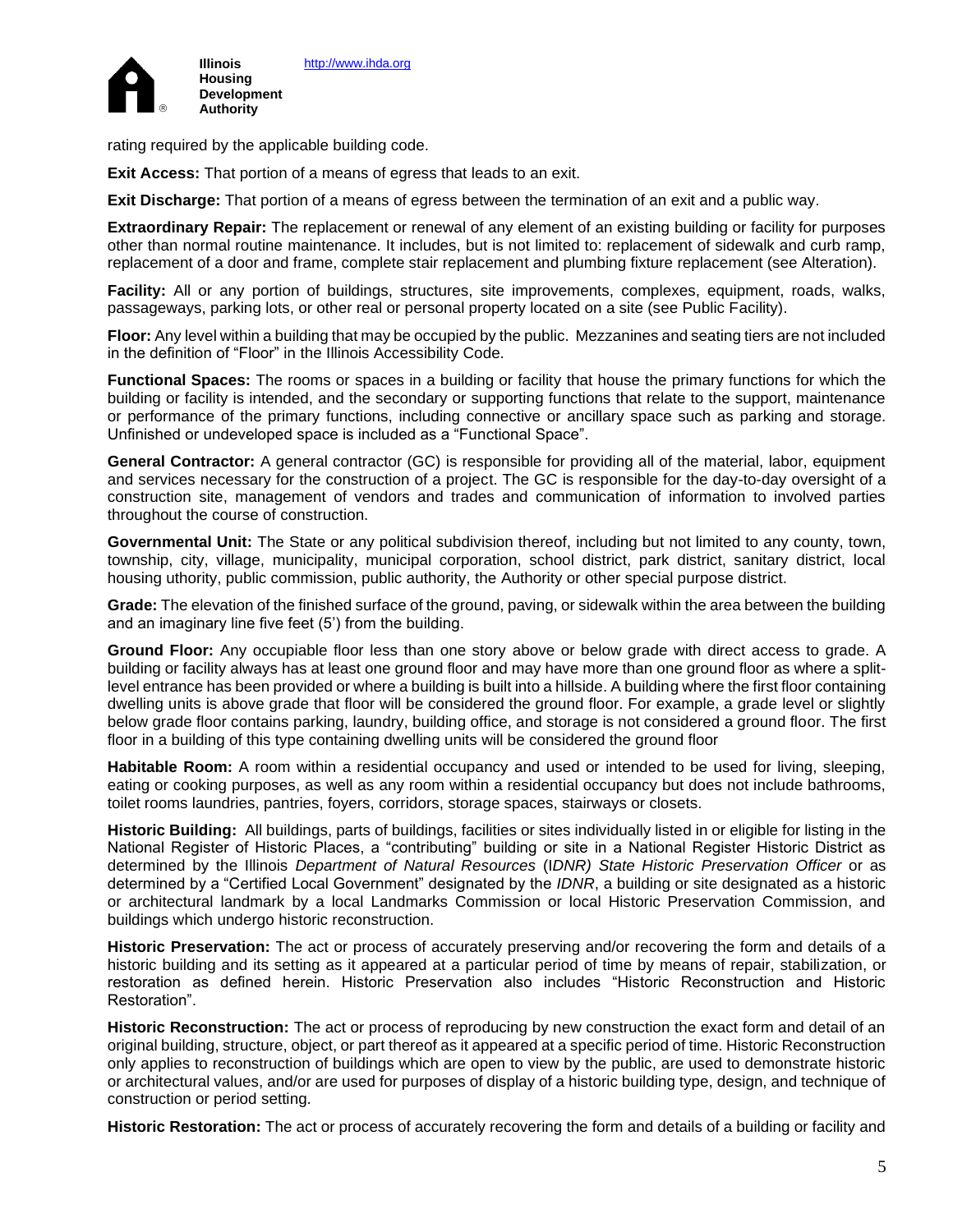

its setting as it appeared at a particular period of time by means of the removal of later works or replacement of missing earlier work.

**Housing, Financed or Guaranteed by a Government Unit:** Any building, facility or portion thereof, excluding inpatient medical care facilities, which contains one or more dwelling units or sleeping accommodations, and which is owned by or on behalf of a governmental unit, or financed, in whole or in part, for either initial construction or subsequent alteration, by a grant or loan made or guaranteed by a governmental unit. Such housing may include, but is not limited to, one family dwellings and multi-family dwellings, including multi-story apartment buildings, group homes, dormitories and housing for the elderly.

**Interior Redecoration:** Replacement of interior floor, wall, and ceiling decorative finishes (such as carpet, wall coverings, paint, and paneling), window treatments (such as drapery, blinds, and shades), interior space lighting, fixtures, furnishings, and furniture.

**Masonry Unit:** Brick, tile, stone, glass block or concrete block conforming to the requirements specified in Section 2103 of the *2015* International Building Code.

**Means of Egress:** A continuous and unobstructed path of travel from any point in a building or structure to a public way, consisting of three separate and distinct parts: the exit access, the exit, and the exit discharge. A means of egress comprises vertical and horizontal means of travel and includes intervening room spaces, doors, hallways, corridors, passageways, balconies, ramps, stairs, enclosures, lobbies, escalators, horizontal exits, courts and yards. (Section 3, EBA).

**Mezzanine:** Any intermediate occupiable and usable level placed above any floor of a building and limited to 33% of the net floor area of the floor over which it is placed. The net area of a mezzanine is included in the net area of the floor above which it is placed.

**Multi-Story Building:** Any building of any type two or more stories above the grade level containing any number of units.

**Multi-Story Housing Unit:** Any building of four or more stories containing ten or more dwelling units constructed to be held out for sale or lease by any person to the public. This category includes, but is not limited to, the following building types: apartment buildings, condominium apartment buildings, convents, housing for the elderly and monasteries.

**Other Alterations (Section 504):** If the project involves fewer than 15 units or the cost of alterations is less than 75% of the replacement cost of the completed facility and the recipient has not made 5% of its units in the development accessible to and usable by individuals with disabilities, then the requirements of 24 CFR 8.23(b) apply. Under this section, alterations to dwelling units shall, to the maximum extent feasible, be made readily accessible to and usable by individuals with disabilities. If alterations to single elements or spaces of a dwelling unit, when considered together, amount to an alteration of a dwelling unit, the entire unit shall be made accessible. Alteration of an entire unit is considered to be when at least all of the following individual elements are replaced:

- renovation of whole kitchens, or at least replacement of kitchen cabinets; and
- renovation of the bathroom, if at least bathtub or shower is replaced or added, or a toilet and flooring is replaced; and
- replacement of entrance door jambs.

When the entire unit is not being altered, 100% of the single elements being altered must be made accessible until 5% of the units in the development are accessible. However, HUD strongly encourages a recipient to make 5% of the units in a development readily accessible to and usable by individuals with mobility impairments, since that will avoid the necessity of making every element altered accessible, which often may result in having partially accessible units which may be of little or no value for persons with mobility impairments. It is also more likely that the cost of making 5% of the units accessible up front will be less than making each and every element altered accessible. Alterations must meet the applicable sections of the UFAS which govern alterations.

**Point of Arrival:** A location within the site where an accessible route must be provided. Acceptable locations shall include an accessible parking space, accessible passenger unloading/loading zone, public street or sidewalk, or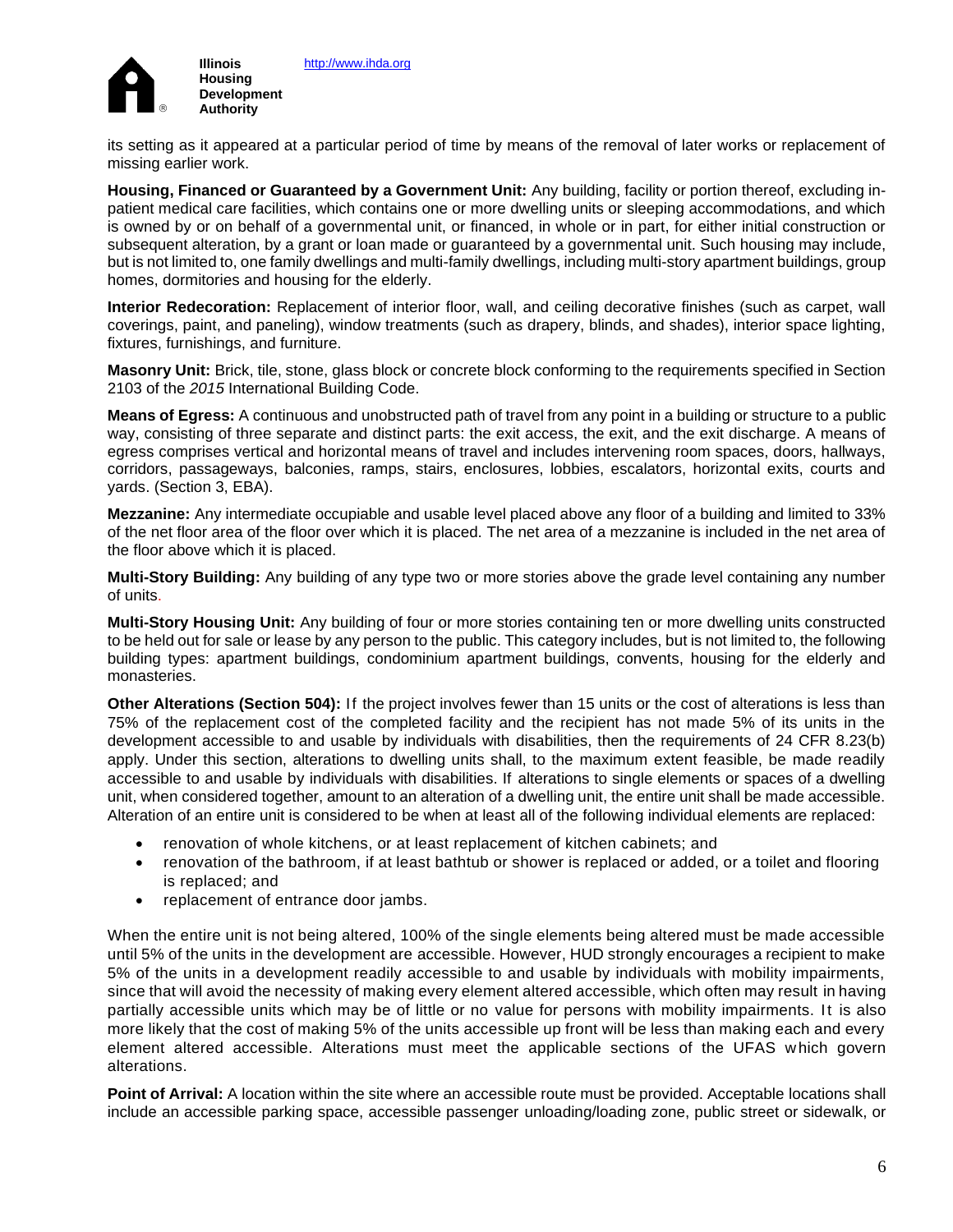

each public transportation stop.

**Power-Assisted Door:** A door used for human passage, with a mechanism that helps to open the door, or relieves the opening resistance of the door, upon the activation of a switch or a continued force applied to the door itself.

**Principal or Primary Entrance:** An entrance intended to be used by the residents or users to enter or leave a building or facility. This shall include, but is not limited to, the main entrance.

**Privately Owned Building:** Any building which is not publicly owned as defined herein.

**Project:** Any building, structure or site including the related improvements owned or financed in whole or in part by the Authority, or one in which the Authority has or will have an interest.

**Public:** Any group of people who are users of the building and employees of the building, excluding those people who are employed by the owner of a building for construction or alteration of a building.

**Public Facility:** Any building, structure, or site improvement which is: (i) owned by or on behalf of a governmental unit; leased, rented or used, in whole or in part, by a governmental unit: financed, in whole or in part, by a grant or a loan made or guaranteed by a governmental unit. (ii) used or held out for use or intended for use by the public or by employees for one or more of, but not limited to, the following: the purpose of gathering, recreation, transient lodging, education, employment, institutional care, or the purchase, rental, sale or acquisition of any goods, personal property or services; places of public display or collection; social service establishments; and stations used for specified public transportation.

**Public Use:** Interior and exterior rooms or spaces that are made available to the general public at a building or facility that is privately or publicly owned.

**Ramp:** A walking surface which has a running slope greater than 1:20 (5%) and a cross slope no greater than 1:50  $(2\%)$ .

**Reproduction Cost:** The estimated cost of constructing a new building, structure, or site improvement of like size, design and materials at the site of the original building, structure, or site improvement, assuming such site is clear. The reproduction cost shall be determined by using the recognized standards of an authoritative technical organization (see Authoritative Technical Organization for examples of estimating guides).

**Running Slope:** The slope that is parallel to the direction of travel (see Cross Slope).

**Service Entrance:** An entrance intended primarily for delivery of goods or services. A service entrance may not be the principal entrance unless it is the only entrance to the building/facility.

**Single Room Occupancy Unit or SRO** A unit used or intended to be used as a residential housekeeping unit by not more than one occupant for living, sleeping, with or without cooking facilities. *See Section 12.01 for area requirements.*

**Storage, Bulk:** A clear volume space provided for storage of personal items such as luggage, boxes of seasonal items or any bulk items. The space may be located in the dwelling unit, in a separate room in the building, or in a separate building on the same site.

**Structural Change:** Changes to or rearrangement of the structural elements, plumbing fixture changes, or changes to or rearrangement of the plan configuration of walls and full height partitions.

**Structurally Impracticable:** Those rare circumstances when the unique characteristics of terrain prevent the incorporation of accessibility features in new construction.

**Substantial Alteration (Section 504):** Alterations are substantial if they are undertaken to a project that has 15 or more units and the cost of the alterations is 75% or more of the replacement cost of the completed facility. [See 24 CFR 8.23(a)]. The new construction provisions of 24 CFR 8.22 shall apply. Section 8.22 requires that a minimum of 5% of the dwelling units, or at least one unit, whichever is greater, shall be made accessible to persons with mobility disabilities and an additional 2% of the dwelling units, or at least one unit, whichever is greater, shall be made accessible to persons with hearing or visual disabilities.

**Technically Infeasible:** With respect to an alteration of a building or a facility, a change that has little likelihood of being accomplished because existing structural conditions would require removing or altering a load-bearing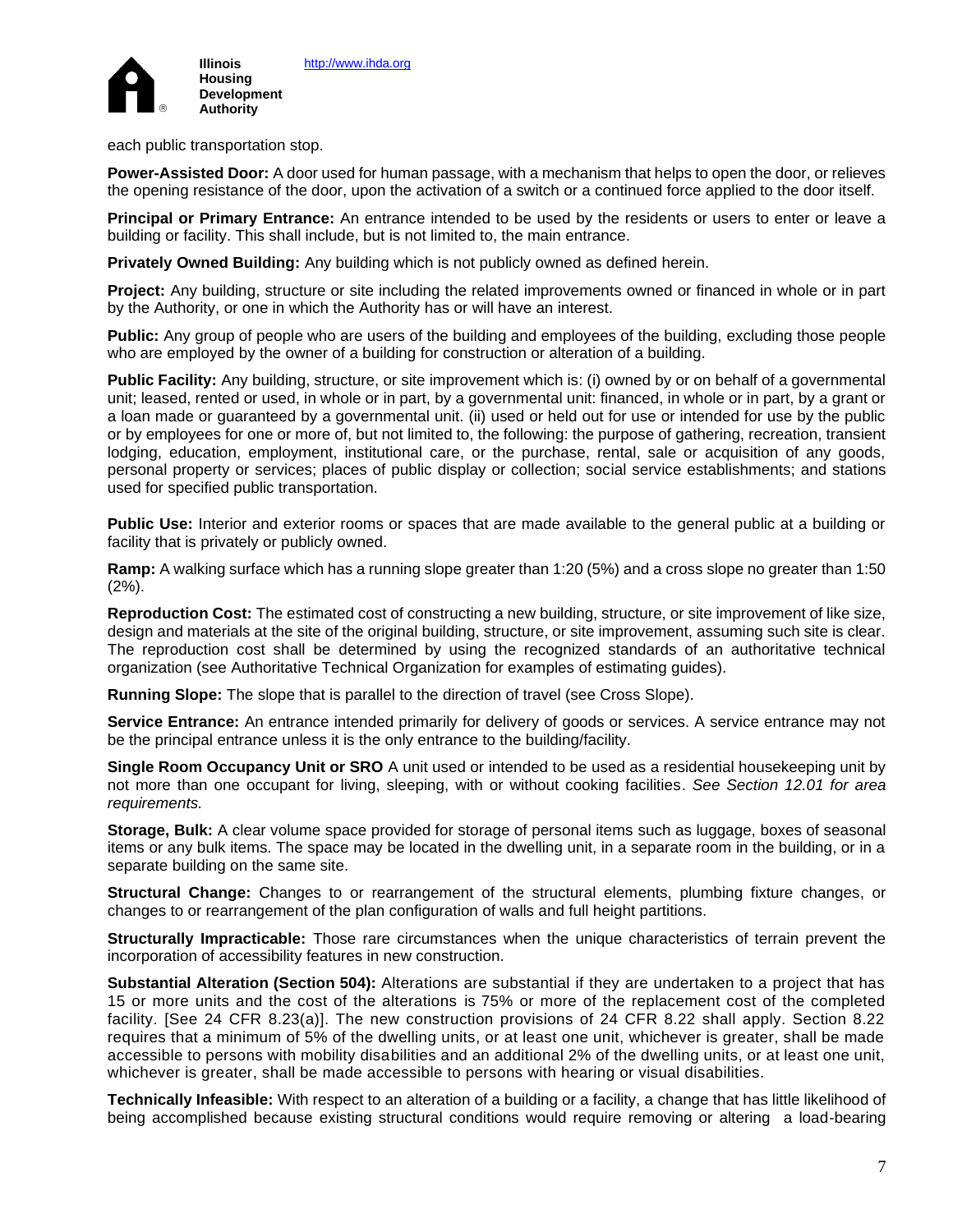

member, which is an essential part of the structural frame; or because other existing physical or site constraints prohibit modification or addition of elements, spaces or features which are in full and strict compliance with the minimum requirements for new construction and which are necessary to provide accessibility. (ADA Accessibility Guidelines 4.1.6)

**Toilet or Powder Rooms:** At a minimum, a room consisting of one water closet and one lavatory.

**Vehicular Way:** A route intended for vehicular traffic, such as a street, driveway or parking lot.

**Visitability:** The requirement that all single-family homes, townhouses, multi-story housing units, and multi-family apartment units provide accessible features that permit people with mobility impairments to visit (enter and stay, but not live in) a residence.

## **1) Fees and Costs**

*The Authority* reserves the right to utilize outside consultants or other professionals as it may deem appropriate, to conduct various aspects in conjunction with the Architecture and Construction Services functions related to the completion of the project. *The Authority* shall determine if some or all of these costs shall be funded by the borrower/developer.

Only fees and cost incurred relating to the financed project shall be permitted. *The Authority* will not pay for fees and costs relating to future phases of the project.

The Authority shall review the architectural and general contracting fees associated with the development to insure they are proper, fair and reasonable. The Authority has evaluated the fees from past Authority financed projects. These fees were based on the percentage of the construction costs (site work, general requirements, general contractor's overhead and profit, construction permits and fees). As such, the architectural and general contractor fees listed below reflect the maximum percentage the Authority will accept as a reasonable fee for services. Higher percentages for the architectural fees are acceptable but the owner/developer will be responsible to pay the difference between the higher percentage and the percentage in the table below. The fees shall include the following:

#### **Architectural**

- **1.00** The "Architect of Record" shall be same individual who created the plans and specifications. Any on-site architectural *observation* shall be conducted by the "Architect of Record". The Architect is responsible for certifying that all the work requested for payment*, at a minimum of one site visit per pay application,* is accurate and has been completed.
- **1.01** Preparation of plans and specifications including consultations, estimates, and professional engineering services typically associated with the architectural portion of the plans, including structural design and Landscape Architecture. Architectural fees shall not include any work or contractual obligations of other professional services such as: surveys, soil borings, Civil Engineering and third party consultant reports.
- **1.02** General administration, reimbursables as per the Contract between Architect and Sponsor and overall *observation* of construction.
- **1.03** Approving payment vouchers to the contractor.
- **1.04** Approval and acceptance of completed construction.
- **1.05** The "Architect of Record" **will not** be permitted to act as the general contractor without the written approval of the Authority. If the "Architect of Record" sub-contracts any portion of his work, excluding professional engineering services, the difference between the architect's contract fee and the sub-contractors' fee will cause a reduction in the Developers' Fee.
- **1.06** Any project utilizing an Architect's "Self-Certification" permit review *or Certified Revisions* may be subject to design and construction costs after the design documents have been completed and approved by the Authority. *Any related changes in cost as a result of code related requirements submitted for Authority review will be deemed as an error and omission, and will be handled as described in Section 4 of these standards.*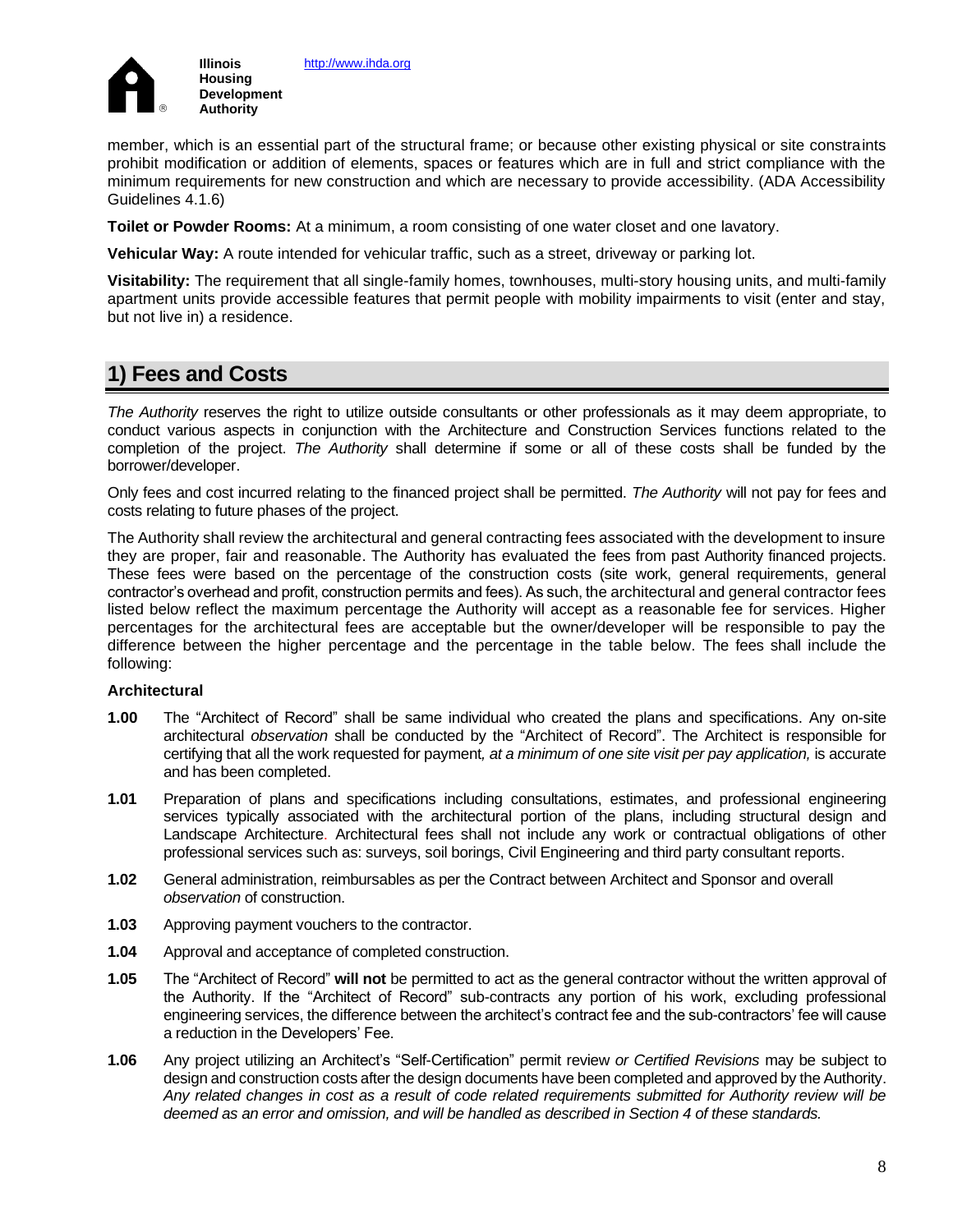

Architectural Fee*, in combination with building engineering fees for structural, mechanical, electrical and fire protections systems as well as Landscape Architecture fees* in excess of the *Authority* limits listed below cannot be kept in basis and may be paid from a non-*Authority* source.

*1.07 Architectural and Civil Engineering fees in excess of the Authority limits listed below cannot be kept in basis, and shall be paid from a non-Authority source.*

| <b>Total Construction Costs</b> | % Architect Fee<br>(New Construction) | % Architect Fee<br>(Renovation) |
|---------------------------------|---------------------------------------|---------------------------------|
| 0-1,000,000                     | 7.2                                   | 8.4                             |
| 1,000,001-5,000,000             | 6.2                                   | 7.3                             |
| 5,000,001-10,000,000            | 4.8                                   | 6.7                             |
| 10,000,001-15,000,000           | 4.1                                   | 5.9                             |
| 15,000,001-25,000,000           | 3.4                                   | 5.1                             |
| Over 25,000,000                 | 2.8                                   | 4.4                             |

### *AUTHORITY ARCHITECTURAL FEE LIMITS:*

### *AUTHORITY CIVIL ENGINEERING FEE LIMITS:*

| <b>Set Aside</b> | \$/Gross Site Area |
|------------------|--------------------|
| Non-Metro        | \$0.35             |
| Rural            | \$0.35             |
| Chicago Metro    | \$1.00             |
| City of Chicago  | \$2.00             |

### **General Contractor**

The General Contractor (GC) needs to obtain Authority approval prior to the commencement of any work. The Authority shall evaluate the GC's past performance in addition to the requirements as indicated on the General Contractor Certification (Addendum #1). The Authority reserves the right to deny a project's funding where a proposed contractor does not meet the standards established in this certification, or if the contractor's past history with the authority does not meet a high quality standard of construction expected to be provided for all projects. The Authority shall review the Contract for Construction with the owner. All Contracts for General Construction must be a Stipulated Sum or Lump Sum contract. No project shall be completed with a Guaranteed Maximum Price or a Cost Plus style contract. The final sum contract must be agreed upon with the owner prior to Authority review and be in accordance with the approved project budget. Work started prior to Authority approval may put the proposed funding at risk. The Authority shall not be responsible for payment or compensation to the contractor if funding is lost because of unauthorized activity.

- **1.08** Pre-Construction Services performed by a General Contractor shall be considered as acting as a Construction Consultant to the Developer/ Sponsor. All direct costs and fees associated with this service is viewed as consultancy therefore is paid through the Developer Fee as defined in the QAP.
- **1.09** The general contractor is allowed "Profit" in the amount of 6%, "Overhead" in the amount of 2% and "General Conditions" (a.k.a. general requirements) in the amount of 6%, all of which are maximum amounts calculated from the hard construction costs. *The percentage of each, Profit/Overhead/General Conditions as indicated in the CSS at Initial Closing, shall remain constant throughout the project including any change*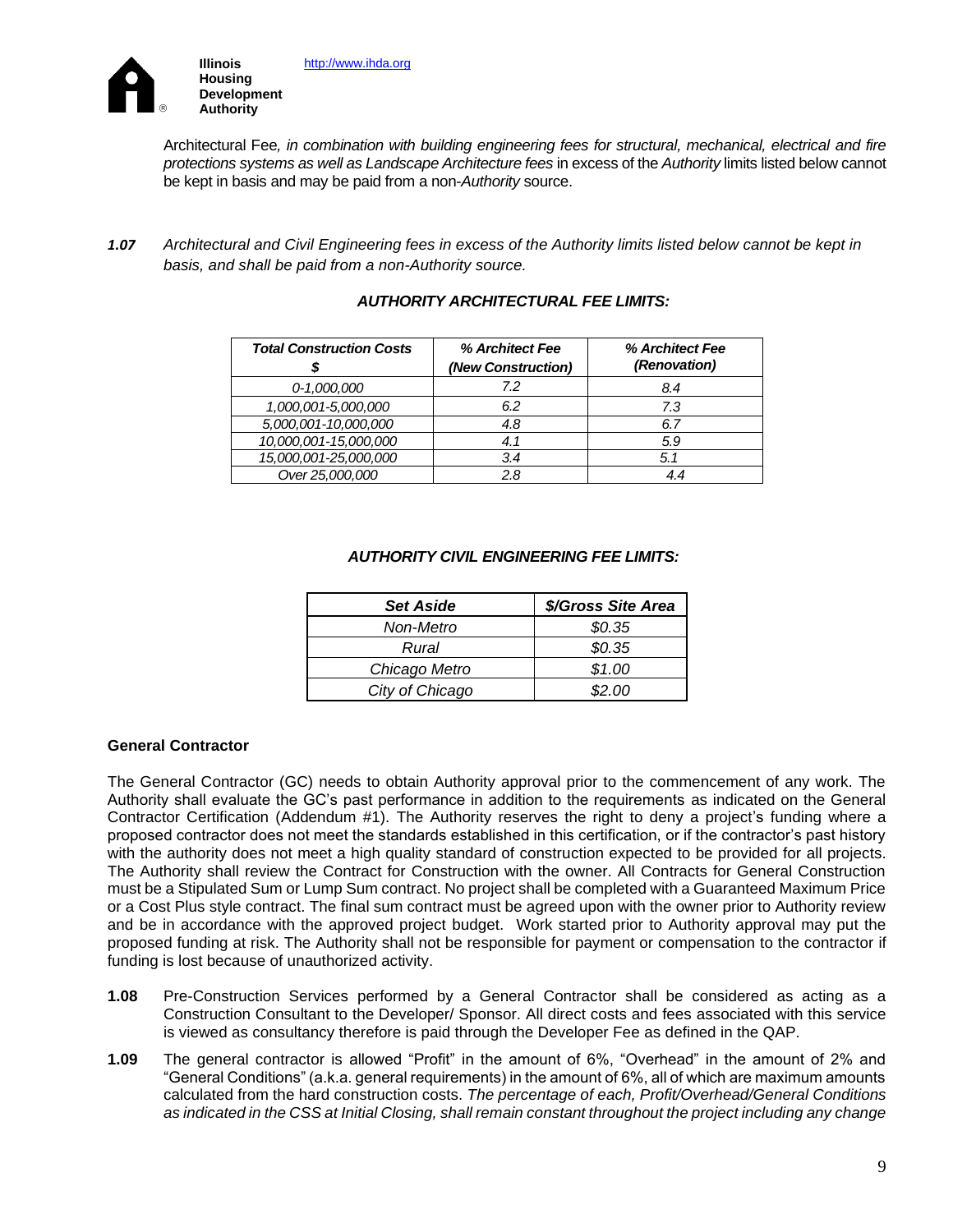

*orders. General Conditions, Overhead and Profit shall be paid out equal to the completion of construction percentage as identified in the pay application. Related mobilization charges shall be evaluated on an as needed basis.*

*1.10* **Profit** is defined as the proceeds of transaction minus the cost, including intangibles such as contract incentives*.* Individual mark-up is not allowed on GC supplied materials or the total "Profit" line item on the Contractors Sworn Statement will be reduced accordingly. If this is insufficient, then deductions will be made to the General Conditions and/or Overhead lines.

**Overhead** being the expenses necessary to conduct a business. Cost shall also include those specific to the project and include transportation, travel expenses, temporary housing etc.

In the event there is an identity of interest between the owner/developer and general contractor, the following will apply: (a) the developer fee will be reduced 2% through the Authority's underwriting process (via the Authority's Multifamily Application), or (b) the general contractor's 2% overhead shall be eliminated**.** Limited partnerships, joint ventures and other types of associations between the owners and the general contractor shall be subject to the Authority's limitations on Overhead.

**General Conditions** are the functions needed to complete the construction phase and shall include the following costs: project *manager* and superintendent, *draw related paperwork, layout*, surveys, plans/printing, material testing, communications, mobilization, temporary heat and utilities, portable toilets, temporary fencing, OSHA protection, field office, hoisting equipment, security*,* small tools, disposal, construction photography, cost certifications, audits, mock-ups, *daily construction site cleaning*, final clean, general labor, etc., essentially including, but not limited to, items identified within Construction Specifications Institute (CSI) Master Format Divisions 0 and 1 within the project manual (when provided). As the GC is responsible for these functions any subcontracting of these out to lower tier subcontractors will be evaluated against the stated limit, and may reduce the amount of the GC's General Conditions percentage a GC can collect accordingly. *All General Conditions items listed above must be kept within the allowable percentages and the Authority prefers not to have individual GC related items broken out as separate trade lines on the CSS. If individual items are isolated, the GC line item must be reduced by the individual line value so the sum of the GCs listed and individual line items do not exceed the allowable 6%. Values for these items, if identified by the Authority, are in excess of the allowable percentage, the individual line item values shall be removed from the budget. Redistribution of these values through the remaining trades after being removed from the contract is prohibited*.

Financing, holding charges or other types of construction related interest shall be included in the Overhead or General Conditions calculation.

Payment for any shop drawings will be limited to 5% of the total cost for that line item. *In addition, The Authority may authorize payment to begin ordering elevators for the project, up to 35% of the elevator contract amount, including installation. All requests for deposit payments must be substantiated by an invoice issued by the supplier or subcontractor requesting the deposit and included with the draw in which the request is made. Invoices are not required for all other shop drawing requests.*

The construction budget shall include any costs resulting from scheduling delays or seasonal constraints such as winter conditions, water extraction from recent rains, etc. These items are not considered *unforeseen, and will be determined to be an error and omission when presented to the Authority for CO Determination as defined in Section 4*.

When a contractor is acting in the capacity of a "GC" they shall provide all the functions typically associated with the position. The GC is responsible for the overall construction management aspects and tasks involved from the Project's start-up through final completion. Functions include (but are not limited to): scheduling, coordination of the trades, supervision, safety, program compliance, monitoring, and all other means and methods required to complete the construction of the project*.* As such, the Authority will not allow for a "Straw" GC or a firm which reaps the benefits and fees associated with the GC title but in reality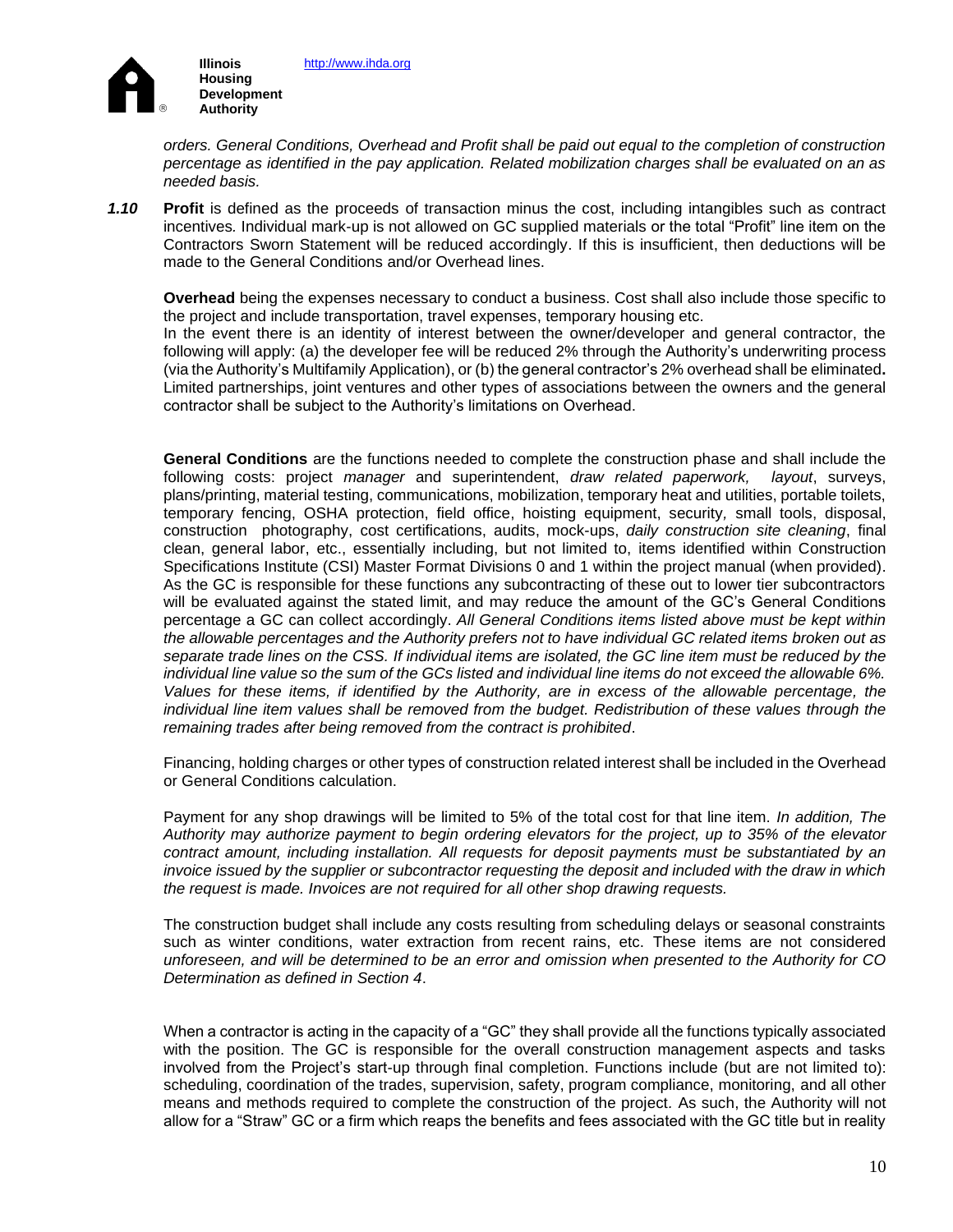

subcontracts these functions to another GC or separately contracted individual to perform these duties in place of a primary employee of the GC. Subsequently the GC is expected to be on the site during construction and at least daily, and maintain a daily log documenting the progress of the work to be available for review upon Authority request. Similarly any side agreements to the contrary or kickbacks will result in forfeiture of any future work with the Authority.

**Construction Performance Bonds and/or a Letters of Credit**. The Authority will require either: (a) Payment and Performance Bond by a company approved by the Authority equal to one hundred (100%) percent of the cost of construction of the development or (b) Unconditional, irrevocable commercial letter of credit, issued by a financial institution approved by the Authority, in an amount equal to twenty-five (25%) of the cost of construction of the development. This is not required for projects receiving LIHTC financing only or seeking bond only financing with 4% Tax Credits. If a project is seeking additional financing in combination with these sources, the bond must be provided as described above*.*

*1.10* **All Construction Related Costs** required to complete the project shall be determined *by receiving bids from all trades identified in the construction tab of the application* prior to the project obtaining *Initial Closing by the Authority*. *Allowances are not allowed for biddable and definable portions of the project except where discussed and approved by the Authority's Architectural staff prior to Initial Closing. Any allowances identified in the bid shall be indicated as such, and definition of how the allowance was created shall be provided to the Authority for consideration. Any increases to the allowance via change order shall be deemed as an error when presented to the Authority for CO Determination as defined in Section 4.* The construction budget needs to be complete including all value engineering, permit review requirements, proper wages, etc*.* Any deletion of Authority required work items (as indicated the Authority's Architectural and Construction Standards, QAP requirements, etc.) from the scope due to costs will not be approved, *and any CO requests to reimburse the contractor for installing items related to these standards will be deemed as error when presented to the Authority for CO Determination as defined in Section 4.* 

In all instances where any contract agreement results in cost savings at the completion of the Project, the disposition of any savings shall be in the sole discretion of *the Authority*.

*The General Contractor shall reduce of the 6% overhead percentage listed above for any self-performed*  work. The reduction shall equal to the 2% of the trade cost identified as being self performed. All self*performed work anticipated for the project must be identified on the originally submitted CSS for review prior to Initial Closing.*

Material suppliers for construction related products shall be identified on the contractors sworn *statement*  accordingly. Draws for materials and/or furniture, fixtures and equipment (FF&E) can only occur when they have been properly installed and inspected by *the Authority's* Field Construction Representative.

#### *1.11* **Furniture, Fixtures and Equipment (FF&E)**

Furniture, Fixtures and Equipment expenses are eligible for reimbursement. However they must be for qualified items which mirror the FF&E designation.

#### Furniture

Items which are generally used by the residents, guests and staff for living and operating the project. Examples include beds, desks, chairs, couches, office file cabinets, etc.

#### Fixtures

Items which were once personal property but due to permanent attachment is now considered as being part of the real estate. Examples include window blinds, built-in cabinetry, etc.

#### Equipment

Items having a contributory association with the operation of the project. Equipment is usually considered personal property as it's not readily attached to the real estate. Examples include computers, laundry equipment, appliances, snow blowers, etc.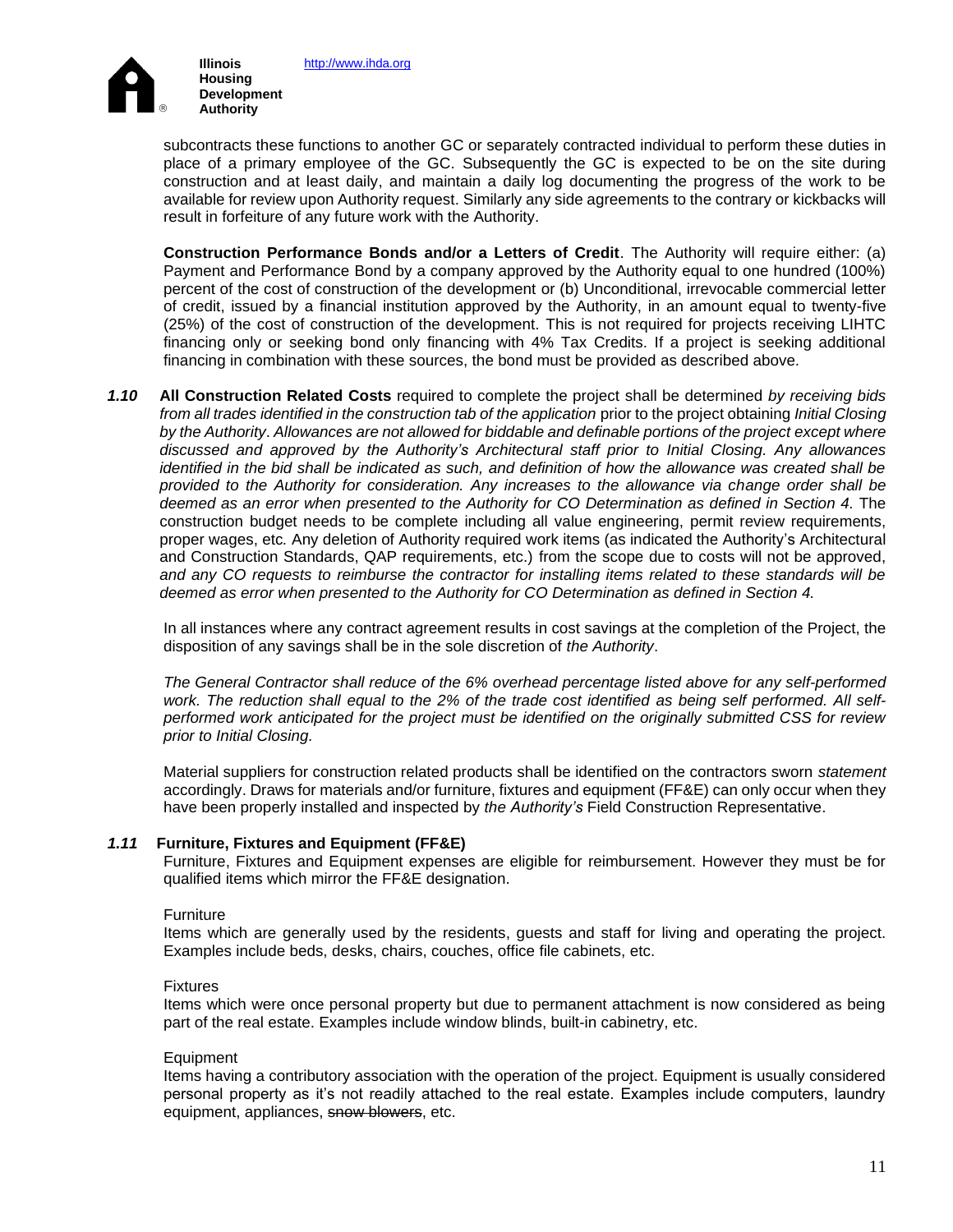

Supplies are considered general purpose items and not eligible for reimbursement from the FF&E budget. Examples of supplies are hand and power tools, mops, cleaning solutions, trash cans, garden utensils, portable sports equipment, computer ink and paper, etc. Hand held tools including power tools or other related items that could be removed from the designated shop or location are supplies.

None of the aforementioned items represents a complete list and payment of these items will be at the Authority's discretion. These items shall be in new condition or if refurbished will require Authority approval.

### *1.12* **Subcontractor Bid Submittals**

When making application to the Authority the GC shall provide bids from the proposed subcontractors to substantiate the total construction contract. These bids shall be required from all the major trades (Mechanical, Plumbing, Electrical, Carpentry, Excavation, Concrete, Roofing, Fire Suppression, etc.) and reconcile with the respective line items in the Contractors Sworn Statement.

## **2) Codes and Regulations**

The project shall comply with applicable zoning ordinances (including variances or amendments), these Standards and building codes. The project shall obtain all necessary building permits and required inspections to obtain a certificate of occupancy for conversion/new construction, or a final approval for rehabilitation/renovation projects. All jurisdictions in the state of Illinois shall comply with the 2018 International Energy Conservation Code with state amendments.

If there is a conflict between the requirements of the applicable codes and/or these Standards, the most stringent requirement will prevail. If there are any questions regarding the codes, the owner/developer or *the Architect of Record* shall consult with Authority Architectural Services staff to determine whether the proposed development would be subject to such requirements. During the construction process, owners/developers and/or architects will be asked to certify compliance with applicable regulations. The Authority or its representatives will check for compliance with standards set forth by federal, state and local regulations.

The following codes and regulations shall be used in preparation of the drawings and specifications:

- *2.00* The **Standards** applies to all buildings owned or financed in whole or in part by the Authority*.*
- **2.01 Local Building Codes:** In areas where there is no local governing building code, the requirements indicated in the **201***5* **International Code Package** will apply. IRC Section R313 is deleted.
- **2.02** The **Americans with Disabilities Act** applies to the common areas open for public use, such as a property management or rental office and community room areas including the kitchen.
- **2.03 Federal Fair Housing Act** applies to all **new** multi-family housing consisting of four or more dwelling units per building built for first occupancy after March 13, 1991.

The Architect of Record will be required to survey the entire project and certify compliance with the Federal Fair Housing Act for those buildings built for first occupancy after March 13, 1991 and buildings where the last building permit or renewal thereof was issued after June 15, 1990 before any new addition or alteration to those buildings will be approved by the Authority

**2.04 Illinois Accessibility Code (current edition)** applies to all "public facilities" and "multi-story housing units" as defined and governed by the Environmental Barriers Act (EBA) and located, in whole or in part, within the legal geographic boundaries of the State of Illinois, unless specifically exempted. This Code is applicable when work involving new construction of projects containing five or more units, alterations, additions, historic preservation, restoration, or reconstruction in whole or in part begins after the effective date of this Code.

The Illinois Accessibility Code together with the Environmental Barriers Act and the standards incorporated by reference identified in Section 400.120 has the force of a building code and as such is law in the State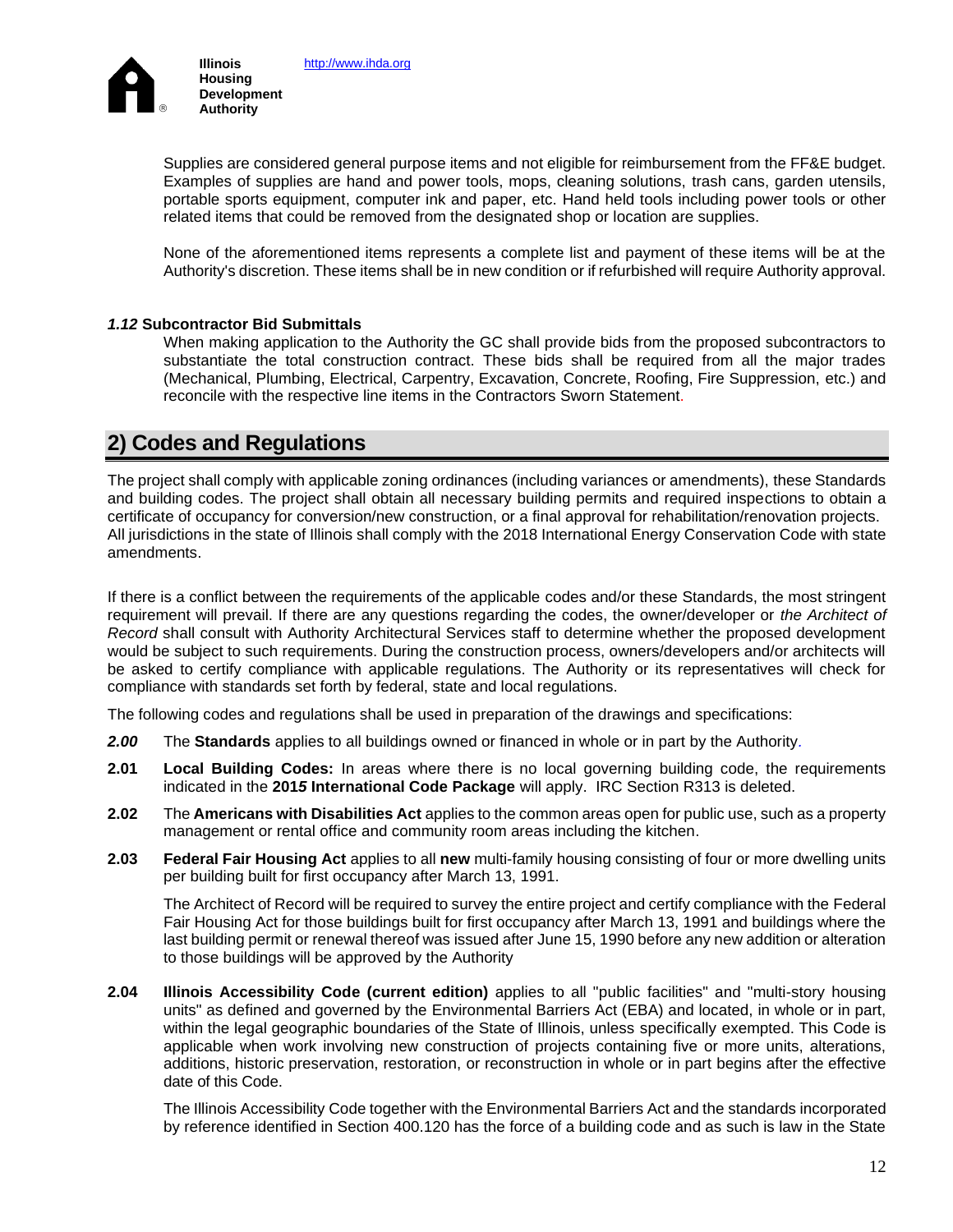

[http://www.ihda.org](http://www.ihda.org/)

of Illinois.

- *2.05* The **ICC/ANSI A117.1-Latest Version** applies to projects seeking Tax Credits, either through tax-exempt bonds (4% Tax Credits) or through the competitive round (9% Tax Credits).
- **2.06 Section 504 of the Rehabilitation Act of 1973 (29 U.S.C 794)** applies to recipients of federal financial assistance.
- **2.07 Illinois State Plumbing Code (current edition)**
- **2.08 National Electrical Code (current edition)**
- **2.09 2018 International Energy Conservation Code** with state amendments is mandatory in all jurisdictions in the state of Illinois
- **2.***10* **Minimum Property Standards for Housing (MPS) U.S. Department of Housing and Urban Development (HUD)**
- **2.11 24 CFR Parts 3280 of the Manufactured Home Construction and Safety Standards**
- **2.12 Title 89 Illinois Administrative Code, Subpart B: Supportive Living Facilities**
- **2.13 Lead Based Paint Hazards:** The Project shall comply with the applicable lead based paint regulations as outlined in the Authority's Lead Based Paint Compliance Guide which can be found at: [http://www.ihda.org/developer/architectureConstructionServices.htm.](http://www.ihda.org/developer/architectureConstructionServices.htm) All federally-assisted projects having units constructed before 1978 must comply with Title X of the Housing and Community Redevelopment Act of 1992 regulations found in 24 CFR Part 35 and the Illinois Lead Poisoning Prevention Code, 77 IL. Admin. Code 845. In addition, all properties and/or units must comply with the Environmental Protection Agency, final rule developed under the Toxic Substances and Control Act specifically 40 CFR Part 745, as it relates to the Lead Renovation, Repair, and Painting Program.
- **2.14 Asbestos Containing Materials:** All federally-assisted projects must comply with EPA 40 CFR 61.145 and all other HUD, EPA, IEPA and Illinois Department of Public Health (IDPH) regulations.
- **2.15 Radon:** All projects must comply with the Illinois Emergency Management Agency Radon program and the EPA's radon guidelines. When radon mitigation is *either recommended or* required, at a minimum, a passive-future active system shall be installed. For further information, visit: <http://radon.illinois.gov/> and <http://www.epa.gov/radon/index.html>
- **2.16 Mold considerations:** Fact Sheets from IDPH: http://www.idph.state.il.us//envhealth/factsheets/mold.htm http://www.idph.state.il.us//envhealth/factsheets/moisture.htm EPA Mold Site: http://www.epa.gov/mold/
- **2.17** Illinois State Prevailing Wages or Federal Davis-Bacon Prevailing Wage requirements will be *mandated* on *Authority* financed projects having construction related activities. Section 3 will apply were required. See links below to respective guidelines and websites.
	- *Authority* **Davis Bacon Compliance Guide**
		- http://www.ihda.org/developer/architectureConstructionServices.htm
	- **Illinois Prevailing Wage Website**

http://www.state.il.us/agency/idol/RATES/RATES.HTM

• **Section 3 Plan and Compliance Guide**

<http://www.ihda.org/developer/architectureConstructionServices.htm>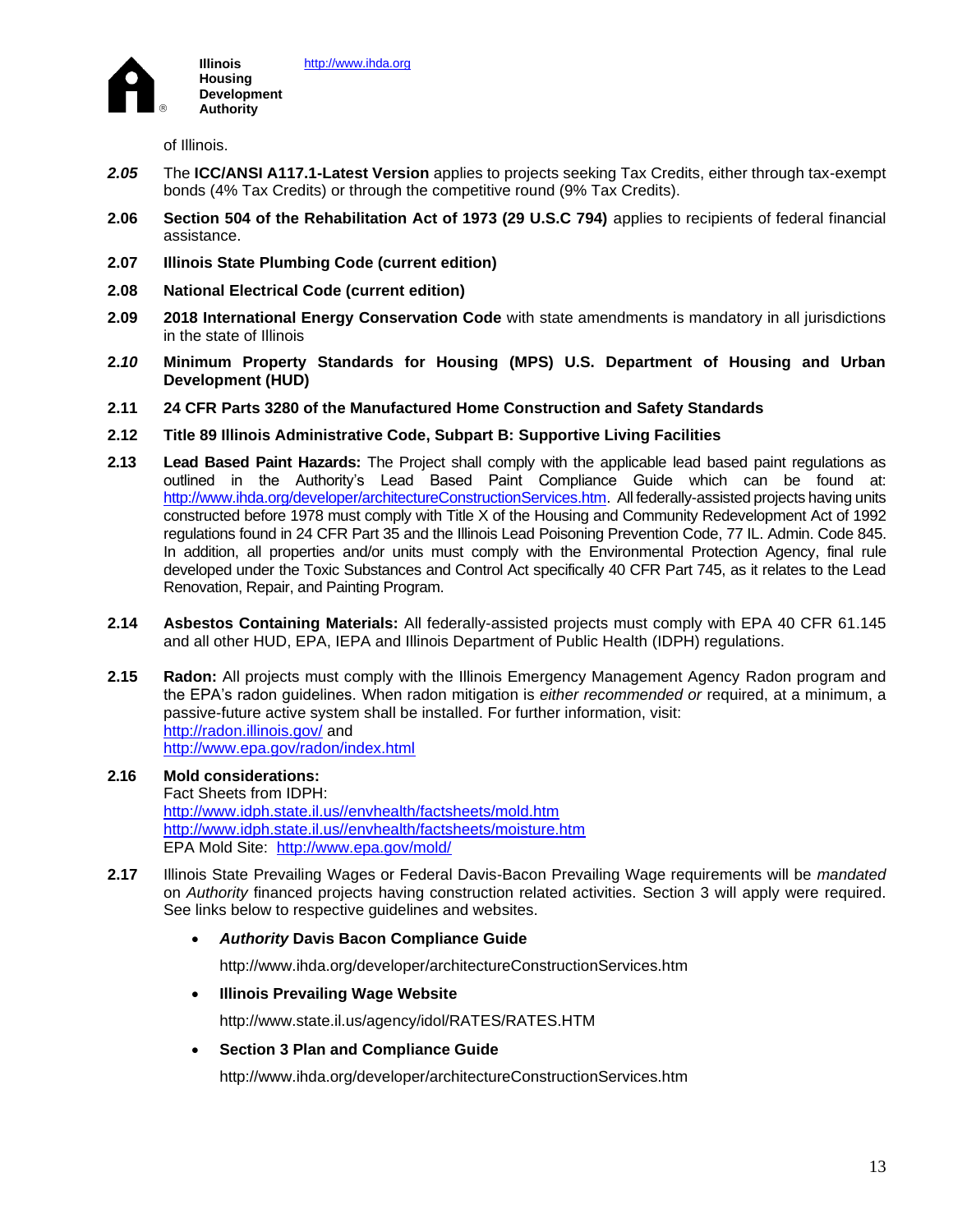

*2.18 Broadband Infrastructure: Per Department of Housing and Urban Development Docket No. FR 5890– F–02 Narrowing the Digital Divide, HUD-Funded New Construction and Substantial Rehabilitation of Multifamily Rental requires installation of broadband infrastructure.*

# **CONSTRUCTION PHASE**

## **3) Pre-Closing and Preconstruction Meetings**

3.01 The Authority will convene two meetings prior to the construction start*.* It is expected the sponsor and general contractor will be present in the Pre-closing meeting*.* The sponsor, their Architect, the General Contractor and all subcontractors must attend the Preconstruction meeting. In addition, the sponsor's and GC's representative responsible for completing and forwarding the various documents should be present at the preconstruction meeting as well*.* 

- 3.02 The following items will be reviewed at these meeting*s*:
	- Payout Procedures for both sponsor and GC.
		- o *The Authority will allow advanced payments for on-site stored materials custom fabricated solely for installation for the funded project. The GC must identify these materials they expect to make early payment requests for prior to Initial Closing for Authority review. Each item shall be included as a special endorsement on the GC's Builder's Risk Insurance policy. Common materials such as gypsum board, plumbing piping, lumber, steel studs, hardware, off-the-shelf items, etc. are not considered custom materials and will only be approved for payment after installation. Proper invoices indicating the quantity of the material stored on site must be provided at the time of the payment request in order to allow the field representative to verify the quantity matches the request.*
		- o *The Authority will not allow for early payment of materials stored off-site without approval from the Construction Services Staff prior to Initial Closing. Any material granted advanced payment are subject to the following additional requirements:*
			- *Evidence that the Stored Materials are in the care, custody and control of the Owner, or the Owner's General Contractor on behalf of and under the direction of the Owner;*
			- *Allow the Authority's field representative to confirm the Stored Materials are stored and cared for in a safe and secure location;*
			- Endorsement of other applicable amendment to the builders risk insurance policy *for the Development insuring for the theft and damage to materials on site, installed, at a temporary location and/or transit;*
			- The Guarantors shall guaranty to the Authority payment for replacement of stored *materials in the event of theft or damage*

*The Authority will deny any request where the owner and general contractor does not agree to these terms at the time of the request. All fees associated with these requirements must be included in the development cost of the project, and if a change order is received to pay for expenses related to them will be deemed as an error and omission once the CO is reviewed. Proper invoices indicating the quantity of the material stored must be provided at the time of the payment request in order to allow the field representative to verify the quantity matches the request.*

- o *Furniture, fixtures and equipment (FF&E) will not be paid for until installed and observed to be in place by the Authority's Construction Field Representative, and does not qualify for the advance deposit payment policy listed above.*
- o **Retention reduction;** 10% retention must be retained up to 95% completion, then *may be*  reduced to 5% if *the bulding is* occupiable, has a C of O, *a completed AIA form* G704, *Authority's* Permission to Occupy, *Authority's* Completion Certificate and *the Authority's* Field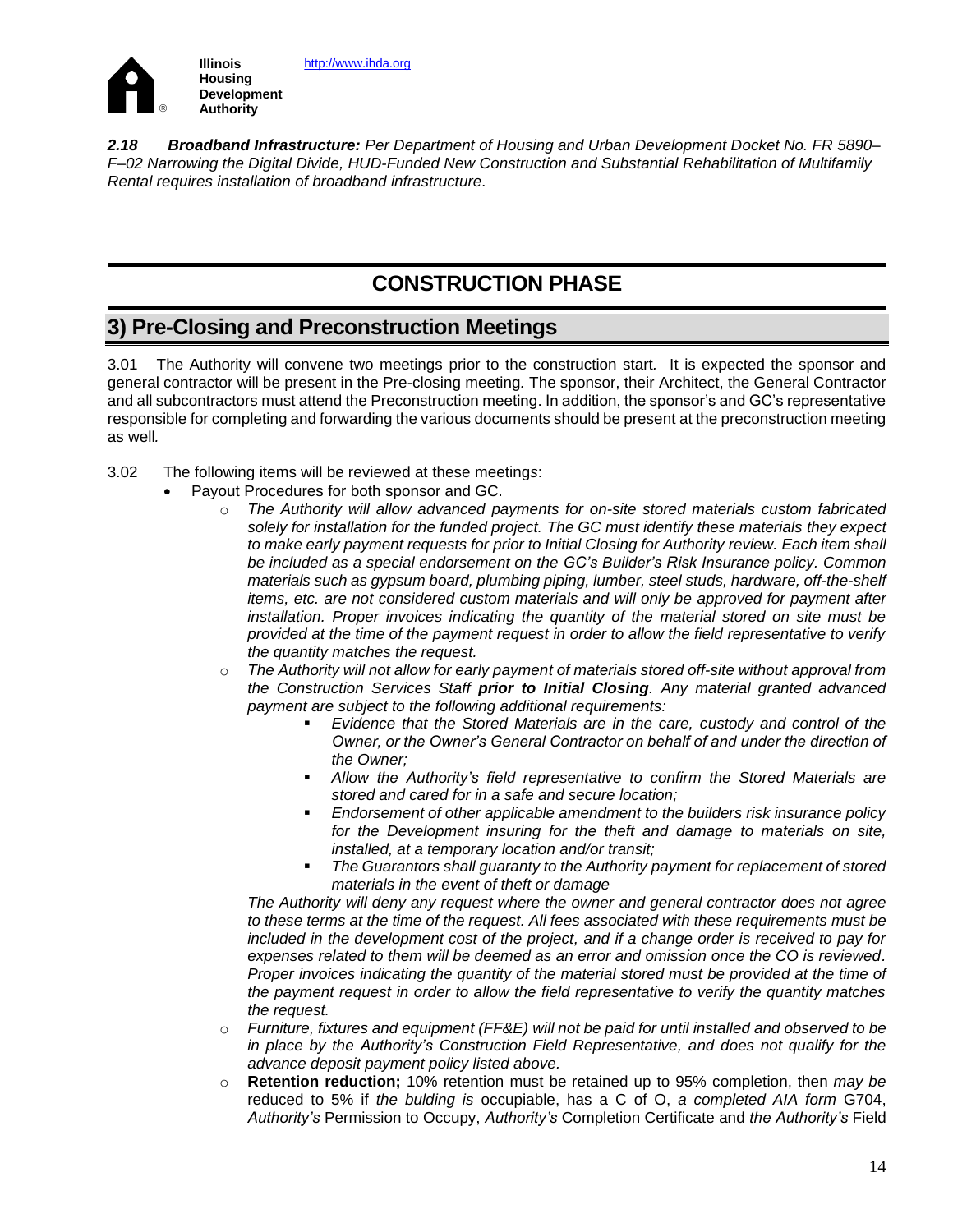



**Illinois Housing Development Authority**

> Representative approval. *Retention shall apply to all trade labor and material costs, General Conditions, Overhead and Profit and all change orders, but does not apply to insurance, bonds and permits*. For single family and scattered site projects only, *The Authority* will allow retention reduction based upon individual site completion as identified on an individual Contractors Sworn Statement for each individual site. Retention shall be reduced from 10% to 5% for the individual site after it has achieved an individual C of O, and completed *the Authority's* Permission to Occupy, *Authority* Completion Certificate and *the Authority's* Field Representative's approval for that particular property/site.

- $\circ$  The GC will submit a Contractors Sworn Statement (as approved by the Authority). In addition, the GC and all subcontractors must submit G702's and G703's. All documents must be submitted to the Authority's Field Representative at least five days prior to the draw inspection*.*
- Wage Guidelines (Davis Bacon or Illinois Prevailing Wage whichever is applicable).
- Section 3 Hiring Guidelines, if applicable.
- Change Order Process
- Lead Based Paint and Asbestos Containing Material Regulations, if applicable.

### *3.03 Contract Exclusions and Value Engineering*

- *The project team must address the potential for additional General Contractor exclusions or value engineering on the project during the plan review process and prior to the pre-closing meeting.*
- *The Authority shall receive a list of all such items including stated values for each item removed from the reviewed documents.*
- *Exclusions or value engineering items deemed acceptable to the Authority must be fully coordinated with the final set of construction documents received by the Authority prior to issuance of the plan review approval.*
- *The final contract lump sum value, at Initial Closing of the project, must reflect inclusion of these items. Excluded items may return to the project scope after construction has started as project betterments, but only for the value equal to the credit received at the time of removal from the project prior to Initial Closing.*

### *3.04 Payout Procedures*

• All parties must comply with the Authority's current policies and procedures for processing draw requests*.*

## *4) Change Orders and Contingency Funds*

*A Change Order (CO) can originate from the project Sponsor, Architect or General Contractor. When a Sponsor receives or creates a request for a CO, they shall direct their Architect and GC to certify the requested items are not already included in the approved plans, specifications or various contract documents. The Authority will review the CO following the procedure outlined below.*

*The Sponsor will submit the following complete Change Order Packet (CO Packet) to the Field Representative:*

- *An unexecuted copy of the AIA G701 Change Order form*
- *A letter from the Architect clearly explaining the reasons for the CO*
- *Any other documents to justify the change, including the GC's documentation of before and after conditions, with photos, if applicable*
- *Any other documents to support the value of the change*

*The Construction Field Representative will:*

- *Verify the pre-existing condition*
- *Review the proposed change to the scope of work*
- *Forward the CO Packet to the Authority's Architectural Staff for review*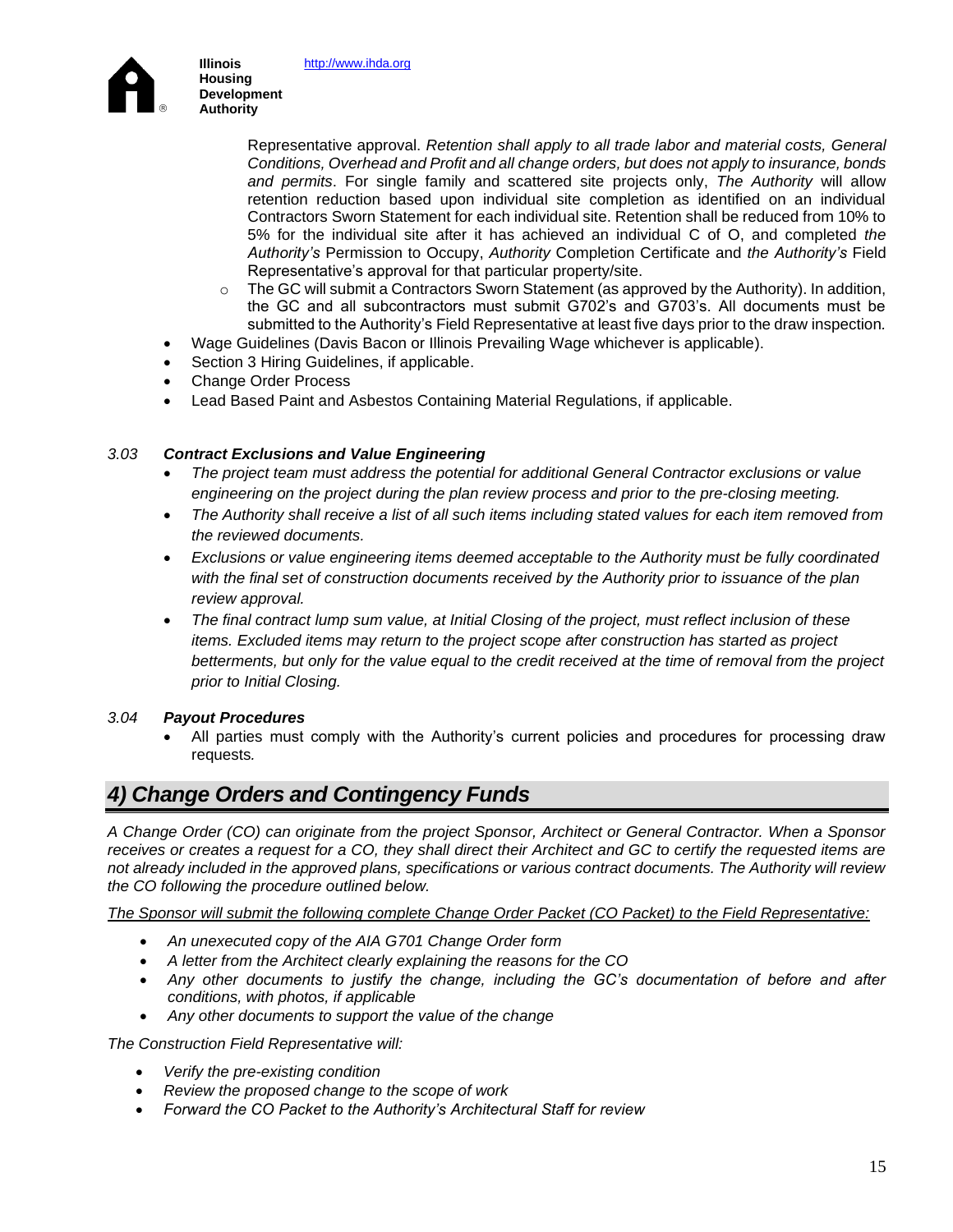

### *The Architectural Staff will:*

- *Review the CO Packet to make a Change Order Determination (CO Determination) as to whether the change is either:*
	- o *an unforeseen condition, or*
	- o *a project betterment, or*
	- o *an error or omission*
- *The Architecture Staff will inform the Construction Field Representative of the CO Determination, who will then notify the Sponsor.*
- *It is estimated the Architectural Staff will return a CO Determination 15 days from when a completed CO Packet is received by the Construction Field Representative.*

*After receiving the CO Determination, the Sponsor will:*

- *Follow the General CO Provisions, as stated in 4.01.*
- *Submit a CO Packet including the fully executed version of the AIA G701 and all required pricing back up included to achieve the CO Determination with the next draw package*
- *Allocate funds as necessary, including the use of construction Contingency, to fund the CO on the next draw.*
- *Properly show the CO value on the on the OSS and CSS.*

### *4.01 General Change Order and Construction Contingency Provisions*

*Sponsors must comply with the following CO and Construction Contingency usage provisions:*

- *COs must be submitted 30 days prior to inclusion within a construction draw package.*
- *Contingency exists solely to support the trade costs incurred with the construction of the project, and only to fund project related construction, rehabilitation or related site work after receiving the CO Determination.*
- *Contingency does not exist to fund items including, but not limited to, off-site improvements, soft costs, vehicles, developer fees, resident services, management and operations, items not related to the project, or other non-construction items.*
- *The Sponsor assumes all risk (both monetary and construction rework) in completing CO work without prior CO Determination.*
- *The Sponsor is responsible to pay for any CO submitted after exhausting all Contingency funds.*
- *The Authority will not provide any additional project funding after expending all Contingency funds*
- *Contingency funds are available only to the Sponsor and shall be reflected accordingly on the OSS.*
- *Contractors shall not include any Contingency amount in their bid whatsoever.*
- *Contractors and Sponsors shall not enter into any agreement accessing or splitting Sponsor Contingency or trade line savings. There shall be no utilization of cost savings without Authority approval.*
- *The Authority will maintain a log of CO Determinations for every project and will evaluate future funding awards based on the criteria listed below.*
- *The Authority retains the right to deny funding for any CO made in a fraudulent manner not in alignment with the rules listed above.*

#### *4.02 The following criteria will be used for a CO Determination of an unforeseen condition:*

- *a. Concealed Condition – Unforeseen items revealed as a part of normal construction activity either underground, within walls or hidden from view prior to removal of existing items not anticipated as part of the original design, and are not shown within the approved construction documents. The Authority expects the design team to have completed an adequate amount of selective demolition for renovation projects to properly anticipate concealed conditions prior to the completion of the construction documents.*
- *b. Construction Cost Increases – If the cost increases are proven to be caused by market uncertainty and the rapid rise in construction material costs, the funds from the construction Contingency may be used to pay for the cost increases*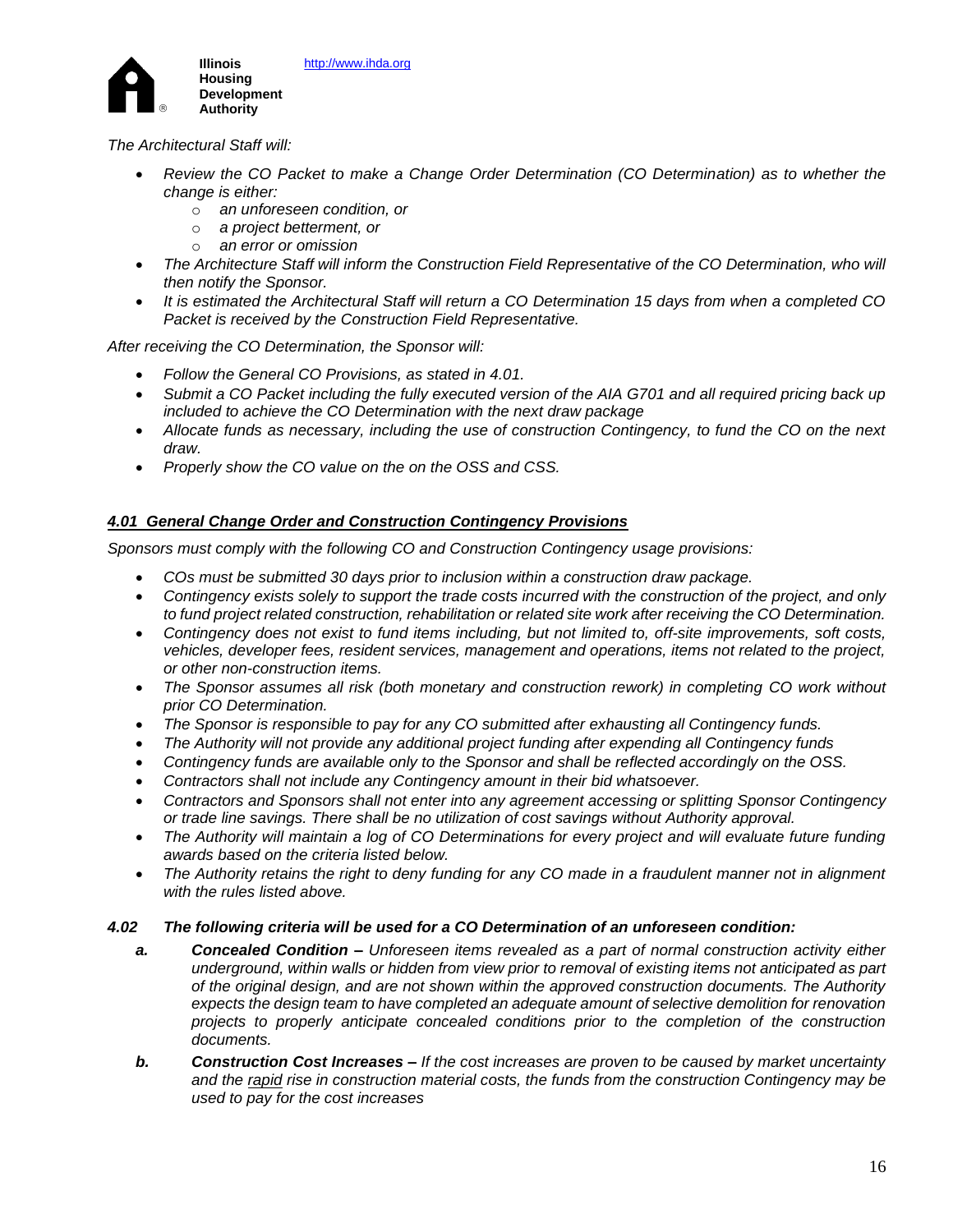

### *4.03 The following criteria will be used for a CO Determination of a project Upgrade (Betterments):*

- *a. Improvement made in the design material quality, quantity or performance to provide a better environment for the residents than what is represented in the approved construction documents*
- *b. Additional scope items to improve the project not shown on the approved construction documents*

#### *4.04 The following criteria will be used for a CO Determination of an error or omission:*

- *a. Contractor Negligence – Any damage or neglect by the Contractor occurring as part of the general construction of the project, or during delivery of materials.*
- *b. Building Code Related Issues – are foreseeable costs, which should have been included within the project's original design to meet local code restrictions.*
- *c. Architects, Engineers and Contractors Errors and Omissions and Additional Architectural and Engineering Fees – design items which are not coordinated within the approved construction documents, or missing materials which would be necessary to complete proper construction or maintain a product warranty.*
- *d. Building Inspector or any Municipal Official Requirements – if not required by the Building Code, but are required for building occupancy by a field inspector. These are items the Sponsor would normally be responsible to pay for regardless of the timing of the requirements, but should have been investigated prior to construction commencing by either the architect or contractor.*
- *e. Separate contracts outside of the General Contract: When a separate contract is let by the Sponsor for work to be performed outside of the General Contractor's Scope of work resulting in additional incurred costs. A separate Contingency is required for separate contracts.*
- *f. Damage or theft: The Developer and/or GC are primarily responsible for having sufficient insurance coverage to fund any losses due to damage, theft or other occurrences covered in their policy. This includes cost to cover insurance deductibles, as the responsible party is responsible to cover their own insurance deductibles as their cost of doing business.*
- *g. Seasonal Constraints- such as winter conditions, water extraction from recent rains or other costs that*  could result in scheduling delays. These items should be anticipated and included in the original *construction budget, or paid through available General Conditions costs.*
- *h. Other: Any additional architectural, engineering, or other services outside of the scope of work that may be required. This includes construction related delays or time extensions resulting from additional scope, extended warranties, contractor incentives, or overtime or premium time.*
- *i. If an item classified as an error or omission, it is the Authority's position the Sponsor should review the CO and reconsider if it is worthy of an increase in the contract value. We encourage the project Sponsor to review their contract as well as the General Conditions to the Contract and take proper action under these documents prior to agreeing to funding the CO through Contingency funds.*
- *j. The Authority retains the right to penalize the project team under the participant scoring section of the QAP for all future applications if any project allocates a total equal to or greater than 20% of the Contingency for items deemed as errors and omissions.*

## **5) Construction Close Out**

Prior to final project close out, several criteria must be met for the *Authority*'s construction and architectural staff to give their final approval.

5.01 When the project is 95% complete, prior to final project close out, several criteria must be met in order for Construction and Architectural Services to give their approval to reduce retention to 5%.

- The building must be occupiable.
- Certificate of Occupancy or Final Inspection from the governing jurisdiction (if applicable*).*
- S*igned PDF* cop*y* of the *A.I.A.* G704 must be submitted to the Construction Field Representative *and any punch list items (Punch list cost multiplied by 150% to be held in escrow).*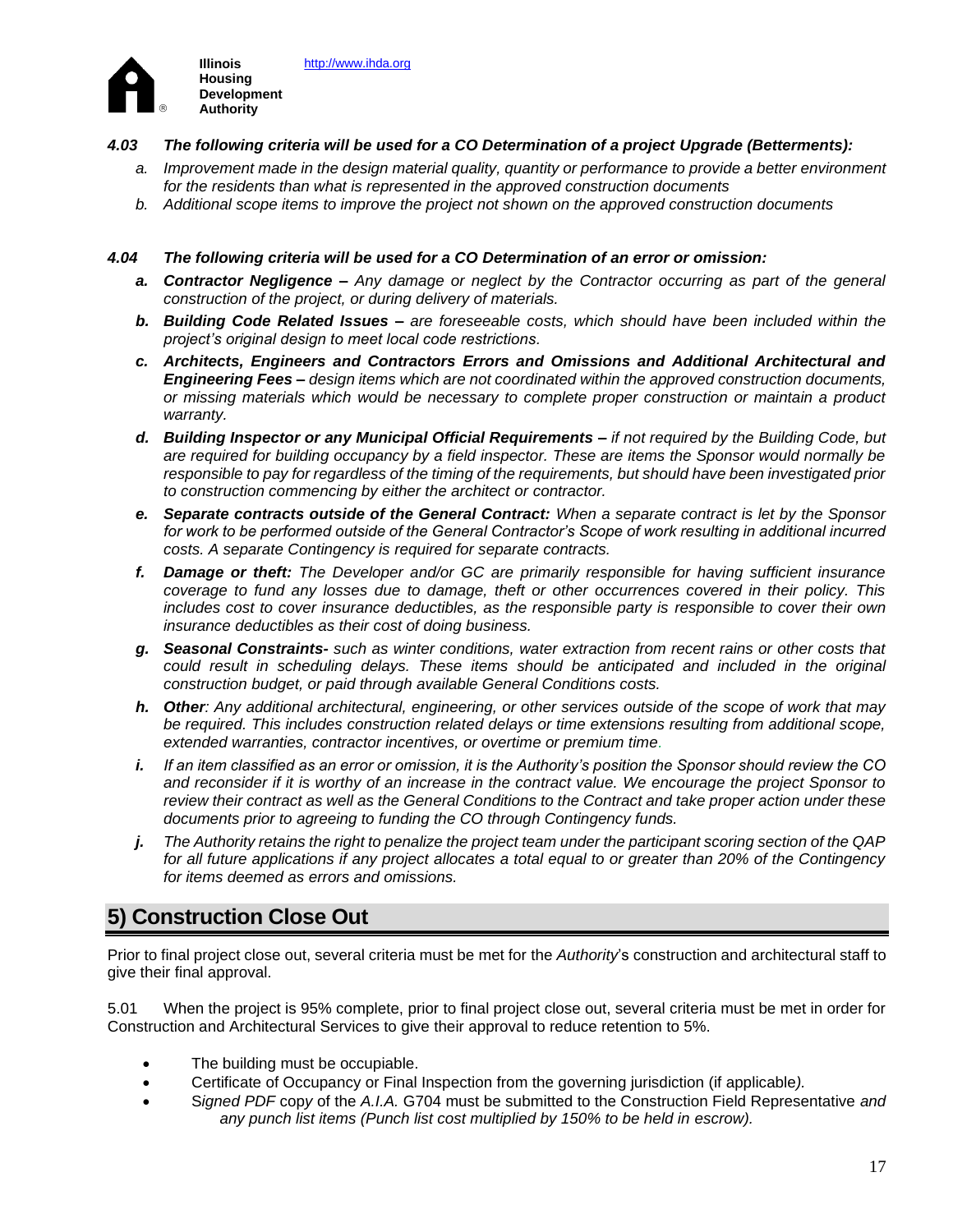



- *Digital Signed PDF* cop*y* of *the Authority's* Permission to Occupy must be submitted to the Construction Field Representative. *This form* can be found at: <http://www.ihda.org/developer/architectureConstructionServices.htm>
- *The Authority's* Construction Field Representative approval.
- *All Prevailing Wage, Davis Bacon, Certified Payrolls & Section 3, Compliance requirements are met and satisfied.*
- *Environmental clearance required by Demolition – i.e. Asbestos and Lead Base Paint clearance report & O&M manual – are received by the Authority.*
- For projects receiving tax credits for Universal Design and/or Green Initiatives, the Authority's Architectural Services final inspection approval of the items identified for scoring.
	- **a.** At final project closeout: Projects awarded funding based on scoring in any green category must submit the applicable  $3<sup>rd</sup>$  party certification, green maintenance/tenant manual, and videos (if applicable).

5.02 When the project is 100% complete, including punch list items, *the Authority's* Construction Field Representative will verify and inform *the Authority* Manager of Architecture and Construction. *The Authority* Manager of Architecture and Construction will approve final 5% retention release.

## **DESIGN PHASE**

## **6) Plan Review Process**

Once the Authority has determined the project is feasible, the owner/developer shall submit completed project drawings and specifications to Architectural Services for their respective review. This review and approval must take place prior to the project Initial Closing. Any major modifications to the project after architectural approval and before Initial Closing must be approved by the Authority and possibly the *Authority's* Board.

Before construction begins, *submit a* compiled, sealed and signed *digital unlocked, editable PDF copy* of the complete "For Construction" drawings, specifications and *supporting documents to the Authority on* a *flash drive*. This set shall incorporate all changes required by the municipal authorities, all applicable comments made by the Authority; all approved "value engineering" changes and any applicable comments made by other governmental agencies (HUD, IEPA, etc.). *The Authority shall receive the review drawings, specs and supporting documents 60 days prior to the scheduled Initial Closing date. Please note, it is anticipated all drawings will be submitted through the IHDA Connect online portal when it is available, and submission of a flash drive will be unnecessary. Please continue submitting drawings via flash drive until this is available.*

The drawings and specifications must be prepared under direct supervision of an Illinois Licensed Architect in accordance with the Architectural Practice Act, bear the license number of the architect, and if the architect is part of any business structure other than a sole proprietorship, he or she must include the Project Design Firm registration number on the drawings. The drawings are required to be signed and sealed by the design architect ("Architect of Record"). A Professional Engineer licensed to practice their profession in the State of Illinois, when acting as a consultant to the Architect of Record or under a separate agreement with the owner/developer, must sign and seal his work and provide proof of professional liability insurance.

The Authority's acceptance of plans and specifications is limited to the Authority review and shall not constitute a general approval of the development. The review of the plans and specifications is solely for the benefit of the Authority and not that of any other party. Subsequent modifications to the plans and specifications after the Authority's acceptance must be approved by the Authority. Further, such acceptance shall not constitute a waiver of the Authority rights against those responsible for any error or omission or unauthorized changes.

The complet*ed drawings must be coordinated between all design disciplines and the final contract for construction including all value engineering items and General Contractor exclusions. In addition, the* project drawings must be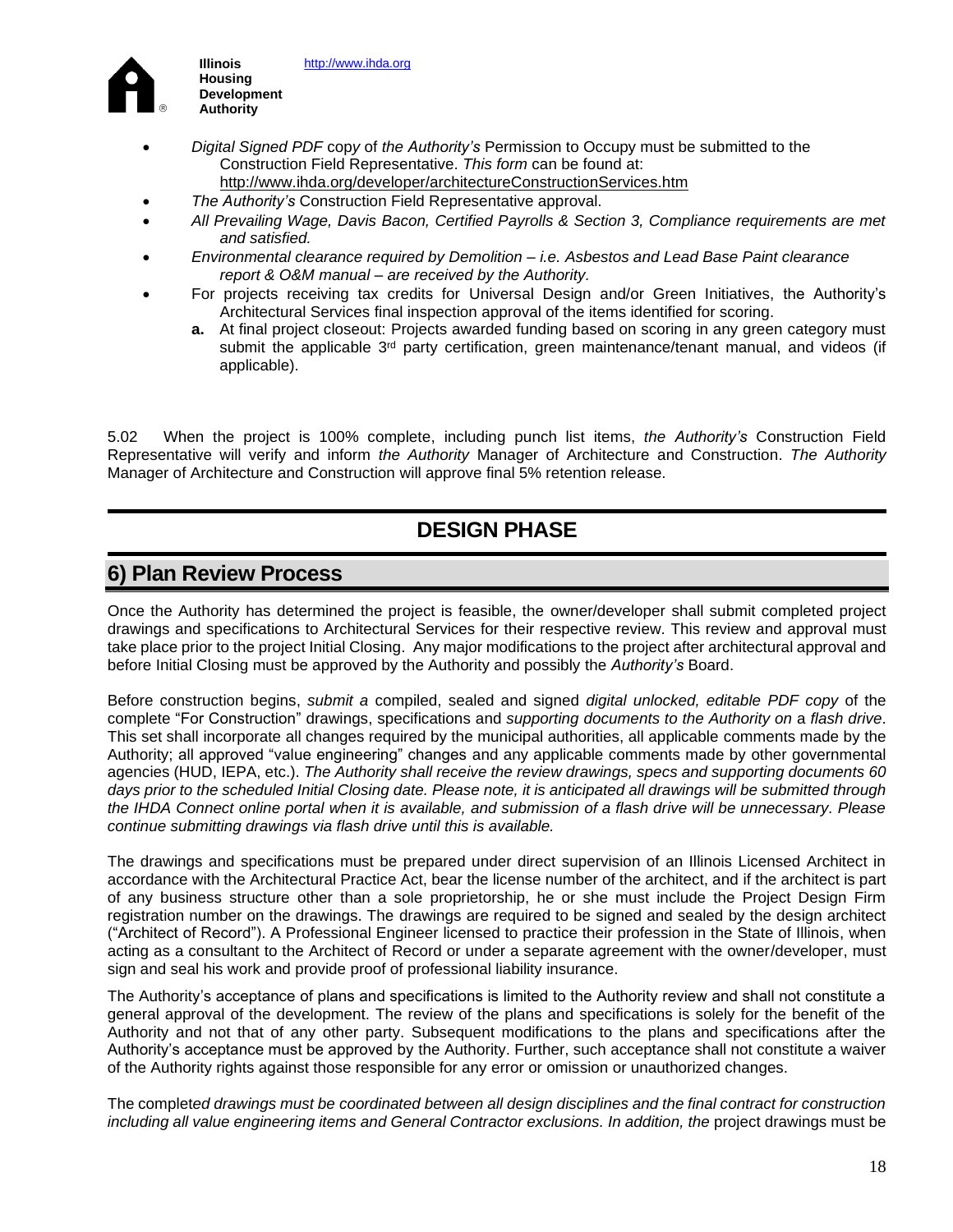

current (≤ three months old) and include the following:

### **New Construction**

- **6.01** Complete **Civil Engineering Drawings**, including, but not limited to:
	- Location map.
	- Site erosion plan, site utilities plan, site grading plan and site drainage plan.
	- Site parking plan, pavement details, curbs details, curb ramp details, sidewalk details, and road profiles (if applicable).
	- Topographical survey.
	- Flood plain information.
	- Other necessary details that appear on a complete set of civil engineering drawings.
- **6.02** Complete **Landscape Drawings** including but not limited to:
	- Location of all trees, shrubs, berms, and sod/grass areas.
	- Material schedules *with selected plant species*.
	- Other necessary details required for a complete set of landscape drawings.
- **6.03** Complete **Architectural Drawings,** including, but not limited to:
	- *Cover sheet,* including *index*, project *data*, *location map*, building *code* and zoning information, table indicating unit schedule *(including bathroom, accessible, adaptable and sensory impaired units),* types and sizes.
	- Site plan*, including parking data and layouts and property lines.*
	- Demolition Plans as applicable
	- Floor plans.
	- Reflected ceiling plans
	- Building elevations.
	- Interior Kitchen and Bath elevations, as well as other interior elevations required to identify areas receiving special design consideration. Including allowable space of 24" above range/stove to combustible surfaces *and coordinated location of accessibility features*
	- Wall sections and enlarged details.
	- Stair, kitchens and bathroom details.
	- Door, hardware, windows, room finish and appliance schedules.
	- Large scale drawings of the typical apartments and common areas, including accessibility compliance.
	- Other necessary details required for a complete set of architectural drawings.

#### **6.04** Complete **Structural Engineering Drawings** including, but not limited:

- Foundation plan, footing and pier schedules, foundation and footing sections.
- Floor framing plans, roof framing plan, *wood truss and* structural steel sizes and layout.
- *Column and lintel schedules*, connection details.
- Other necessary details required for a complete set of structural drawings.
- Truss and panel shop drawings shall be submitted to the Authority prior to installation.
- **6.05** Complete **Mechanical Drawings** including, but not limited to:
	- Demolition Plans as applicable
	- Duct layouts.
	- Location of the HVAC equipment including condensing units, piping layouts, if hot water heating, large scale boiler room layout *including duct sealing and insulation as required in the current IECC*.
	- Equipment schedules.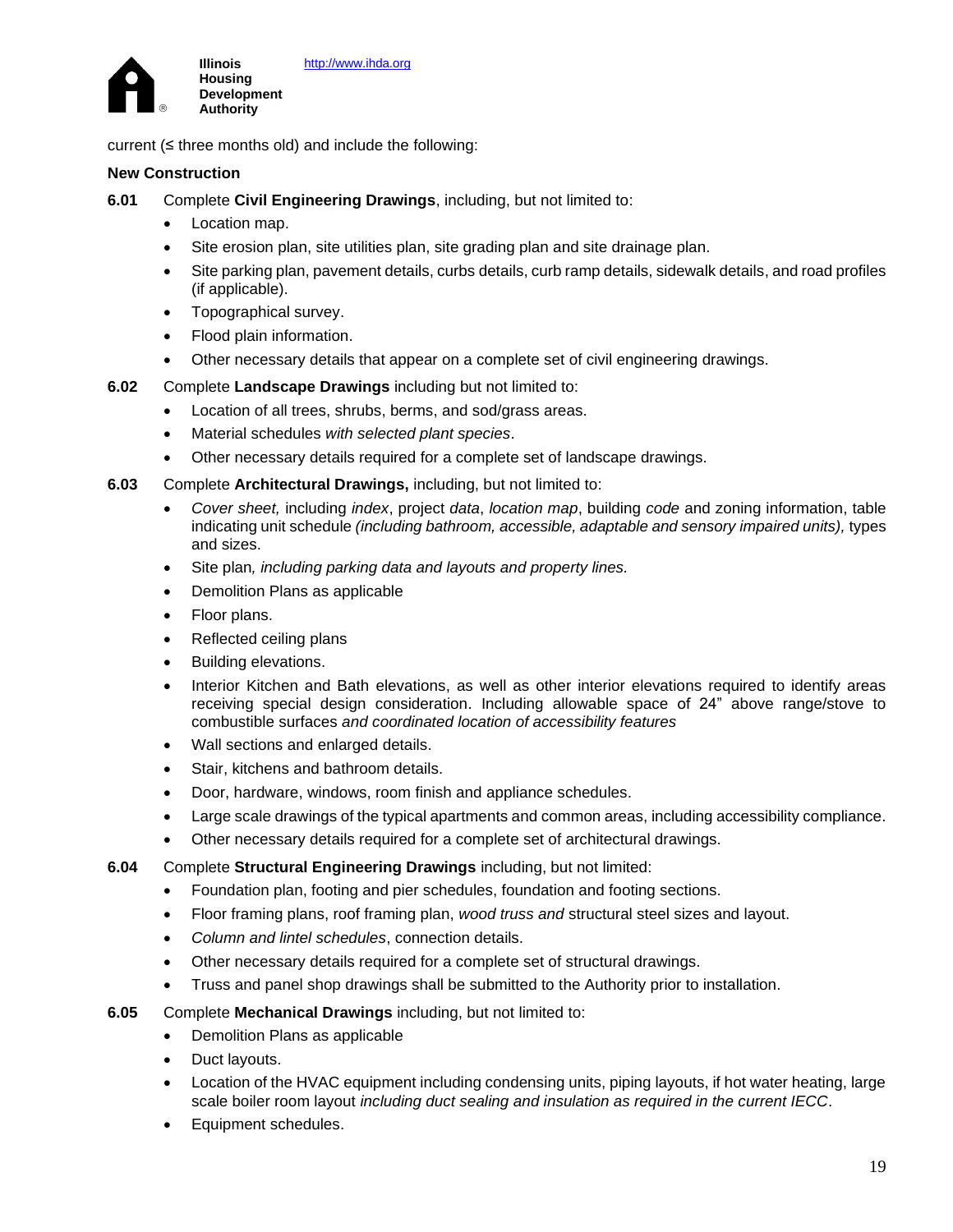



**Illinois Housing Development Authority**

- Other necessary details required for a complete set of mechanical drawings.
- **6.06** Complete **Plumbing Drawings**, including, but not limited to:
	- Demolition Plans as applicable
	- Location and size of incoming water service, hot and cold-water distribution piping, including insulation as required in the *current* IECC.
	- Storm water drainage piping, sanitary sewer piping.
	- Plumbing fixture and equipment schedules.
	- Soil waste and vent diagrams, water distribution diagrams.
	- Other necessary details required for a complete set of plumbing drawings.
- **6.07** Complete **Electrical Drawings** including, but not limited to:
	- Demolition Plans as applicable
	- Location and height of all switches and outlets, including ground-fault circuit-interrupter (GFCI) protection in the locations required by the NEC *and other governing codes and ordinances*.
	- Location of all lighting fixtures *and compliance with all lighting levels for each usable space*
	- Location of all electrical panels, location and size of the incoming electric service.
	- Electric riser diagram, main distribution panel diagram, electric panel schedules.
	- Large scale floor plan of the electrical equipment room.
	- Location of all exit and emergency lighting, location of all fire alarm audio visual devices, *including* all pull stations.
	- Site lighting plan.
	- Other necessary details required for a complete set of electrical drawings.
- **6.08** Complete **Fire Protection Drawings** (if applicable). Fire protection shop drawings shall be submitted to the Authority prior to installation.
- **6.09** Verification that the drawings comply with the **2018 International Energy Conservation Code** *with Illinois Amendments*. (REScheck, COMcheck or equal).
- **6.10 Green Development Plan** outlining the integrated design approach used for this development.
- **6.11** Complete **Soils boring (Geotechnical) report** describing the subsurface exploration, analysis, mining hazards, including mining maps, and geotechnical recommendations for the site.
- **6.12** A **Structural Design Narrative** prepared by the "Architect of Record" or Structural Engineer indicating the structural design data used for the site, including but not limited to live loads (e.g., floor and roof live loads), ground snow load, wind load (e.g., basic wind speed, wind exposure category, etc.), earthquake load (e.g., building seismic design category, site class, etc.), flood design data (if applicable) and any prescriptive construction detailing considered.
- **6.13** For new construction projects that fall within the New Madrid Seismic Zone, a certification statement attesting to the fact that the drawings meet the seismic design requirements for earthquake resistant buildings.
- **6.14 Project specifications and design manual** outlining the necessary material, installation, *warranty* and other requirements to complete the scope of work for the successful construction of the project. This information shall be presented in the most current Construction Specifications Institute (CSI) format.
- **6.15** A current (≤ six months old) **ALTA/***NSPS* **Land Title Survey.**
- **6.16** A current (≤ twelve months old) **Phase I Environmental Site Assessment.** This assessment must include, but not be limited to, the following considerations.
	- Adjoining land use and zoning.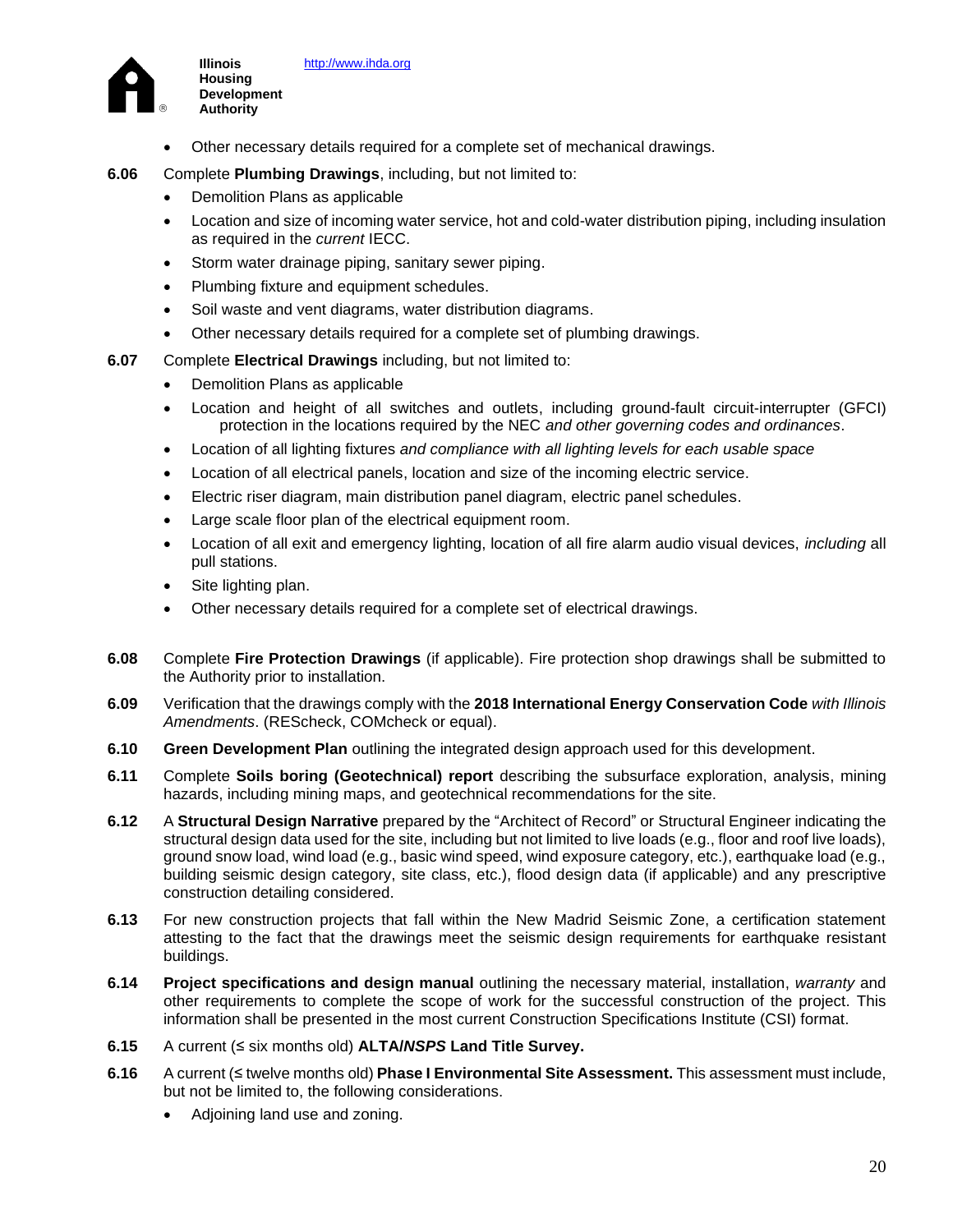

Soil conditions.

**Illinois Housing Development Authority**

- Slope conditions as related to soil erosion, parking, walks, drives, etc.
- Storm water drainage.
- Noise considerations.
- Site plan showing all major site features, buildings, roads, walks, utilities, etc.
- Flood plain information
- Wetland information
- Mining information
- Seismic information
- Radon information
- Endangered Species
- Vapor Intrusion information
- Completion of the *Authority's* Phase I Environmental Consultant Report Requirements. *This form* may be found on the *Authority's* website [\(www.ihda.org\)](http://www.ihda.org/).

#### **Rehabilitation and Adaptive Reuse Projects**

If the project consists of any existing structures, a Property Needs Assessment (PNA) dated within 6 months of application deadline must be submitted at the time of application. The PNA will evaluate the current condition of the asset(s) and include a cost estimate for any critical, immediate and long term repairs. The *Authority's* PNA standards can be found on the *Authority* website. [\(www.ihda.org\)](http://www.ihda.org/). The selected third-party vendor can be neither the Architect of Record for the project nor the preparer of the owners/developers scope of work for the project.

Any project including rehabilitation must contain at least a minimum hard cost budget of \$25,000 per unit for the area being updated, and include the following minimum project scope:

- Replacement of all unit and common area kitchen and bathroom cabinets and counter tops
- Replacement of all plumbing fixtures within the entire project with fixtures meeting with the fixture criteria identified in Section 14 - Energy Efficiency and Green Criteria of these standards
- Replacement of all light fixtures throughout the project
- Replacement of all flooring throughout the project
- Repair/Replacement of one additional major system (furnaces, water heaters, central boilers, air conditioning equipment, elevator, windows, roofing, tuckpointing of exterior masonry, etc.) throughout the entire building
- *Painting of all units and Common areas*.

The completed project drawings must be current (≤ *three* months old) and include the following:

#### **6.17** Complete **Civil Engineering Drawings**, including, but not limited to:

- Location map.
- Site erosion plan, site utilities plan, site grading plan (if re-grading work is required), and existing site drainage plan.
- Site parking plan, pavement details if new pavement or an overlay of the existing pavement is required), curb details (if repair or new curb work is required), curb ramp details (if new curb ramps are to be provided), sidewalk details (if new sidewalks are to be provided) and road profiles (if applicable).
- Topographical survey,
- Indication of the flood plain limits (if applicable).
- Other necessary details that appear on a complete set of civil engineering drawings.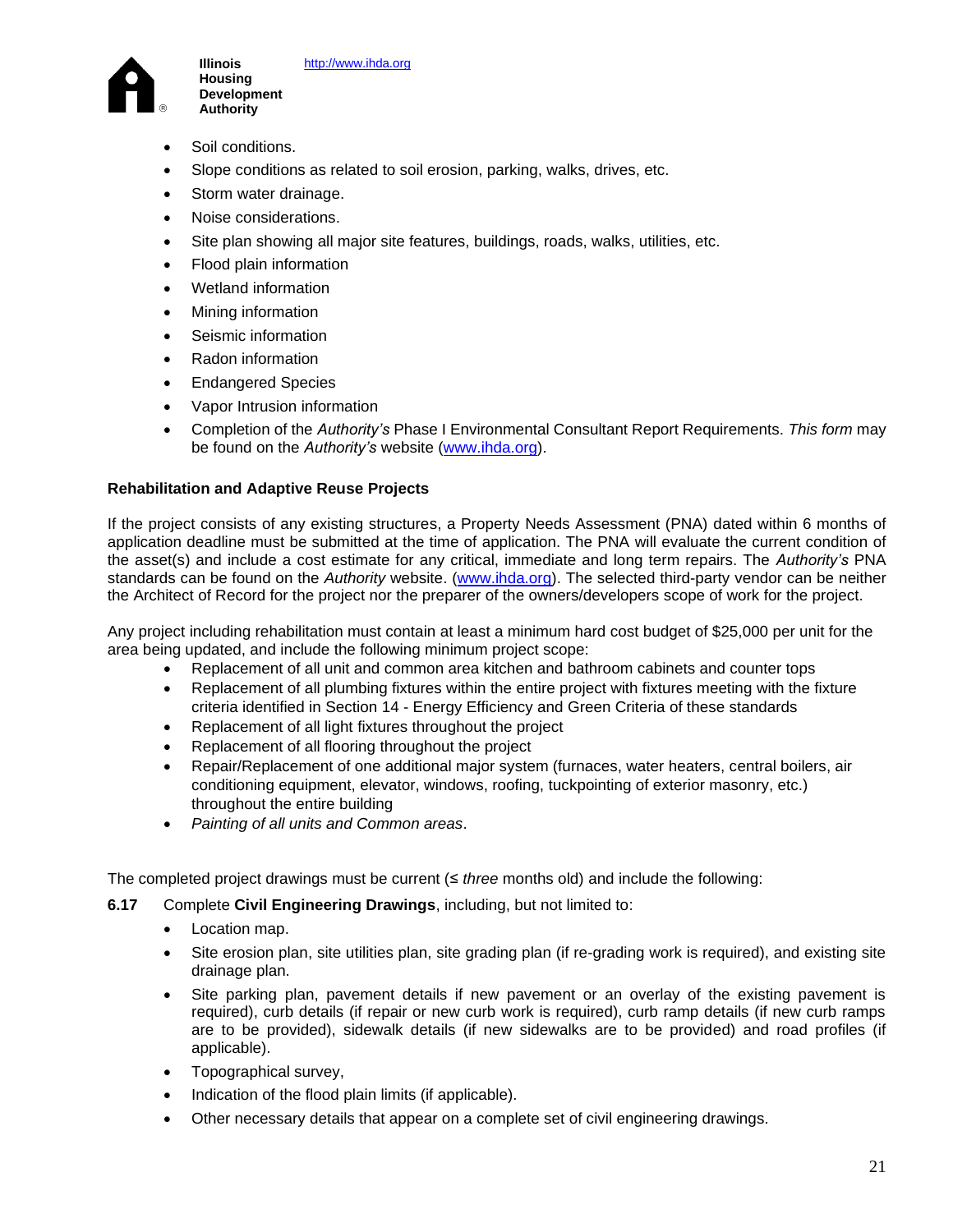



**Illinois Housing Development Authority**

- **6.18** Complete **Landscape Drawings** including but not limited to:
	- Location of all trees, shrubs, berms, and sod/grass areas.
	- Material schedules *with selected plant species*.
	- Other necessary details required for a complete set of landscape drawings.
- **6.19** Complete **Architectural Drawings**, including, but not limited:
	- Cover sheet, including index, project data, location map, building code and zoning information, table indicating unit schedule *(*including accessible, adaptable and sensory impaired units), types and sizes.
	- Site plan, including parking data and layouts and property lines.
	- Demolition plans documenting the full scope of project demolition
	- Floor plans of the typical building or if there are various types of buildings, floor plans of each type. These plans shall be dimensioned, indicate the rehabilitation work to be performed in each type of apartment, the type of existing floor framing and the direction of the span.
	- Building elevations (front, rear, and sides) indicating the location and type of work to be performed and the heights of the various floors from grade to finish first floor and finish floor to floor heights thereafter. Wall sections indicating existing wall and floor construction and any work to be performed.
	- Detail sheets including stair details (if replacing the stairs), kitchen details (if replacing cabinets), door schedules, room finish schedules, bathroom details (if renovation bathrooms), large scale drawings of the typical apartments, large scale drawings of the common areas, accessibility compliance, and all other necessary details required for a complete set of architectural drawings.
	- *Interior Kitchen and Bath elevations, as well as other interior elevations required to identify areas receiving special design consideration. Including allowable space above range/stove to combustible surfaces and coordinated location of accessibility features.* Cutsheets for all Appliances. Any proposed modifications complying with the applicable accessibility requirements.
	- Other necessary details required for a complete set of architectural drawings.
	- Truss and panel shop drawings shall be submitted shall be submitted to the authority prior to installation. (If applicable.)
- **6.20** Complete **Structural Drawings,** if applicable to the scope of work, including, but not limited to:
	- Foundation plan, footing and pier schedules, foundation and footing sections.
	- Floor framing plans, roof framing plan, structural steel sizes and layout.
	- Column and lintel schedules, connection details.
	- Other necessary details required for a complete set of structural drawings.
	- Truss and panel shop drawings shall be submitted to the Authority prior to installation.
- **6.21** Complete **Mechanical Drawings,** including, but not limited to:
	- Demolition plans
	- Duct layouts (if altering the existing duct layout or installing new ducts).
	- Location of the HVAC equipment including condensing units, piping layouts (if applicable), if new hot water heating system, large scale boiler room layout *including duct sealing and insulation as required in the current IECC.*
	- Equipment schedules.
	- Roof penetration details (if applicable).
	- Other necessary details required for a complete set of mechanical drawings.
- **6.22** Complete **Plumbing Drawings**, including, but not limited to:
	- Location of the existing incoming water service, new hot and cold-water distribution piping (if applicable).
	- Existing storm water drainage piping (if applicable), new sanitary sewer piping (if applicable).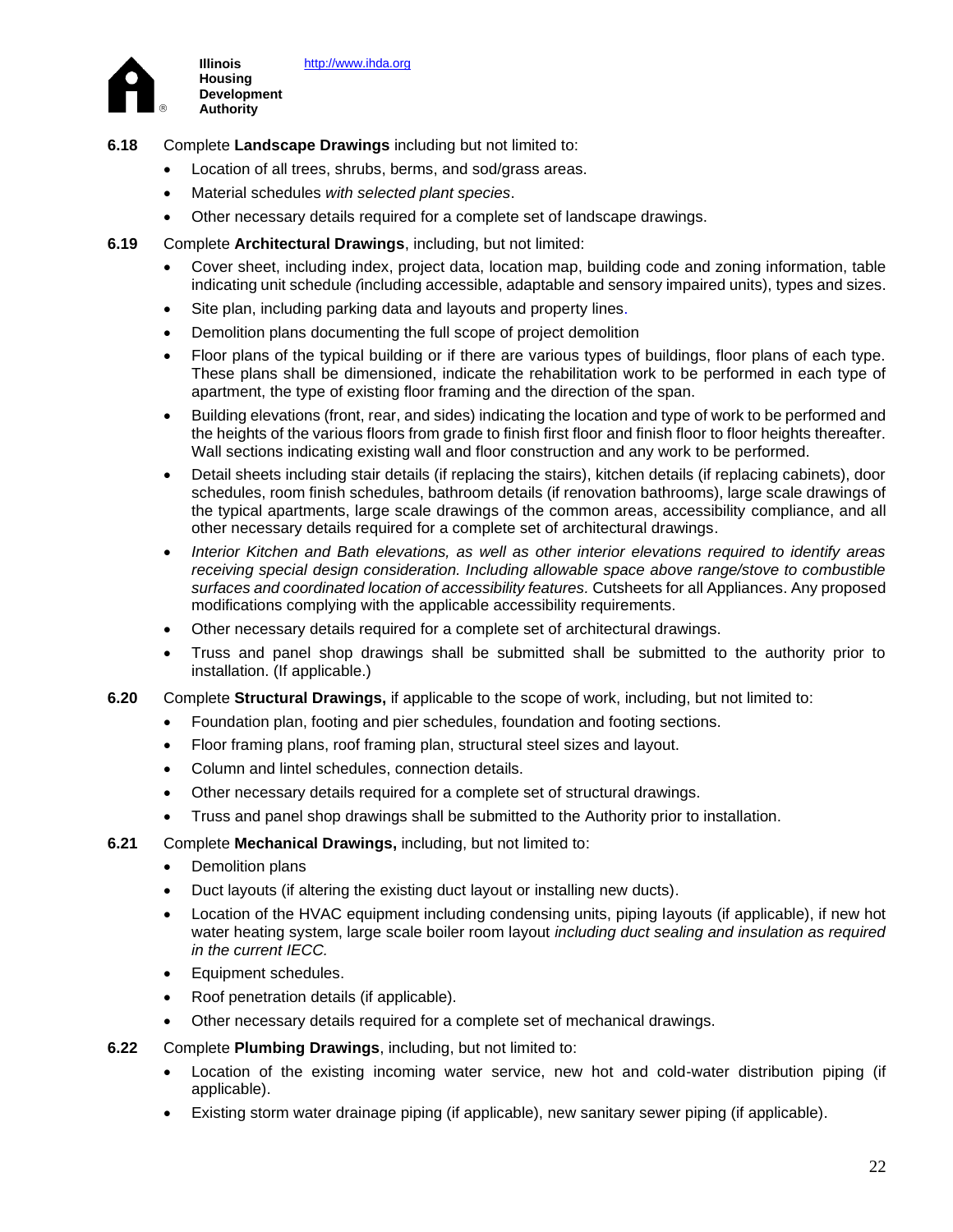



**Illinois Housing Development Authority**

- Definition of demolition scope as required for the project
- New plumbing fixture and equipment schedules.
- New soil waste and vent diagrams (if applicable), and new water distribution diagrams (if applicable).
- Other necessary details required for a complete set of plumbing drawings.
- **6.23** Complete **Electrical Drawings** including, but not limited to:
	- Location and height of all existing switches and outlets, including ground-fault circuit-interrupter (GFCI) protection in the locations required by the NEC *and other governing codes and ordinances.*
	- Location of all existing lighting fixtures.
	- Location of all existing electrical panels, location of the incoming electric service, size of the incoming electric service.
	- Definition of demolition scope as required for the project
	- Electric riser diagram (if providing a new building service), main distribution panel diagram (if providing a new main panel), electric panel schedules (if applicable).
	- Large scale floor plan of the electrical equipment room (if applicable).
	- Location of all existing or new exit and emergency lighting, location of all existing or new fire alarm audio visual devices, location of all existing or new pull stations.
	- Site lighting plan.
	- Lighting Fixture Schedules
	- Other necessary details required for a complete set of electrical drawings.
- **6.24** Complete **Fire Protection Drawings** (if applicable). Fire protection shop drawings shall be submitted to the authority prior to installation.
- **6.25 Green Development Plan** outlining the integrated design approach used for this development.
- **6.26** For projects that fall within the New Madrid Seismic Zone, a certification statement attesting to the fact that the buildings meet the seismic design requirements for earthquake resistant buildings.
- **6.27 Project specifications and design manual** outlining the necessary material, installation and other requirements to complete the scope of work for the successful construction of the project. This information shall be presented in the most current Construction Specifications Institute (CSI) format.
- **6.28** A current (≤ six months old) **ALTA/***NSPS* **Land Title Survey**
- **6.29** A current (≤ twelve months old) **Phase I Environmental Site Assessment.** Please include all the assessment requirements under "New Construction" above, including applicable:
	- All projects must comply with the *Authority's* Lead Based Paint Construction Guidelines. http://www.ihda.org/developer/architectureConstructionServices.htm
	- Asbestos considerations (HUD, IEPA and EPA 40 CFR 61.145 and Illinois Department of Public Health regulations).
- **6.30 Mold considerations:**
	- Fact Sheets from Illinois Department of Public Health: http://www.idph.state.il.us//envhealth/factsheets/mold.htm http://www.idph.state.il.us//envhealth/factsheets/moisture.htm
	- EPA Mold Site: <http://www.epa.gov/mold/>
- **6.31** On smaller projects such as a single family home, multifamily building with less than 5 units, etc., (in lieu of the above rehabilitation requirements) the Authority may accept the following: a home inspection report by a licensed state inspector, radon report, asbestos inspection, termite report, lead based paint risk assessment and Housing Quality Standards (HQS) Report unless HOME funded which may require additional documentation. The scope of work shall address all listed deficiencies. If contemplating this approach please contact Authority Staff for approval prior to conducting any work or third party reports.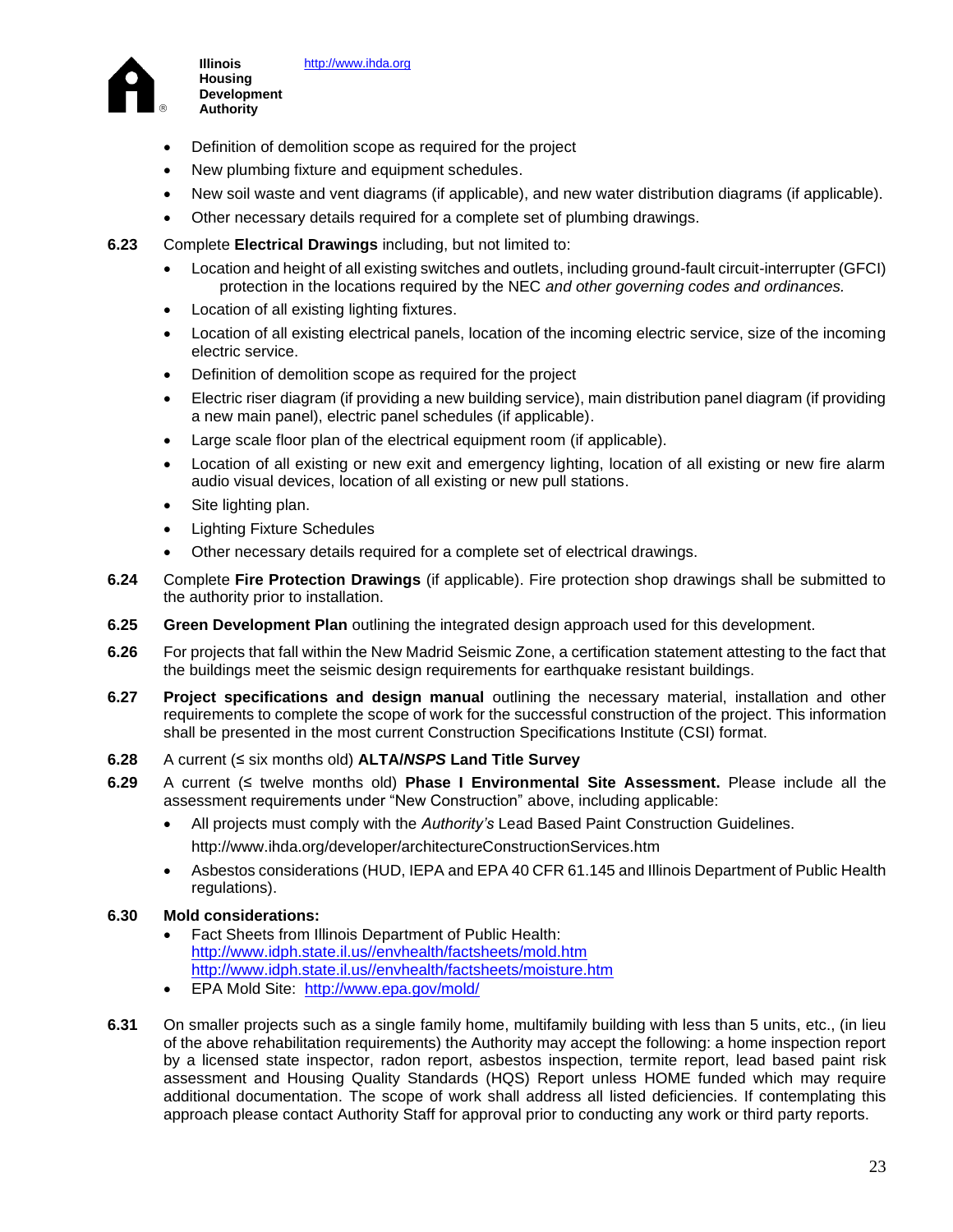

## **7) Design and Planning**

**The following standards are being provided as an aid in the development and design process. These requirements represent the minimum standards as imposed by the Authority. In addition to the previously mentioned Codes and Regulations, the construction must also be consistent with recognized standards and accepted practices in the construction industry.**

**These standards are primarily for new construction. However, any new work done in any rehabilitation or adaptive reuse shall comply with the standards for new materials. If unsure as to which standards shall apply, consult with** *Authority's* **Architectural Services staff.** 

**As these Projects will sustain affordable housing over the loan term, the Authority encourages the incorporation of innovation and cost effectiveness whenever possible. The Authority recommends careful consideration of the material selection for the project, as long lasting and durable materials that will minimize unnecessary maintenance and replacement are preferred.** 

### **7.01 Required Project Amenities:**

- Secured building features, such as security staff, cameras, alarm systems, secure common hallways and entrances, *access control for circulation,* etc. *Keyed or fobbed door hardware only do not satisfy this amenity.*
- The capability for each unit to access high-speed internet either through wireless service to all residents or hard-wire connection.
- *The installation of a broadband infrastructure for HUD-funded projects.*
- Window treatments for each unit, such as mini blinds or curtains *and insect screen*.
- On-site laundry facilities that will include, at a minimum, one of the following: a.) quantities of washers and dryers in a common laundry area equal to the more stringent amount of washers and dryers required by either the most current version of local or state plumbing codes, or b.) washers and dryers installed and maintained in every unit. The provision of washer/dryer hook-ups will not fulfill the requirement for on-site laundry*.*

#### **If the Project has three-bedroom units:**

• The units must contain *at least* one full bathroom *and a three-quarters bathroom consisting of a toilet, sink and shower.*

#### **If the Project has four or more bedroom units:**

• The units must contain at least two full bathrooms.

#### **Recreation space:**

- Elderly Projects, Supportive Housing Projects and SLF Projects, must include a furnished multipurpose or activity room sized as indicated in Section 17 of these standards.
- All non-elderly Projects must include a fully equipped indoor or outdoor playground or tot lot appropriately sized for the Project unless otherwise approved by the Authority.

## **8) Accessibility Standards**

**Accessibility Codes and Acts**: One or more of the following accessibility Codes and Acts shall be applicable to any development funded by *the Authority*. When there is a conflict in the design requirements of the various Acts and Codes, the most stringent requirements will prevail. If unsure as to which standards shall apply, Authority Architectural Services staff should be consulted.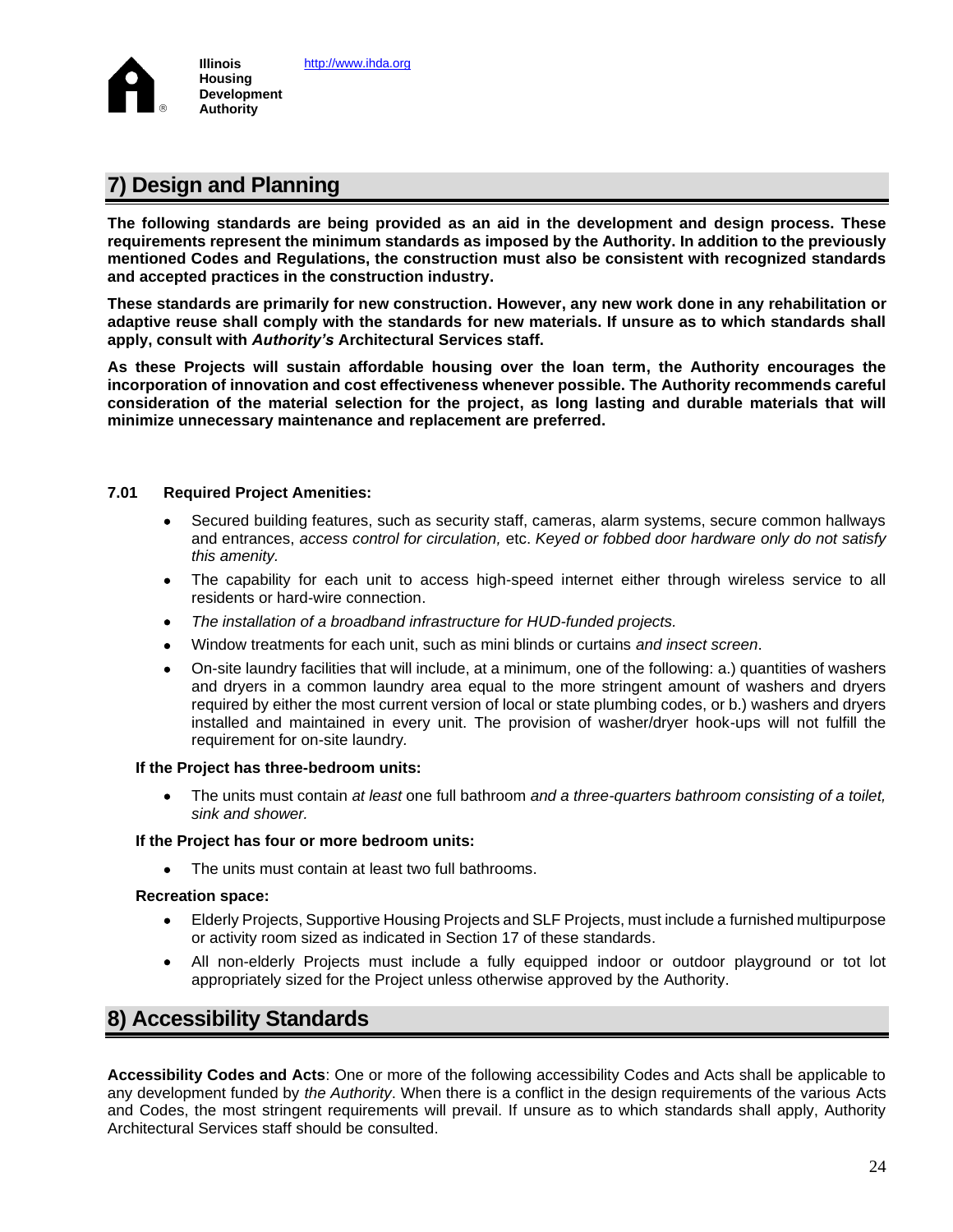

#### **8.01 Federal Fair Housing Act:**

All new construction projects of four or more dwelling units and all buildings constructed for first occupancy after March 13, 1991 are required to comply with accessibility standards and design requirements mandated by Federal Fair Housing Act and ICC/ANSI A117.1, Latest Edition. <http://www.hud.gov/offices/fheo/disabilities/fhefhag.cfm>

#### **8.02 Illinois Accessibility Code:**

Housing units that are owned or financed by a governmental unit (Authority) that consist of five or more dwelling units on each project site, shall comply with all requirements of Section 233, Multi-Story Housing requirements Section 233.6.5, Requirements for Adaptable Dwelling Units of The Illinois Accessibility Code. Renovation projects must comply with Section 233.3.4 of the Code to determine the level of accessibility required.

**<https://www2.illinois.gov/cdb/announcements/2018/Documents/Register%20Page.pdf>**

#### **8.03 ICC/ANSI A117.1-Latest Edition:**

Projects seeking Tax Credits, either through tax-exempt bonds (4% Tax Credits), through the competitive round (9% Tax Credits) *or other Authority financial resources* must provide the percentage of Accessible and Sensory Impaired units as specified in the LIHTC Qualified Allocation Plan (QAP).

*[https://www.ihda.org/wp-content/uploads/2017/10/2018-2019\\_QAP\\_Final.pdf](https://www.ihda.org/wp-content/uploads/2017/10/2018-2019_QAP_Final.pdf)*

#### **8.04 Section 504 of the 1973 Rehabilitation Act:**

Projects that receive federal financial assistance *(HOME, National Housing Trust Fund, Risk Share, Section 811, etc.)* must comply with Section 504 of the 1973 Rehabilitation Act and 1984 Uniform Federal Accessibility Standards (UFAS):

[www.access-board.gov/ufas/ufas.pdf](http://www.access-board.gov/ufas/ufas.pdf)

<http://www.hud.gov/offices/fheo/library/UFASAccessibilityChecklistforPHAs-5-7-08.pdf>

### **8.05 The Americans with Disabilities Act:**

The common areas open for public use, such as a property management or rental office, *community room kitchen, public toilet rooms, lobbies and corridors, etc.* shall comply with the requirements of The Americans with Disabilities Act (latest edition):

*<https://www.ada.gov/regs2010/2010ADAStandards/2010ADAstandards.htm>*

#### **8.06 Local Codes:**

Projects must comply with the adopted local building and accessibility code.

#### **Technical Requirements:**

- **8.06** For new constructed buildings that do not have an elevator, 100% of the total number of Ground Floor units must comply with the requirements of the Federal Fair Housing Act and 20% of the total number of dwelling units must comply with the Requirements for Adaptable Dwelling Units, Section 233.6.5, of the Illinois Accessibility Code.
- **8.07** For new constructed buildings equipped with an elevator, 100% of the total number of units must comply with the requirements of the Federal Fair Housing Act and 20% of the total dwelling units must comply with the Requirements for Adaptable Dwelling Units, Section 233.6.5, of the Illinois Accessibility Code.
- **8.08** New construction projects that are recipients of Authority financial assistance, in whole, or in part, shall have a **minimum** of 10%, of the total number of units or at least one unit (whichever is greater) constructed *in compliance with ICC/ANSI A117.1 Section 1103 Type 'A' Units* for persons with mobility impairments. A **minimum** of an additional 2% of the total number of dwelling units or a least one unit (whichever is greater) must be suitable for occupancy by people with hearing or visual impairments. The number of hearing and visual impaired units shall not be included in the required unit count for accessible units. In projects where there is a variety of units are offered, at least one of each type of unit, including town houses, must be *designed to the Type 'A' unit standard*. The development must offer the same choices of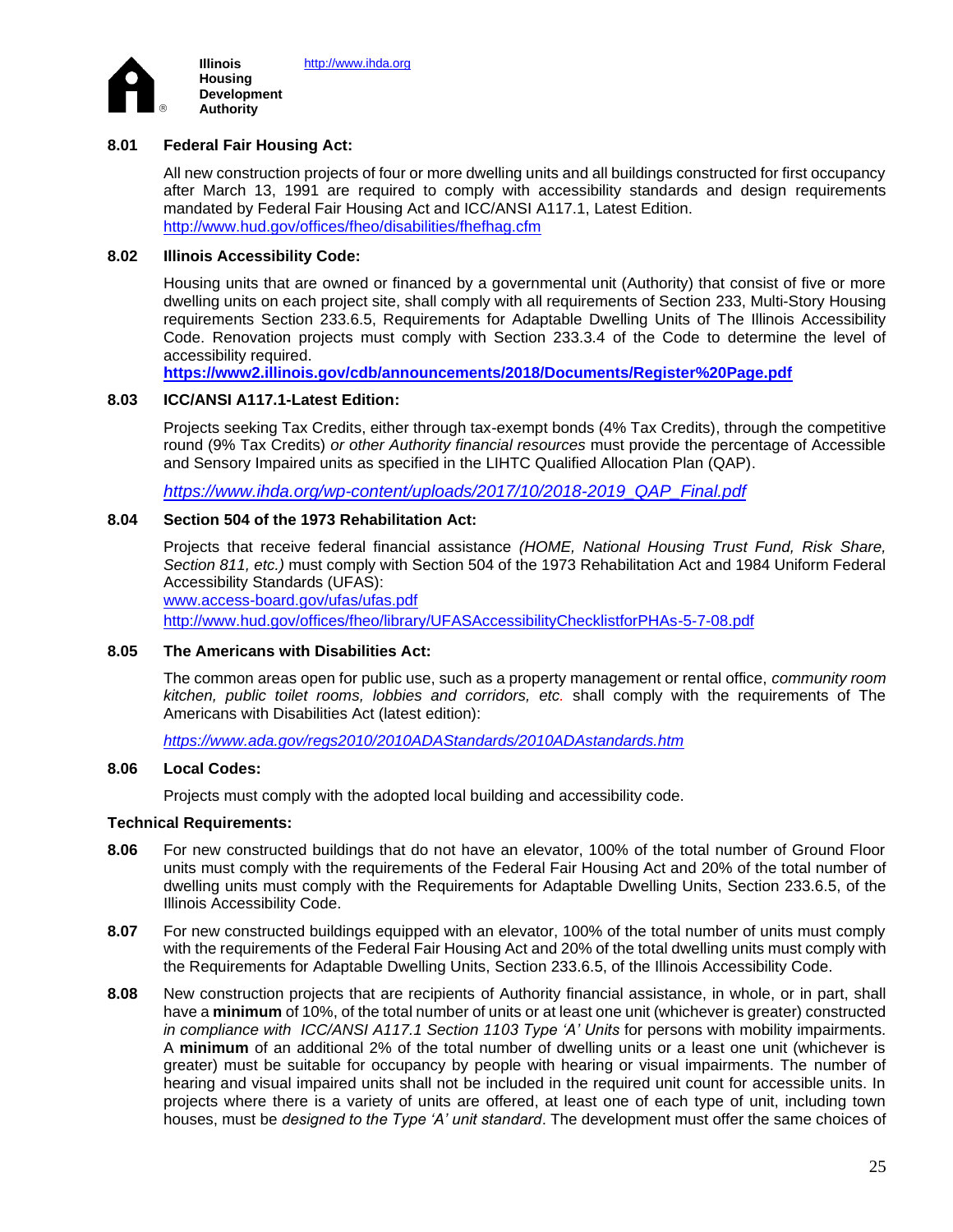

unit location and variety of units to persons with mobility impairments as those who are not mobility impaired. This requirement will overlap some of the other required code requirements and together will satisfy all of the accessibility code requirements.

- **8.09** For rehabilitation projects, Section 400.510 of the Illinois Accessibility Code will determine the level of accessibility required. In addition, projects that receive federal financial assistance will also be required to comply with 24 CFR § 8.23, Alterations of existing housing facilities.
- **8.10** Unless technically infeasible, existing buildings where a change of occupancy occurs shall comply with the requirements for new construction mandated by the Illinois Accessibility Code and local building codes.
- **8.11** For projects renovating existing buildings, special accommodations to these standards may be allowed with approval from the Authority. Approval of conditions must be received prior to project board approval by submitting a written statement clarifying why accessible accommodations cannot be provided. Any request submitted must be based on code definitions, and adequate documentation must be provided for evaluation. A statement outlining the approval must be submitted with the final plans and specifications for plan review. Accommodations will only be granted if a development is deemed to be providing reasonable accommodation for accessible units as determined by the Authority.
- **8.12** Common use areas exclusively for tenants and their guests must meet the requirements the Illinois Accessibility Code; ICC/ANSI A117.1, latest edition, and the American with Disabilities Act*.*
- **8.13** The requirements described in Section 400.610 of the Illinois Accessibility Code will govern renovation of buildings of a historic nature and any requirements of the State of Illinois Historical Agency.
- **8.14** For Multi-unit Single Family Home developments the committed number of fully accessible and adaptable units shall be designed to meet the minimum requirements of the codes above as defined by the selected funding source(s).

## **9) Visitability**

Visitability design criteria allow persons with disabilities access to residential units by providing them with the opportunity to visit friends and family. It incorporates the following in all new construction, additions and alterations, and *whenever practical and feasible,* rehabilitation projects. Visitability design criteria will be required in all singlefamily, townhomes, single story dwelling units and multi-story dwelling units. In multi-story elevator buildings every unit shall be visitable, in multi-family non-elevator buildings only the ground floor units shall be visitable. Visitability shall not be used as a substitute for accessible or adaptable requirements described above.

### **Design Considerations**

- **9.01** An accessible route must be provided from the point of arrival to the main entrance of each unit with a clear width of 36 inches and a running slope of not greater than 5% with a cross slope of not greater than 2%. For single family and townhome units, POA does not include an attached garage. Access should be from the public walk or public parking. Main entrance is the front door.
- **9.02** Each unit must have at least one zero-step entrance with a 36" wide entrance door. A zero-step entrance is one without a step at the entrance door and with less than ½" difference between the inside and outside surfaces, or with a threshold with less than a  $\frac{1}{2}$ " rise. An overhang or porch roof is recommended to protect the entrance from the elements.
- **9.03** The main entrance door to each unit must be a minimum of 36 inches wide. All other doors on the main level shall be a minimum of 34 inches wide.
- **9.04** Provide an accessible powder room or a full bathroom on the main entrance floor in compliance with the requirements of Section 4.34.5 of the Uniform Federal Accessibility Code or Sections *1104.11.3.1.2 and 1104.11.3.1.2* of ICC/ANSI A117.1, latest edition.

## **10) Site Standards**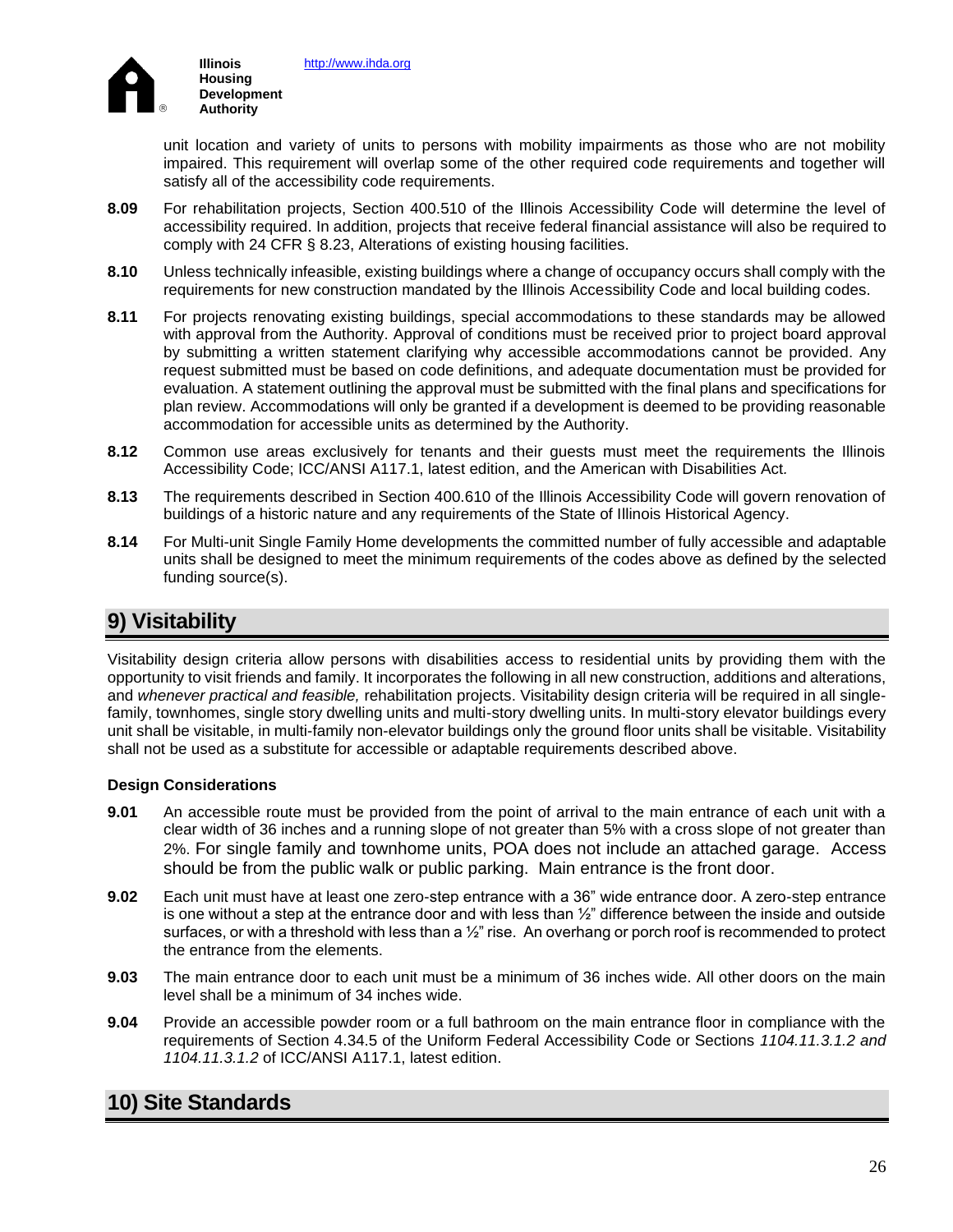

- **10.01** *All projects shall include p*roper stormwater design for the site meeting with local jurisdictional requirements, and an approved plan shall be submitted to the Authority with the final plans and specifications prior to the start of construction. All permits must be received by the State of Illinois Environmental Protection Agency prior to closing. If no jurisdictional requirements apply (city or county), all stormwater must be managed within the project site, and be connected into a clearly identified storm sewer system (dedicated or combined).
- **10.02** Finished grade at the exterior perimeter of the building shall be not less than 4-inches below the top of the exterior face of the foundation wall and slope away from the building at a slope of 5% for a minimum of 10 feet measured perpendicular to the wall.
- *10.03* Buildings located within the 1% flood plain shall be avoided and may not be financed. All projects located on the flood plain shall submit proof of flood insurance. Federally-funded projects located in the flood plain are subject to the 8-step process as determined by HUD.
- **10.04** Projects shall not be located in proximity to environmental hazards.
- **10.05** Sites that are divided by a heavily traveled major traffic artery shall be avoided and may not be financed.
- **10.06** All projects must specify method of irrigation (automated or manual) provided for the project for proper maintenance of planted material (e.g. trees, shrubs, sod, seeded areas, etc*.*).

#### **Parking Areas and Sidewalks:**

**10.07** The design of private internal roadways and sidewalks must meet the local design requirements to enable them to be acceptable to the municipality in order to qualify for future dedication to the municipality. Parking areas must be paved and graded for proper drainage as set forth in the HUD Minimum Property Standards. A link can be found at:

*[http://portal.hud.gov/hudportal/HUD?src=/program\\_offices/administration/hudclips/handbooks/hsgh/4910.1](http://portal.hud.gov/hudportal/HUD?src=/program_offices/administration/hudclips/handbooks/hsgh/4910.1)*

- **10.08** Parking spaces shall be provided as per local zoning ordinance but in no case be less than one parking space per dwelling unit *for family housing, and 0.75 spaces per unit for senior housing* except for the following:
	- 1. Supportive Living Facilities for the Frail Elderly (Illinois Department of Public Aid)- one (1) parking space shall be provided for each 10 units plus one (1) parking space for every two staff members and ten percent (10) of the total number of units for visitor parking or as per local ordinance, whichever is greater.
	- 2. Single Room Occupancy (SRO): one (1) parking space shall be provided for each 10 units or as per local ordinance, whichever is greater.
	- 3. Supportive Family Housing: one (1) parking space shall be provided for each 5 units or as per local ordinance, whichever is greater.
	- 4. Transit Oriented Development: Reduction of parking requirement as allowed by local zoning codes meeting with distance to transit requirements.
- **10.09** Parking areas shall be designed to meet the minimum parking space and drive aisle requirements within the local zoning or building codes. The following minimum dimensions shall be provided if there are no local standards:
	- Double loaded 90-degree parking areas shall be a minimum width of 60-feet
	- Single loaded 90 degree parking areas shall have a minimum width of 42-feet.
	- Intermediate and access aisle*s* shall be a minimum of 24-feet in width for two-way traffic, and 12-feet in width for one-way traffic.
- *10.10* A minimum number of accessible parking and accessible van parking stalls shall be provided meeting with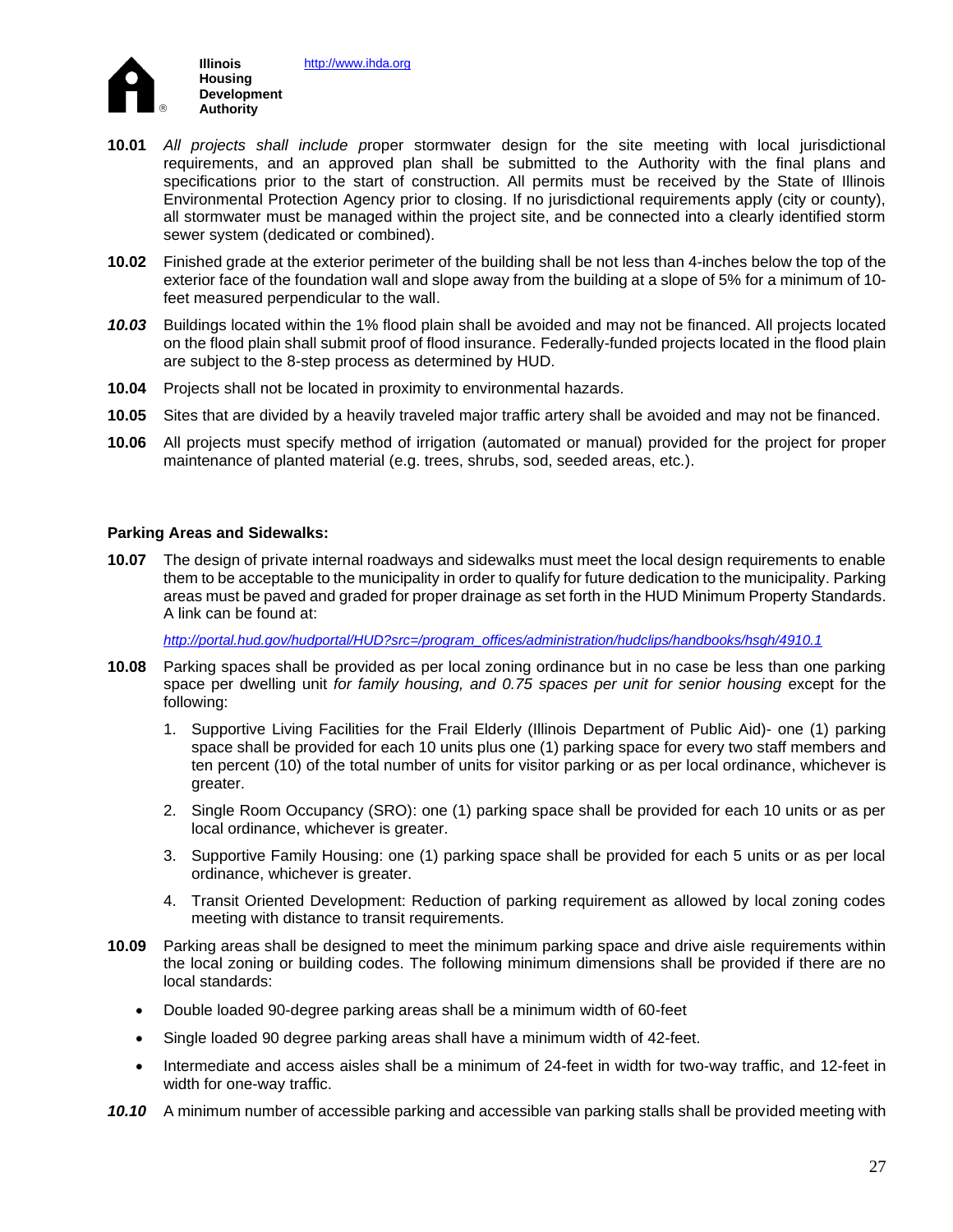

local and state accessibility code requirements. When accessible parking spaces are provided, one space in every 6, or fraction thereof, shall be van accessible.

**Exception:** Where parking is provided for all residents, one accessible parking space shall be provided for each accessible dwelling unit. Where parking is provided for only a portion of the residents, an accessible parking space shall be provided on request of the occupant of an accessible dwelling unit.

- **10.10.1** Each accessible parking space must be adjacent to an access aisle as allowed by the Illinois Accessibility Code, applicable federal and local codes, whichever is most restrictive*,* and all access aisles shall blend to a common level with an accessible route.
- **10.10.2** In multi-family developments, when covered parking is provided a minimum of two percent (2%) of the covered parking spaces shall be accessible. If garages are provided, the minimum dimensions shall be per applicable code and the door shall be 9' wide. Covered parking shall be defined as either an indoor parking garage or an outside parking lot carport.
- **10.10.3** Accessible parking spaces and access aisles shall be designed so that cars and vans, when parked, cannot obstruct the required clear width of adjacent accessible routes. They shall not have a slope greater than 2% in all directions.
- **10.11** In single family developments with single car garages, the minimum garage dimension will be 11' wide by 20' deep with an 8' wide door.
- **10.12** Concrete curbs at all access drives and parking lots must be provided. A single family driveway is not considered a parking lot or an access drive and therefore does not require a curb. However, any parking lot provided at public use spaces in single family developments will require a curb per this requirement. If a site is developed within an existing neighborhood where curbs are not provided for the existing roads, new roadways shall be allowed to meet existing conditions, and shall be built per local municipality requirements.
- **10.13** Access for fire-fighting equipment must be provided in accordance with the requirements of the local authorities.
- **10.14** All sidewalks along the accessible route must be a minimum of 5-feet in width with the exception of service walks which may be 3-feet in width.

#### **Exceptions:**

- 1. A minimum 6-foot wide sidewalk is required when parking spaces abut sidewalks and the edge of the sidewalk becomes the wheel stop. If pre-cast concrete wheel stops are provided and set a minimum of 30-inches from the edge of the sidewalk to the centerline of the wheel stop, then a 5 foot wide sidewalk will be permitted.
- 2. Public sidewalks provided for multi-unit single family developments shall be designed to meet local municipality requirements for public sidewalks for neighborhoods.

**10.15** Refuse collection stations must be on an accessible route and screened with permanent enclosures. Paved areas adjacent to the collection stations must be designed to provide adequate bearing for heavy garbage trucks.

## **11) Building Standards**

#### **Foundations:**

**11.01** The owner/developer must submit a soils report including a boring log. In projects composed of one building exceeding 2000 SF, there shall be a minimum of three borings within the building footprint and 2 borings along sidewalks and roadways. In projects with multiple buildings exceeding 2000 SF, there shall be a minimum of nine borings within the building footprints and evenly distributed throughout the project or as otherwise directed by the structural engineer. In addition for both single family and multi-family, on previously developed lots at a minimum one boring is required within the footprint of each former structure.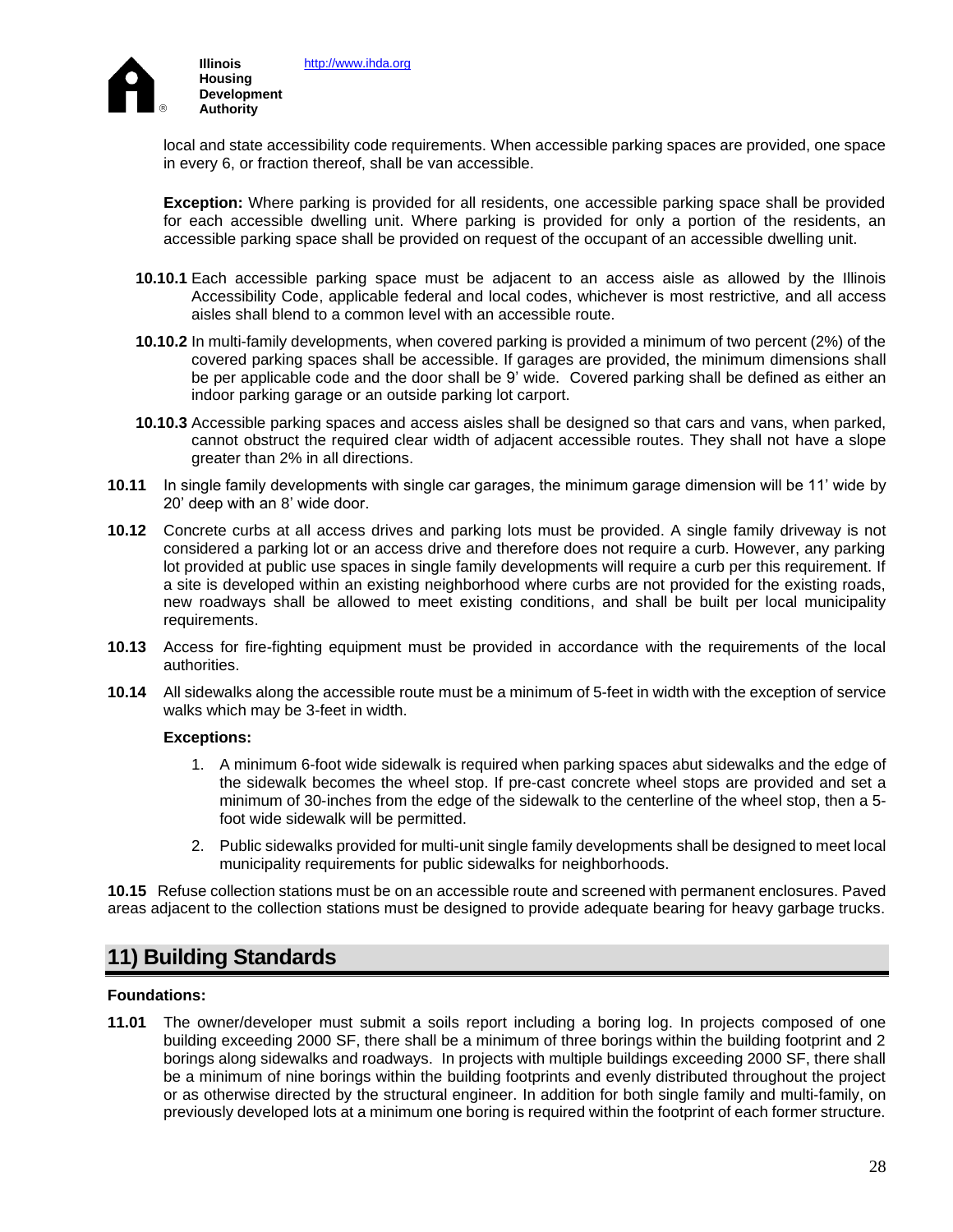

Borings shall extend to a minimum of 15 feet below the natural grade. For high-rise buildings at least one boring shall extend down to 100' below the natural grade or hardpan.

- **11.02** Wall and column support footings shall be constructed of cast-in-place concrete. They shall be reinforced to accommodate the design loads. Timber, steel grillage, or other material used for footings will not be permitted. Wall and column footings shall extend to the appropriate frost depth for the site, or bear on suitable soil meeting the specified soil bearing capacity identified by the soils report.
- **11.03** Cast-in-place concrete, precast concrete and masonry foundation walls will be permitted and shall be designed to meet the requirements of the local building code. Steel sheet piles or helical pier foundations shall be allowed, with Authority approval, prior to board submission. Wood foundation systems, rubble stone or any other similar materials used for foundation walls will not be permitted.
- **11.04** An under slab drainage system must be installed when the water table is 5-feet or less below the bottom of the floor slab to prevent hydrostatic pressure build-up from groundwater fluctuation.

#### **Exterior Walls:**

- **11.05** Exterior wall facings shall consist of 4-inch face brick, stone, concrete masonry units, aluminum siding, vinyl siding, metal lath and cement stucco, glass and aluminum curtain wall systems, prefinished *metal*  panels, cementitious siding, treated engineered wood siding, insulated precast concrete decorative panels, wood siding or Authority approved equal.
- *11.06* Exterior Insulation and Finish Systems (EIFS) are permitted in limited areas as an exterior facing with the approval of the Authority only, and shall not be allowed as a primary building facing. EIFS shall not be allowed as a finish material to be placed over the face of exterior cladding on existing buildings.
- **11.07** Special attention shall be given to a review of the lintels and mortar joints when rehabilitating masonry structures. A detailed repair scheme must be incorporated in the plans and specifications including the clearly defined areas where lintel repair and tuckpointing work is to be performed.

#### **Stairs:**

- **11.08** Open risers are not permitted.
- **11.09** Outdoor stairs and their approaches shall be designed so that water will not accumulate on walking surfaces.
- **11.10** When stairs are installed along routes that are required to be accessible, there must be an alternative way to get between levels. If the alternative way is an elevator or lift, the stairs do not need to comply with Section 504 of ICC*/*ANSI A117.1-Latest Version. If the alternative way is a ramp, the stairs must comply with Section 405 of ICC*/*ANSI A117.1- Latest Version. When an accessible route consists of both a ramp and stairs, it is recommended they are located in close proximity so people who can use only one of the two (such as the ramp), need not travel an unreasonable additional distance.
- **11.11** Exterior fire escapes shall not be permitted in new construction projects but will be acceptable as a means of egress component in existing buildings only.

## **12) Dwelling Unit Standards**

**12.01** The following table indicates the Authority's minimum acceptable dwelling unit size:

| <b>Dwelling Type</b>                                        | Area (Inside dimensions)                                |
|-------------------------------------------------------------|---------------------------------------------------------|
| Efficiency (Studio) Unit not including SRO Unit (see below) | 300 SF (New Construction)<br>250 SF (Rehabilitation)    |
| <b>Supportive Living Facility</b>                           | 300 SF (for one occupant)<br>450 SF (for two occupants) |
| One Bedroom Unit                                            | 525 SF (New Construction)<br>500 SF (Rehabilitation)    |
| Two Bedrooms/One Bath Unit                                  | 700 SF                                                  |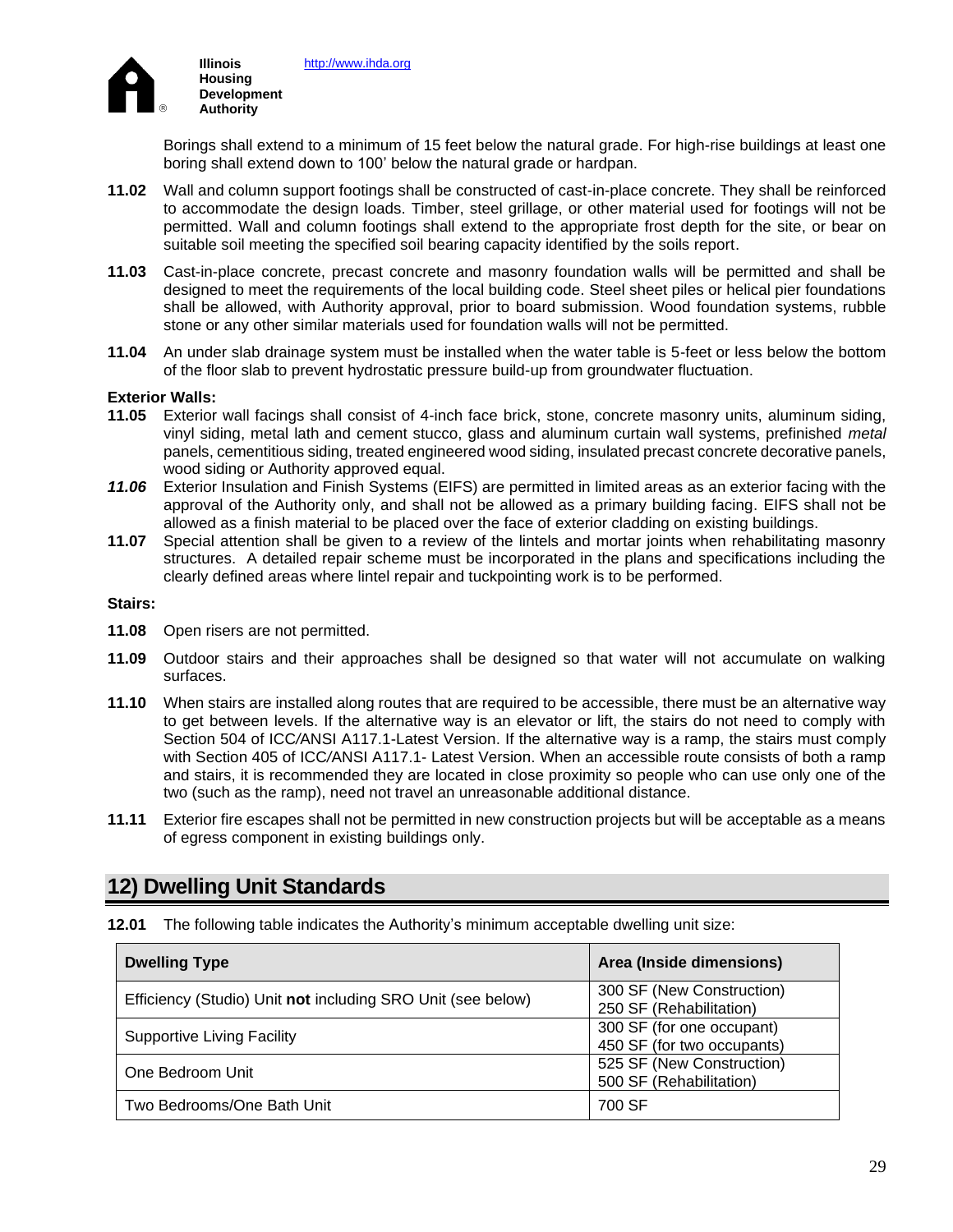

| http://www.ihda.org |
|---------------------|
|                     |

| Two Bedrooms/One One-Half or Two Bath Unit  | 750 SF  |
|---------------------------------------------|---------|
| Three Bedrooms/One Three-Quarters Bath Unit | 950 SF  |
| Four Bedrooms/Two Bath Unit                 | 1100 SF |
| Five Bedrooms/Two Bath Unit                 | 1250 SF |

Single Room Occupancy (SRO) Unit:

- *1.* A SRO unit shall contain not more than one habitable room consisting of not less than 180 square feet and not more than 250 square feet of floor area (for one occupant) / 400 square feet of floor area (for two occupants) for new construction projects and not less than 150 square feet for rehabilitation projects, **excluding** the floor areas for bathrooms, toilet rooms, laundries, pantries, foyers, corridors, storage spaces, stairways and closets.
- *2. Any SRO project must include both a private bathroom including a sink, toilet and bathing facilities and a kitchen within the unit*

**Exception:** When financial assistance also includes the Illinois Department of Healthcare and Family Services, the SRO unit shall have a minimum of 300 SF for a single occupant unit and 450 SF for a twooccupant unit. This is required for both new construction and rehabilitation projects.

Room Sizes: Unit living rooms (excluding Efficiency, Studio, SLF units, or combined living areas) shall contain a minimum of 150 SF (120 SF for rehabilitation) and have a minimum dimension of 10-feet in any horizontal dimension. *Units other than Efficiency or Studios must have bedrooms of at least* 100 SF, not including closets, and a minimum dimension of 9-feet in any horizontal dimension.

- **12.02** The minimum ceiling height in all habitable rooms shall be 7-feet 6-inches. Soffits may be dropped to 7'- 0" A.F.F. if soffit area does not exceed 20% of room area.
- **12.03** Carpet shall not be permitted as a floor finish in laundry *areas*, kitchens, and bathrooms.
- **12.04** Prefabricated shower and/or bathtubs units shall be specified and provided with factory installed integral reinforcing, cast into the *unit for installation of* grab *bars at code* compliant locations of the unit walls. When prefabricated units are installed in multi-unit apartments they must have a single layer of water resistant wall sheathing installed prior to the unit being placed *behind the unit, along with a cover layer of sheathing installed over the unit wall flange.*

**Exception:** The installation of grab bars *at all water closets, bath tubs and shower units complying with ICC/ANSI A117.1 – Latest Version* shall be required in dwelling unit bathrooms to be occupied by elderly, severely disabled people, and units required to be fully access.

## **13) Mechanical, Plumbing, Fire Protection and Electrical Systems**

*All HVAC, plumbing, Fire Protection and electrical floor and wall penetrations must be properly sealed to maintain both the proper fire rating as required by the applicable building code, and/or acoustic control of adjacent spaces.*

### **Heating, ventilating, and air-conditioning systems:**

- **13.01** All units shall be heated and air-conditioned. *Design of the system shall be such to maintain a consistent temperature in all habitable spaces evenly throughout the day.* Heating, ventilating, and air-conditioning systems shall be designed and installed according to the requirements of the local building code. If no building code is adopted within the jurisdiction the International Mechanical Code, 2018 edition shall apply. They shall also comply with the efficient utilization of energy in accordance with the 2018 edition of the International Energy Conservation Code with Illinois Amendments. Lastly, the United States Department of Energy REScheck or COMcheck compliance verification and code requirements must be submitted to the Authority for review.
- **13.02** The installation and approval of fuel gas distribution piping and equipment, fuel gas-fired appliances, and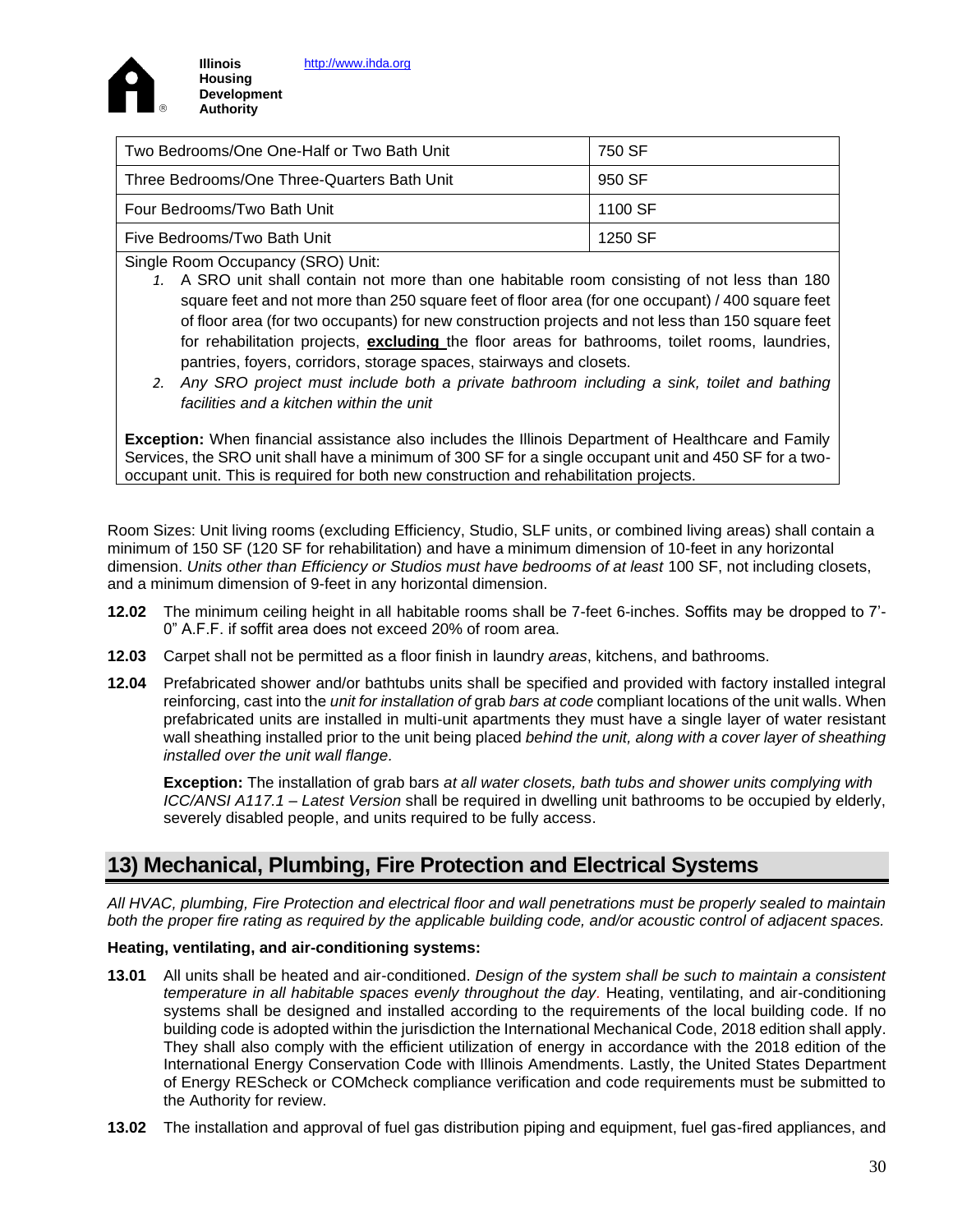

fuel gas–fired venting systems shall be in accordance with the 2018 edition of the International Fuel Gas Code or the local building code whichever is most stringent.

**13.03** *Any change orders submitted requiring changes to mechanical room design as a result of layouts not complying with code or equipment manufacturer clearance requirements will be determined to be errors and omissions, and subject to the requirements of Section 4. It is expected coordination of all equipment clearances is complete prior to submitting design documents for review.*

#### **Plumbing**

- **13.04** The Illinois State Plumbing Code, the local plumbing code, and these standards shall govern all plumbing work performed on new construction and new work on the renovation, rehabilitation or preservation of existing buildings. Whenever there is a conflict in the requirements between the regulations, the more stringent requirement will prevail.
- **13.05** No Project shall be served by a well or septic system.
- **13.06** All plumbing work shall be performed only by Illinois licensed plumbers and apprentice plumbers under the direction of a licensed plumber.
- **13.07** All equipment used for heating water or storing hot water shall be provided, at the time of installation of such equipment, with an appropriate relief valve or valves to protect against excessive or unsafe temperature and/or pressure.
- **13.08** On renovation, rehabilitation or preservation projects, replacement of the lead pipe incoming water service shall be required.
- **13.09** Water distribution piping from the water meter throughout the building shall be "Type K" or ductile iron for below ground piping, and copper or PEX for above ground piping. CPVC or Polybutylene water distribution pipe shall not be permitted. *PEX piping below grade shall be allowed to be installed following industry best practices) and code requirements.*
- **13.10** Dielectric isolation shall be provided between ferrous and non-ferrous metals. Provide dielectric unions at points of connection of copper piping to ferrous piping and equipment or fittings.

#### **Electrical**

- **13.11** The National Electrical Code, the local electrical code, and these standards shall govern all electrical work performed on new construction and new work on the renovation, rehabilitation or preservation of existing buildings. Whenever there is a conflict in the requirements between the regulations, the more stringent requirement shall prevail.
- **13.12** The electric service to each dwelling unit shall be metered separately in all new construction projects. One central meter shall only be permitted with a letter of approval from the electric utility company.
- **13.13** The minimum electric service to a dwelling unit shall be *60-*amperes. *Appropriately sized and rated, e*xisting electrical service may be allowed to remain for apartment unit rehabilitations. A load calculation for the *each unit of the* proposed design should be provided to ascertain if the *service is properly sized for the project.*
- **13.14** Copper wiring is required in all branch circuits and within all units. Aluminum and aluminum clad copper wiring is ONLY allowed in feeders 60 amps or larger terminating in disconnects and electrical panels with lugs that are rated and suitable for aluminum wiring. The line from the transformer to the meter is regulated by the National Electrical Code and/or the local utility company whichever is most stringent.
- **13.15** In existing buildings that have existing aluminum wiring, all switches and outlets rated 20-ampere or less directly connected to aluminum conductors must be marked CO/ALR.
- **13.16** Every dwelling unit in buildings serviced by natural gas shall be equipped with at least one approved carbon monoxide (CO) alarm meeting the installation and operational requirements of the Carbon Monoxide Alarm Detector Act (Public Act 094-0741) and the local municipal requirements, whichever is more restrictive. All CO alarms shall be hard wired in new construction with appropriate battery back-up. Rehabilitation project may utilize battery powered or plug in CO detectors if allowed by local Authority Having Jurisdiction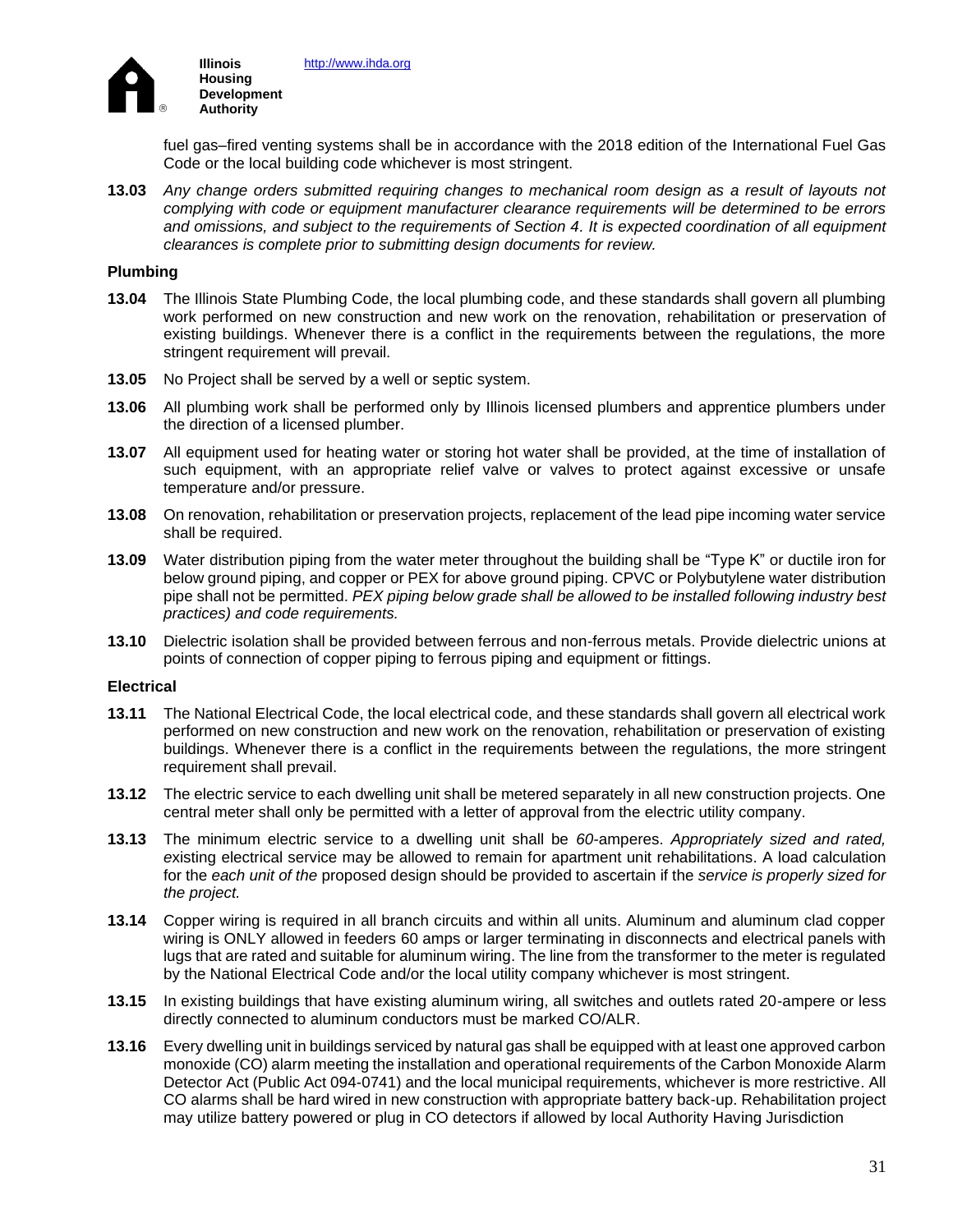

- **13.17** Every dwelling unit shall be equipped with at least one approved smoke detector in accordance with the location and operation requirements of the Smoke Detector Act (Public Act 425 ILCS 60/) and local code requirements, whichever is more restrictive.
- *13.18 Exposed conduit is prohibited unless concealment of the conduit is not physically possible. Contact The Authority in the design stage for prior approval. If approved, the conduit or Wiremold must be painted to match the mounting surface.*
- *13.19 Family projects shall have tamperproof receptacles in all rooms except for utility rooms and garage. In renovation projects receptacles shall be replaced were technically feasible.*

### **Fire Protection Systems**

- *13.20 Fire protection systems, if required by code, must be properly priced to include all equipment and accessories required for a fully operational system for the building. This value shall be represented on the CSS submitted for review prior to Initial Closing of the project.*
- *13.21 The price of the system included on the CSS must meet all applicable code requirements. Change orders requiring additional expenses related to the fire protection system, if as a result of code compliance after Initial Closing, will be classified as errors and omissions.*
- *13.22 Exposed piping of fire protection systems is prohibited unless concealment is not physically possible. Contact the Authority in the design stage for prior approval. If approved, the pipe must be painted to match the mounting surface.*

## **14) Energy Efficiency and Green Criteria**

**The energy efficiency and green criteria below apply to all Authority financed projects**.

### **14.01 Minimum 2018 Illinois Energy Conservation Code Design Requirements**

This section outlines some of the energy code compliance requirements based upon the **prescriptive option** of the Illinois 2018 IECC for **single family and low-rise residential buildings, 3 stories or less**. The full code, information on the **performance option** and the provisions for **buildings 4 stories and over** can be found at: [www.ildceo.net/energycode](http://www.ildceo.net/energycode) or [www.iccsafe.org.](http://www.iccsafe.org/)

|                                                     | A quick reference guide for the 2018 IECC can be found at: www.reca-codes.comSingle Family and Low Rise<br><b>Residential Buildings, 3 Stories or Less</b> |                                 |                                          |                               |                                      |                                    |                             |                                           |                                 |                                                 |
|-----------------------------------------------------|------------------------------------------------------------------------------------------------------------------------------------------------------------|---------------------------------|------------------------------------------|-------------------------------|--------------------------------------|------------------------------------|-----------------------------|-------------------------------------------|---------------------------------|-------------------------------------------------|
| 2018 IECC: Table R402.1.2 for climate zones 4 and 5 |                                                                                                                                                            |                                 |                                          |                               |                                      |                                    |                             |                                           |                                 |                                                 |
|                                                     | <b>Windows</b>                                                                                                                                             |                                 |                                          | <b>Insulation</b>             |                                      |                                    | <b>Foundation</b>           |                                           |                                 |                                                 |
| <b>Climate</b><br>Zone                              | <b>Fenestration</b><br><b>U-Factor</b>                                                                                                                     | <b>Skylight</b><br>U-<br>Factor | Glazing<br><b>Fenestration</b><br>Factor | <b>Ceiling</b><br>R-<br>Value | Wood<br>Frame<br>Wall<br>R-<br>Value | <b>Mass</b><br>Wall<br>R-<br>Value | <b>Floor</b><br>R-<br>Value | <b>Basement</b><br>Wall<br><b>R-Value</b> | Slab<br>R-Value<br>And<br>Depth | Crawl<br><b>Space</b><br>Wall<br><b>R-Value</b> |
| Zone 5                                              | 0.32                                                                                                                                                       | 0.55                            | NR.                                      | 49                            | $20$ or<br>$13 + 5$                  | 13/17                              | 30                          | 15/19                                     | 10, $2$ ft.                     | 15/19                                           |
| Zone 4                                              | 0.35                                                                                                                                                       | 0.55                            | 0.40                                     | 49                            | $20$ or<br>$13 + 5$                  | 8/13                               | 19                          | 10/13                                     | 10, 2ft                         | 10/13                                           |
| NR indicates No Requirements                        |                                                                                                                                                            |                                 |                                          |                               |                                      |                                    |                             |                                           |                                 |                                                 |

a. **Air Leakage - Blower Door Test** (IECC Section R402.4)

The building is required to be properly sealed, tested and verified as having an air leakage rate no higher than allowed by state amendments to the IECC.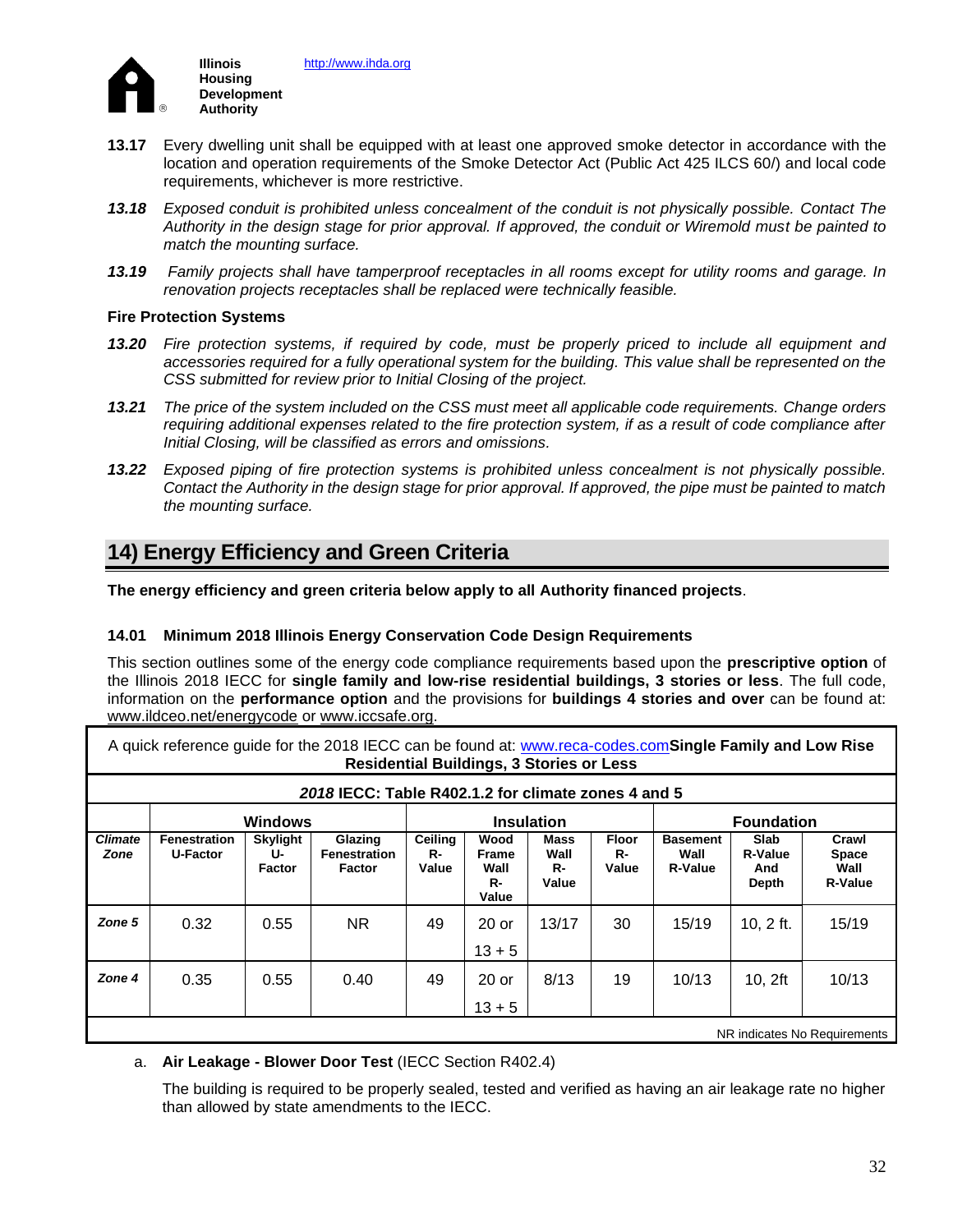

*The Authority* shall allow all exceptions identified in Sections R503.1 or C503.1 (for defined buildings) of the IECC for renovations projects. The listed exemptions are based upon individual components. Meeting a single exemption does not exempt the remaining components, or an entire project, from testing.

Tests shall be provided in all units of projects containing buildings with 4 units per building or less, and in each unit configuration type on every floor of any multi-unit apartment building containing more than 4 units*.*

#### **b. Documentation**

- 1. Maintenance instructions shall be furnished for equipment and systems as applicable as defined by the IECC.
- 2. A permanent certificate listing all energy efficiency material and equipment values as required by the IECC shall be posted on or in the electrical panel.
- 3. Blower door test results shall be provided to the Authority for review prior to approval of the final closing pay out.
- 4. Duct leakage test results, where applicable, shall be provided to the Authority for review prior to approval of the final closing pay request.
- **14.02 Additional Mandatory Design Requirements above the 2018 Illinois Energy Conservation Code** All projects seeking funding from the Authority must comply with the following criteria. If projects are seeking 3<sup>rd</sup> party certification from Enterprise Green Communities, U.S. Green Building Councils LEED certification or ICC 700 – 2012 National Green Building Bronze Level or higher certification, the specific 3<sup>rd</sup> party certification requirements will supersede the mandatory requirement outlined below.

| <b>Authority Mandatory Requirements</b> |                                                                                                                                                                                                                                                                                                                                                                                                                                                                                                                                    |  |  |
|-----------------------------------------|------------------------------------------------------------------------------------------------------------------------------------------------------------------------------------------------------------------------------------------------------------------------------------------------------------------------------------------------------------------------------------------------------------------------------------------------------------------------------------------------------------------------------------|--|--|
| Requirement                             | <b>Mandatory Section</b>                                                                                                                                                                                                                                                                                                                                                                                                                                                                                                           |  |  |
| <b>Site Improvements</b>                | <b>Landscaping:</b> Provide a tree or plant list certified by the<br>architect or landscape architect that the selection of new trees and<br>plants are at least 50 percent native and/or adaptive species, 100<br>percent appropriate to the site's soils and microclimate and do not<br>include invasive species. The minimum cost for the landscaping<br>shall be 2% of the hard construction cost of the project.<br>(Landscaping hard cost include: vegetation, hardscape, fencing,<br>irrigation, lighting and furnishings.) |  |  |
|                                         | Exception: Authority approval will be required for the amount of<br>landscaping provided for projects where the open land for<br>landscaping is limited.                                                                                                                                                                                                                                                                                                                                                                           |  |  |
| <b>Water Conserving Fixtures</b>        | (New Construction Only): Indicate on the drawings that water-<br>conserving fixtures with the following minimum specifications will be<br>used: toilets-1.28 GPF, urinals - 0.5 GPF, showerheads - 2.0 GPM,<br>kitchen faucets - 2.0 GPM, bathroom faucets - 1.5 GPM                                                                                                                                                                                                                                                               |  |  |
|                                         | (Rehab Only): Install water-conserving fixtures with the following<br>minimum specifications wherever and whenever they are replaced:<br>toilets-1.28 GPF, urinals - 0.5 GPF, showerheads - 2.0 GPM,<br>kitchen faucets - 2.0 GPM, bathroom faucets - 1.5 GPM                                                                                                                                                                                                                                                                      |  |  |
| <b>Energy Efficiency</b>                | <b>Energy Star Appliances: Install Energy Star Certified clothes</b><br>washers, dishwashers, range hoods, refrigerators, bathroom<br>exhaust and electric dryers.                                                                                                                                                                                                                                                                                                                                                                 |  |  |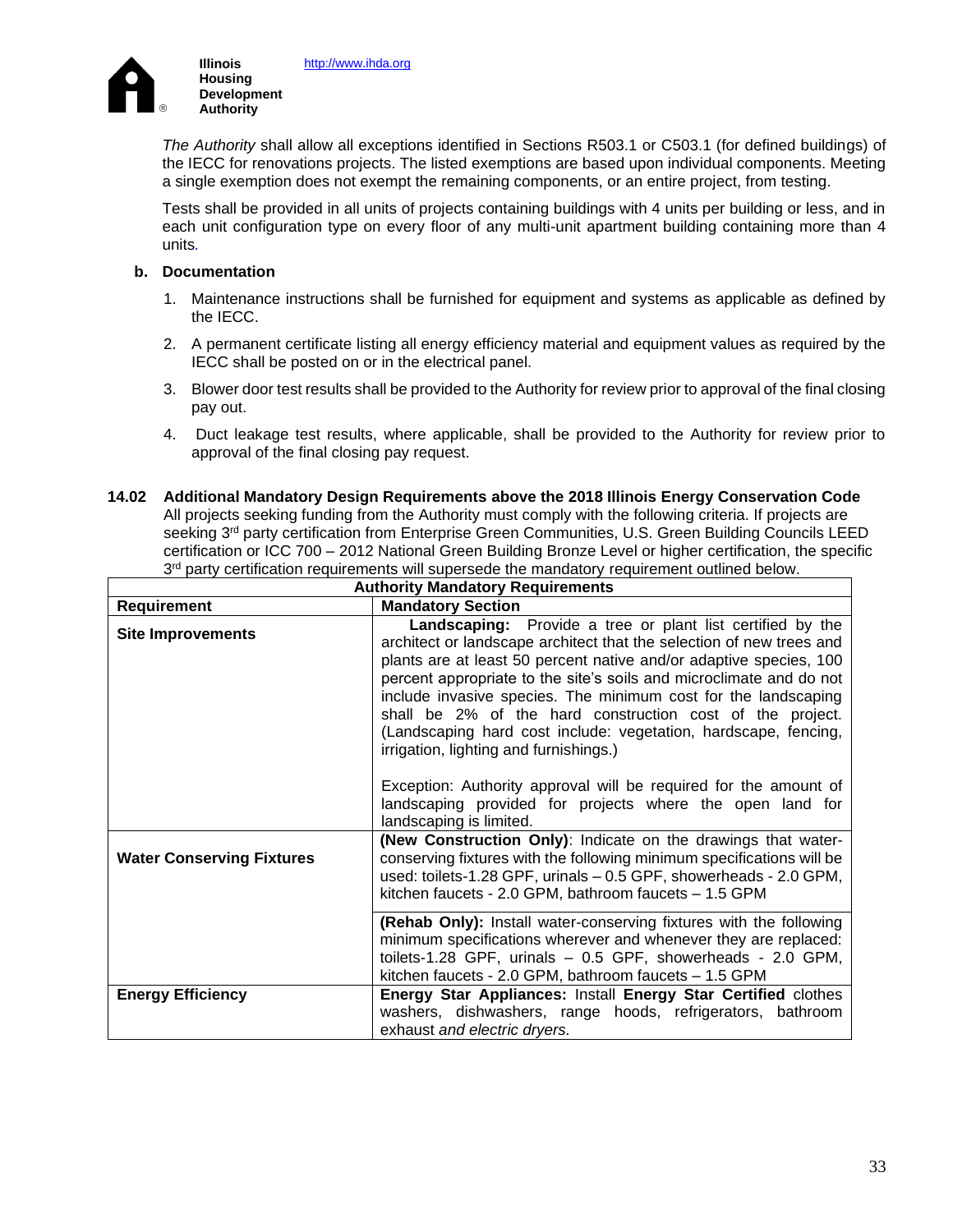

| <b>Operation and Maintenance</b> | <b>Building Maintenance Manual:</b> Provide a manual that includes the<br>following: a routine maintenance plan, operations and guidance for<br>all appliances, HVAC operation, water-system turnoffs, lighting<br>equipment, paving materials, landscaping, green cleaning products<br>and schedule, pest control, and other systems that are part of each<br>occupancy unit; and an occupancy turnover plan |
|----------------------------------|---------------------------------------------------------------------------------------------------------------------------------------------------------------------------------------------------------------------------------------------------------------------------------------------------------------------------------------------------------------------------------------------------------------|
|                                  | <b>Warranty Matrix</b><br>Provide a matrix outlining the warranty period for all items and<br>systems covered                                                                                                                                                                                                                                                                                                 |

**14.03 New technologies**: New technologies (items such as: alternative building systems, new design components and/or materials, etc.) for the purposes of decreasing operating costs *must be proven and not experimental. Any new technology incorporated for energy savings* will need to be justified through a cost benefit analysis. Applicable new technologies shall include any proposed efficiencies in excess of those indicated in the 2018 International Energy Conservation Code/ASHRE Standard 90.1-2010, the *Authority* Green Criteria or beyond those typically employed in similar housing. New technologies shall have a payback period within 18 years. Simple payback analysis shall at a minimum be utilized, or: the initial cost of the technology (or differential cost over its equivalent) divided by the annual energy savings due to the new technology. The payback period shall be calculated using the current Authority underwriting forecasting assumptions and shall incorporate maintenance costs, adjustments for any needed life cycle repairs and/or reserves.

## **15) Community Facilities**

- **15.01** Where a community room is provided it shall have a kitchen that at a minimum has a sink, range/oven, refrigerator, base and overhead storage and complies with the requirements of Section 8.00 "Accessibility Standards" of this Standard. In municipalities requiring a commercial range hood above any community room range, the range/oven may be omitted, but a letter confirming this requirement as part of the municipal code must be provided to the Authority for review. Other than for SRO occupancies, a microwave is not a substitute for a range/oven.
- **15.02** Common-use laundry facilities, if provided, should be in accordance with the Illinois Plumbing Code and shall be on an accessible route.

Five percent (5%) of the total automatic washing machines and clothes dryers in laundry rooms, or a minimum of one (1) each, shall be front loading.

When common-use laundry facilities are not provided on-site, automatic washers and clothes dryers **must** be provided within all the dwelling units by the owner/developer. Utility hook ups alone are not considered compliant with this requirement, except as per Section 15.03 below.

- **15.03** When common-use laundry facilities are provided on-site to satisfy the requirements of section 15.02 above, washer and dryer hook-ups **may** be provided within individual dwelling units without the need to supply the automatic washer and clothes dryer.
- **15.04** *All projects must include bulk storage areas* within closets in the apartment unit or in a common tenant storage room. If provided within a closet, the provided volume must be free and clear from the floor to the ceiling without any shelving. The total volume provided within all bulk storage areas shall be as follows:

| <b>Dwelling Type</b>                  | <b>Volume</b>  |
|---------------------------------------|----------------|
| Efficiency/ Single Room Occupancy SRO | 32 cubic feet  |
| 1-bedroom unit                        | 72 cubic feet  |
| 2-bedroom unit                        | 128 cubic feet |
| 3-bedroom unit                        | 200 cubic feet |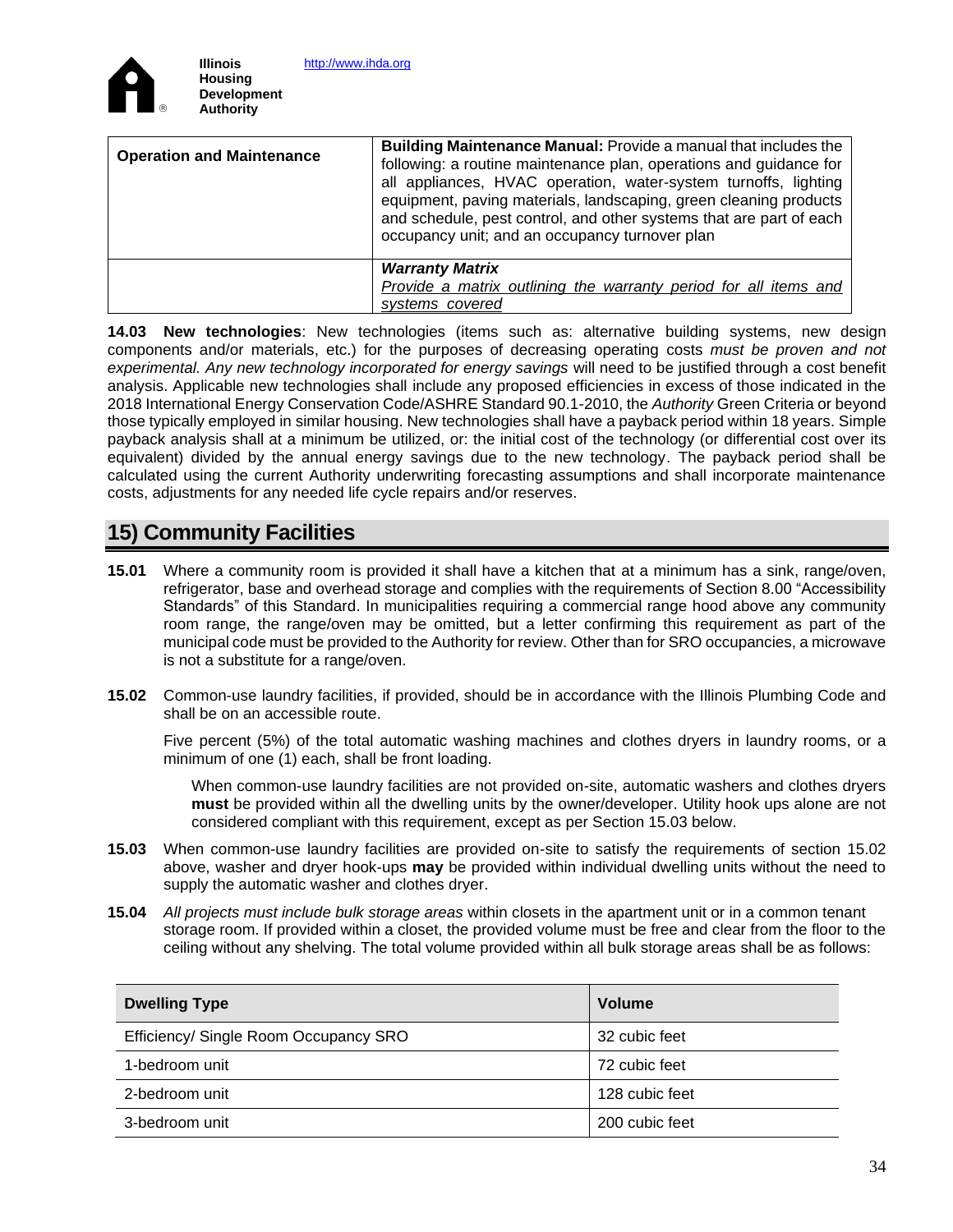

**Illinois Housing Development Authority**

| 4-bedroom unit | 288<br>cubic feet |
|----------------|-------------------|
|----------------|-------------------|

**15.05** If provided, bicycle storage facilities shall be located in exterior areas with bicycle racks, and/or in a separate room in the building or in a separate storage building. *Exterior bike racks, if used, must be anchored and have the requisite space for a parked bike which will not reduce the required width of an accessible path or parking stall.*

## **16) Management, Office and Maintenance Spaces**

- **16.01** If the size of the project warrants a separate common space for the management staff and rental office, it shall include an office large enough to accommodate a secretarial space, a waiting /reception area, at least one accessible public restroom, and a storage/coat closet. These areas must be located on an accessible route from the point of arrival and accessible to persons with disabilities. These areas may be in separate buildings, such as a clubhouse, or on the ground floor to allow for maximum site and building surveillance.
- **16.02** When a separate workroom or repair shop having vehicular access is provided, it shall be appropriately sized and include storage facilities, a utility sink, toilet facilities, and work bench.
- **16.03** Refuse collection and compactor rooms shall be mechanically ventilated and be in a room completely separated from the remainder of the building with walls and ceiling meeting code defined fire separation requirements. Where the room is serviced by a trash chute, code required and maintenance sprinkler heads shall be provided. All openings to trash rooms shall meet code requirements in terms of fire rating and hardware. A concrete slab shall directly link access from this area to the exterior pick up point. Floor drains and hose bibs shall be provided at these trash termination locations.
- **16.04** Refuse and laundry chutes shall not be used for any other purpose. The chutes shall have a fire resistive rating of not less than what is required by the applicable building code. An automatic sprinkler system shall be installed as required by code*.* Chutes extending three or more floors shall have additional sprinkler heads installed within the chute on alternate floors and be accessible for servicing. Trash chute access doors shall have lever operating device and closers if not automatically actuated.
- **16.05** Retail stores and other commercial space shall not be included as part of the Authority financing, and must be tracked on a separate contractor's sworn statement provided as part of each draw request.
- **16.06** Office facilities within the Project are substantially restricted by various rules and regulations. If office space is contemplated, it must be for the exclusive use of the tenants or for the operation of the building. The sponsor shall discuss the plans with Authority's staff at the earliest opportunity.

## **17) Recreational Facilities**

**17.01** Indoor recreational facilities, if provided, shall be located within the Project and shall comply with the following **minimum** size requirements:

| <b>Dwelling Type</b>   | Area             |
|------------------------|------------------|
| 5-100 dwelling units   | 600 square feet  |
| 101-300 dwelling units | 800 square feet  |
| 301-500 dwelling units | 1200 square feet |

**17.02** Outdoor recreation facilities, if provided must be on an accessible route. Swimming pools and wading pools must meet the Minimum Sanitary Regulations for the Design and Operation of Swimming Pools and Bathing Beaches by the Department of Public Health, State of Illinois, any local Public Health Department regulations and the Americans with Disabilities Act.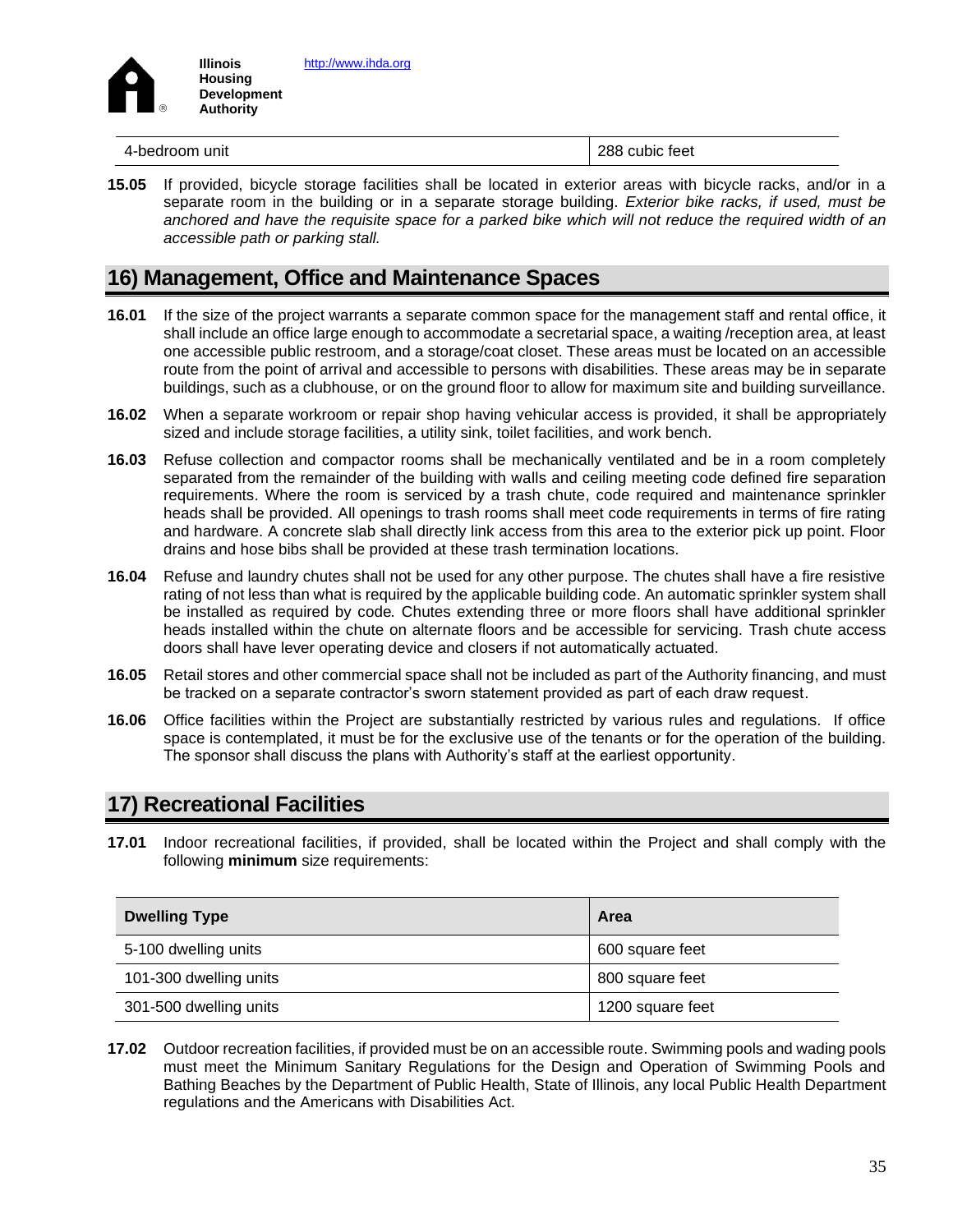

**17.03** Play areas for younger children shall be centrally located and surrounded by dwelling units. An accessible route must be provided to the play area. The ground surface of the play area shall be stable, firm, and slip

resistant. Where play components are provided, they shall be ADA approved.

# **18) Supportive Living Facilities (SLF)**

**An SLF is a residential setting in Illinois that provides or coordinates flexible personal care services, 24 hour supervision and assistance (scheduled and unscheduled), activities, and health related services with a service program and physical environment designed to minimize the need for residents to move within or from the setting to accommodate changing needs and preferences; has an organizational mission, service programs and a physical environment designed to maximize residents' dignity, autonomy, privacy and independence; and encourages family and community involvement.**

**Building Construction:**

- **18.01** All SLF developments must be approved by the State of Illinois Department of Healthcare and Family Services. Written approval from DHFS must be provided to *the Authority* at the time the application is submitted. The SLF's architectural plans shall conform to Title 89, Social Services, Chapter 1: Department of Healthcare and Family Services, Subchapter d: Medical Programs, Part 146.210 Structural Requirements, An SLF's architectural plans shall conform to the current State building codes for the respective building type, local Fire and Life Safety Standards for health care occupancy or the 2000 National Fire Protection Association Life Safety Code (NFPA) 101, Chapter 32, Residential Board and Care Occupancies, National Fire Protection Association, 1 Batterymarch Park, Quincy MA 02269 (March 11, 2003, no later amendments or editions included) or local building codes if more stringent.
- **18.02** Each SLF shall meet accessibility standards as related to the Americans with Disabilities Act of 1990, the Illinois Accessibility Code, Section 504 of the Rehabilitation Act of 1973 (if applicable), the Fair Housing Act and the local building code.

## **19) Factory Built Homes**

This section Factory Built Homes refers to both manufactured and modular housing. The proposed manufacturer must have at least five-years *of* experience in manufacturing similar housing units. In addition, the installer/general contractor must have prior experience in setting and finishing factory built housing. Factory built housing units for multi-family applications will only be allowed for up to one-story in height unless approved by the Authority prior to having the design coordinated by the fabricator. Please contact Authority architectural staff for review of potential fabricators prior to commencing work*.* Factory built housing units for single-family, detached units will be allowed for up to two-stories in height. The design, construction and installation of the Factory Built Homes must incorporate all applicable wind, live, dead, snow and seismic design loads including geotechnical characteristics based on the specific geographical site conditions.

As applicable, all factory built housing must comply with the requirements of Title 24, Part 3280 Manufactured Home Construction and Safety Standards, Housing and Urban Development, the Authority Standards including the following modifications. Factory built housing must also comply with the Illinois Department of Public Heath requirements including: [Approved Manufacturers,](http://www.idph.state.il.us/envhealth/pdf/MH_approvedlist.pdf) [Regulations for Factory Built Structures in Illinois,](http://www.idph.state.il.us/envhealth/pdf/MH_RegOfFacBuilt.pdf) an[d Guidelines](http://www.idph.state.il.us/envhealth/pdf/MH_guideinstallhomes.pdf)  [for Installing Manufactured Homes in Illinois.](http://www.idph.state.il.us/envhealth/pdf/MH_guideinstallhomes.pdf) The last link, "Guidelines for Installing." is only intended to be used for installations where the manufacturer's installation instructions are not available.

- **19.01** The minimum ceiling height in all habitable rooms shall be 7-feet 6-inches.
- **19.02** All exterior doors shall have a 32-inch clear width measured from the face of the door to the opposing stop when the door is open at 90-degrees and a minimum height of 80-inches.
- **19.03** All interior doors shall have a nominal 32-inch clear width measured from the face of the door to the opposing stop when the door is open at 90-degrees and a minimum height of 80-inches.
- **19.04** Living rooms shall contain a minimum of 150 SF and a minimum dimension of 10-feet in any horizontal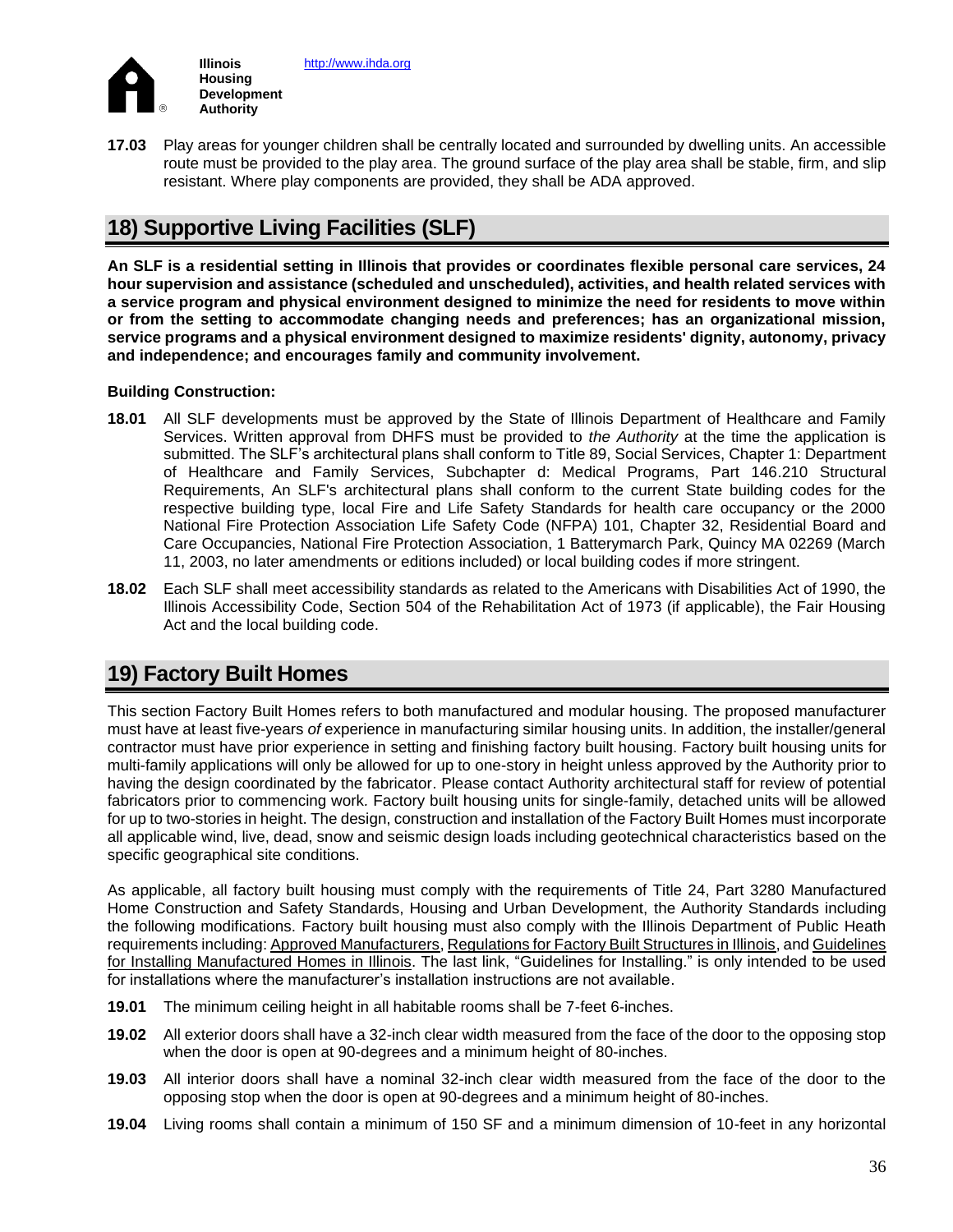

dimension. All other habitable rooms shall have a minimum size of 100 SF not including closets and a minimum dimension of 9-feet in any horizontal dimension.

- **19.05** Hallways shall have a minimum horizontal dimension of 36 inches measured from the interior finished surface to the interior finished surface of the opposite wall.
- **19.06** Carbon monoxide detectors shall comply with the State of Illinois Carbon Monoxide Detector Act and shall be hardwired. Smoke detectors shall be hardwired with battery back-up.
- **19.07** All manufactured housing must comply with the energy conservation requirements of the International Energy Conservation Code, latest edition, and the energy conservation measures outlined in these standards.

Water distribution piping from the water meter throughout the building shall be "Type K" for below ground piping, and "Type M" copper or PEX for above ground piping. CPVC and Polybutylene water distribution pipe shall not be permitted. PEX piping shall be allowed to be installed below floor slabs as allowed by code and industry best practices.

- **19.08** Water distribution piping from the water meter throughout the building shall be "Type K" for below ground piping, and "Type L" copper or PEX for above ground piping. CPVC and Polybutylene water distribution pipe shall not be permitted. PEX piping shall be allowed to be installed below floor slabs as allowed by code and industry best practices.
- **19.09** All plumbing shall comply with the State of Illinois Plumbing Code and the HUD regulations, If there is a conflict, the more stringent requirement will prevail.
- **19.10** Copper wiring is required in all branch circuits and within all units. Aluminum and aluminum clad copper wiring is ONLY allowed in feeders 60 amps or larger terminating in disconnects and electrical panels with lugs that are rated and suitable for aluminum wiring. The line from the transformer to the meter is regulated by the National Electrical Code and/or the local utility company whichever is most stringent.
- **19.11** The minimum electric service to the dwelling unit shall be 60-amperes.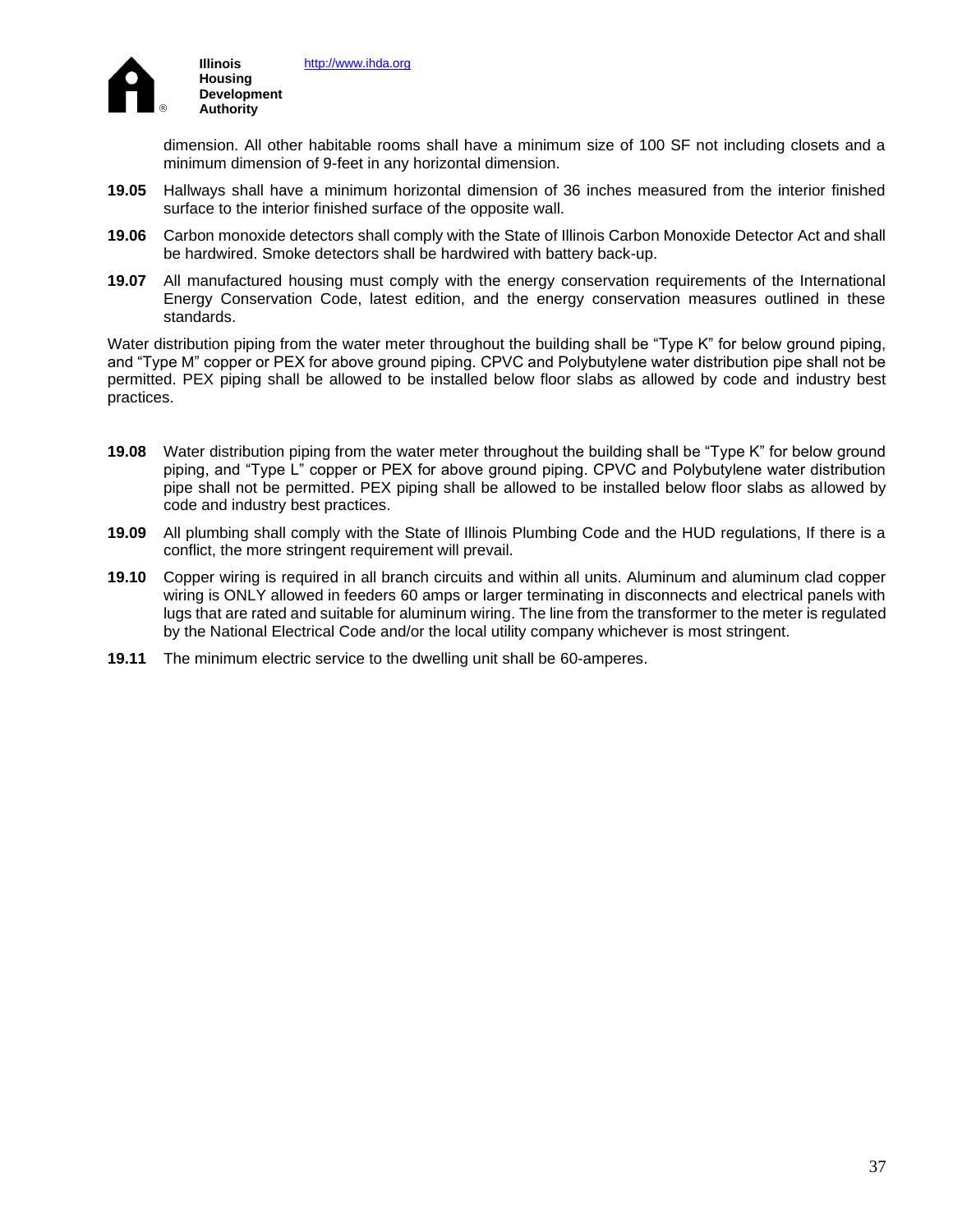

## **20***) General Contractor Certification*

### *ADDENDUM #1*

## *GENERAL CONTRACTOR CERTIFICATION*

The General Contractor (GC) needs to comply with the following minimum requirements and provide a written response as indicated below:

Resume of the GC's experience that demonstrates a history of having performed similar work and type required for this development (number of projects, number of units, location of projects, contract value and capacity of the involvement).

The developments proposed project manager and site superintendent each has at least 5-years' experience with multifamily residential construction/rehabilitation.

A statement identifying all *identities* of interest with the project and subcontractors/vendors for this development. Provide the names of any other construction companies in which the GC had an affiliation.

A statement indicating the GC has not failed to construct or rehabilitate a project. That the GC has never started a project which was completed by another GC. That the GC was not a party to any project where a bonding, insurance or surety company claim was instituted against the GC due to lack of performance.

A statement that the GC has no legal or creditor related concerns. Specifically indicating that the GC entity, in addition to the individual members (owners, partners, officer, etc.) do not have any pending lawsuits, pending unresolved claims and has not declared bankruptcy within the past three years.

A statement that the controlling persons (owners, partners, officer, etc.) have not been convicted, are not in custody, are not under parole or under any other non-custodial supervision resulting from conviction in a court of any jurisdiction for the commission of a felony or criminal offense of whatever degree.

A statement that the controlling person (owners, partners, officer, etc.) is not currently under indictment or has not been changed under any State or Federal laws with the crime of bribery.

A statement that the GC is not debarred from working with the Federal government.

A statement that the GC has no past projects which were cited by HUD, the local or state agency for any wage/labor compliance issues.

If applicable, evidence of the firms status as a Minority Business Enterprise (MBE) /Women Business Enterprise (WBE).

The GC is capable of obtaining either: (a) Payment and performance bond by a company approved by the Authority equal to one hundred (100%) percent of the cost of construction of the development or (b) Unconditional, irrevocable commercial letter of credit, issued by a financial institution approved by the Authority, in an amount equal to twenty-five (25%) of the cost of construction of the development.

The GC must be able to provide evidence of the following insurance coverage amounts: Commercial General Liability Insurance in the minimum amounts of \$1,000,000 for each occurrence and \$2,000,000 in the aggregate. Evidence of Automobile Liability Insurance, Statutory Worker's Compensation and Excess/Umbrella Liability Insurance in the amount of \$5,000,000. The Owner and Illinois Housing Development Authority must be listed as Additional Insured on the Liability Insurance

I, **I, consider the Contractor** am duly authorized to execute this document and as the General Contractor certify that the statements in this certification are true, correct and complete. I understand that any misrepresentation, false information, or omission may result in disqualification of this and future projects.

Name\_\_\_\_\_\_\_\_\_\_\_\_\_\_\_\_\_\_\_\_\_\_\_\_\_\_\_\_ Position\_\_\_\_\_\_\_\_\_\_\_\_\_\_\_\_\_\_\_\_\_\_\_\_\_\_\_\_\_\_\_\_ Date\_\_\_\_\_\_\_\_\_\_\_\_\_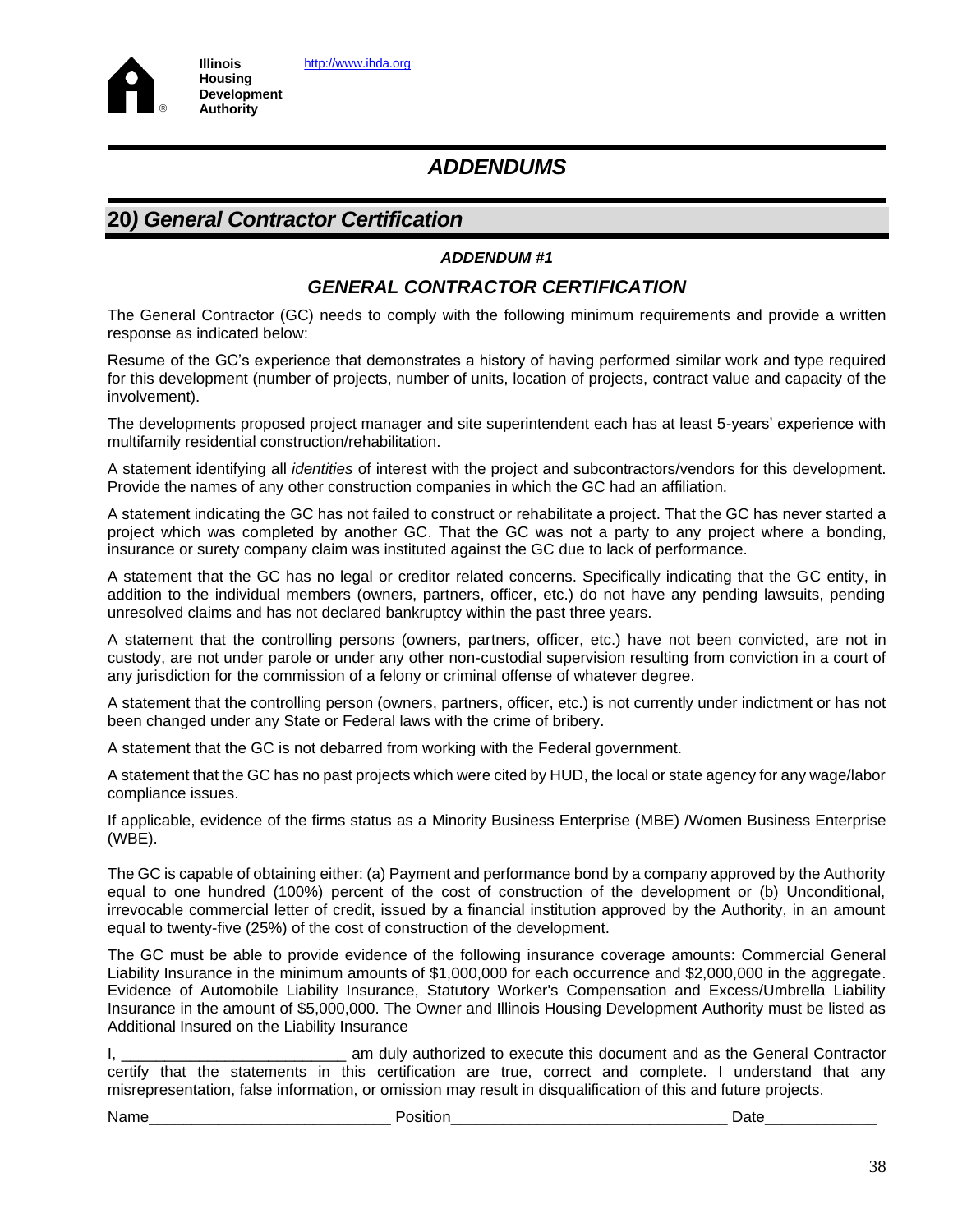[http://www.ihda.org](http://www.ihda.org/)



**Illinois**

**Housing Development Authority**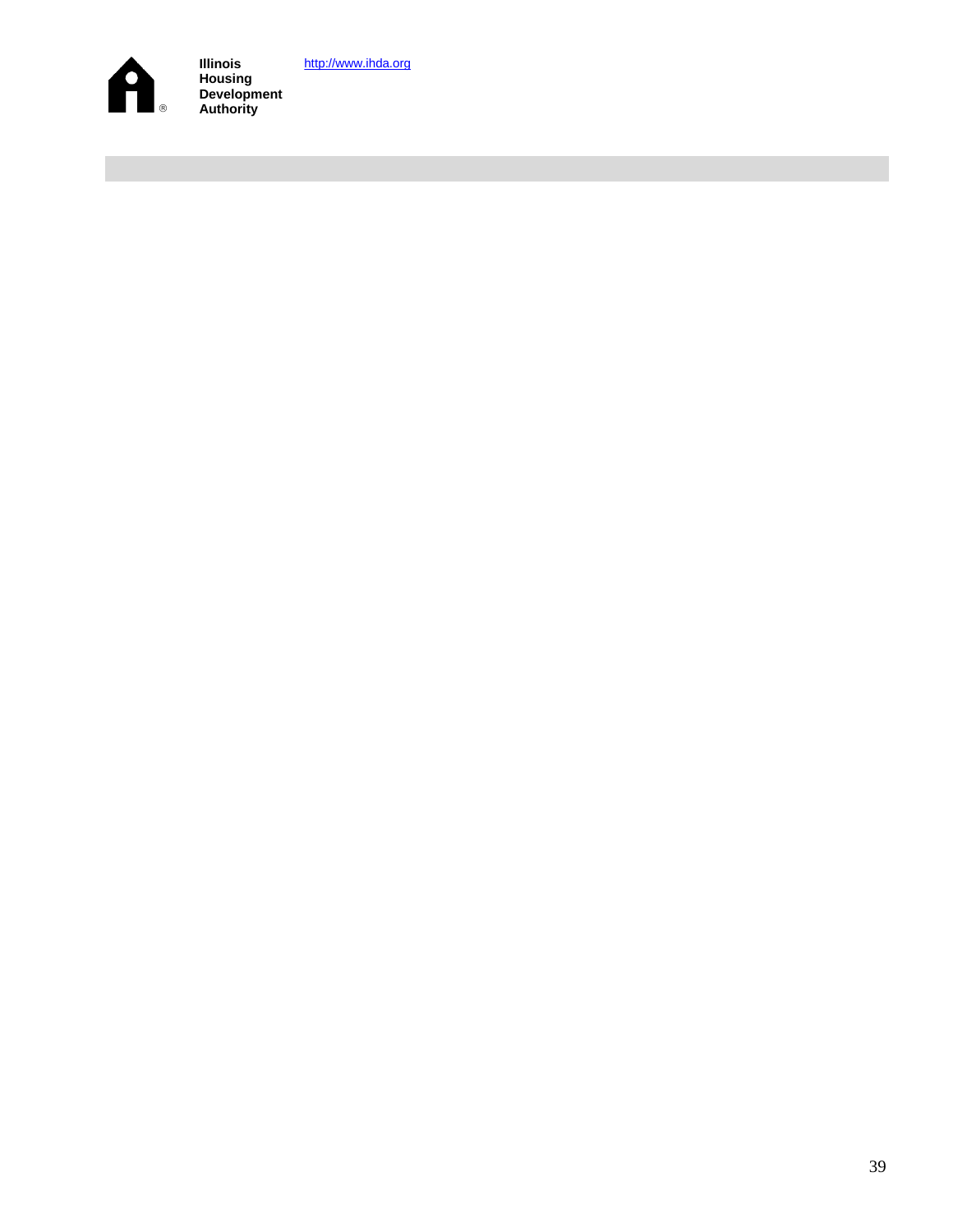

## **21) HOME Provisions**

### **ADDENDUM #2**

## **HOME PROVISIONS**

In addition to the Standards noted above, for all projects having Authority provided HOME funding the following provisions will be applicable as per The Department of Housing and Urban Development, 24 CFR Parts 91 and 92, HOME Investment Partnerships Program: Improving Performance and Accountability; Updating Property Standards, Effective August 23, 2013.

### **Article I.§92.251 Property standards.**

(a) New construction projects. (1) State and local codes, ordinances, and zoning requirements. Housing that is newly constructed with HOME funds must meet all applicable State and local codes, ordinances, and zoning requirements. HOME-assisted new construction projects must meet State or local residential and building codes, as applicable or, in the absence of a State or local building code, the International Residential Code or International Building Code (as applicable to the type of housing) of the International Code Council. The housing must meet the applicable requirements upon project completion.

(2) HUD requirements. All new construction projects must also meet the requirements described in paragraphs  $(a)(2)(i)$  through  $(v)$  of this section:

(i) Accessibility. The housing must meet the accessibility requirements of 24 CFR part 8, which implements Section 504 of the Rehabilitation Act of 1973 (29 U.S.C. 794), and Titles II and III of the Americans with Disabilities Act (42 U.S.C. 12131-12189) implemented at 28 CFR parts 35 and 36, as applicable. Covered multifamily dwellings, as defined at 24 CFR 100.201, must also meet the design and construction requirements at 24 CFR 100.205, which implements the Fair Housing Act (42 U.S.C. 3601-3619).

(ii) [Reserved]

(iii) Disaster mitigation. Where relevant, the housing must be constructed to mitigate the impact of potential disasters (e.g., earthquakes, hurricanes, flooding, and wildfires), in accordance with State and local codes, ordinances, or other State and local requirements, or such other requirements as HUD may establish.

(iv)Written cost estimates, construction contracts and construction documents. The Authority (or its sub recipient) will ensure the construction contract(s) and construction documents describe the work to be undertaken in adequate detail so that inspections can be conducted. The Authority (or its sub recipient) will review and approve written cost estimates for construction and determine that costs are reasonable.

(v) Construction progress inspections. The Authority (or its sub recipient) will conduct progress and final inspections of construction to ensure that work is done in accordance with the applicable codes, the construction contract, and construction documents.

 *(vi)* Broadband infrastructure. *For new commitments made after January 19, 2017 for a new construction housing project of a building with more than 4 rental units, the construction must include installation of broadband infrastructure, as this term is defined in 24 CFR 5.100, except where the participating jurisdiction determines and, in accordance with § 92.508(a)(3)(iv), documents the determination that:*

 *(A) The location of the new construction makes installation of broadband infrastructure infeasible; or (B) The cost of installing the infrastructure would result in a fundamental alteration in the nature of its program or activity or in an undue financial burden.*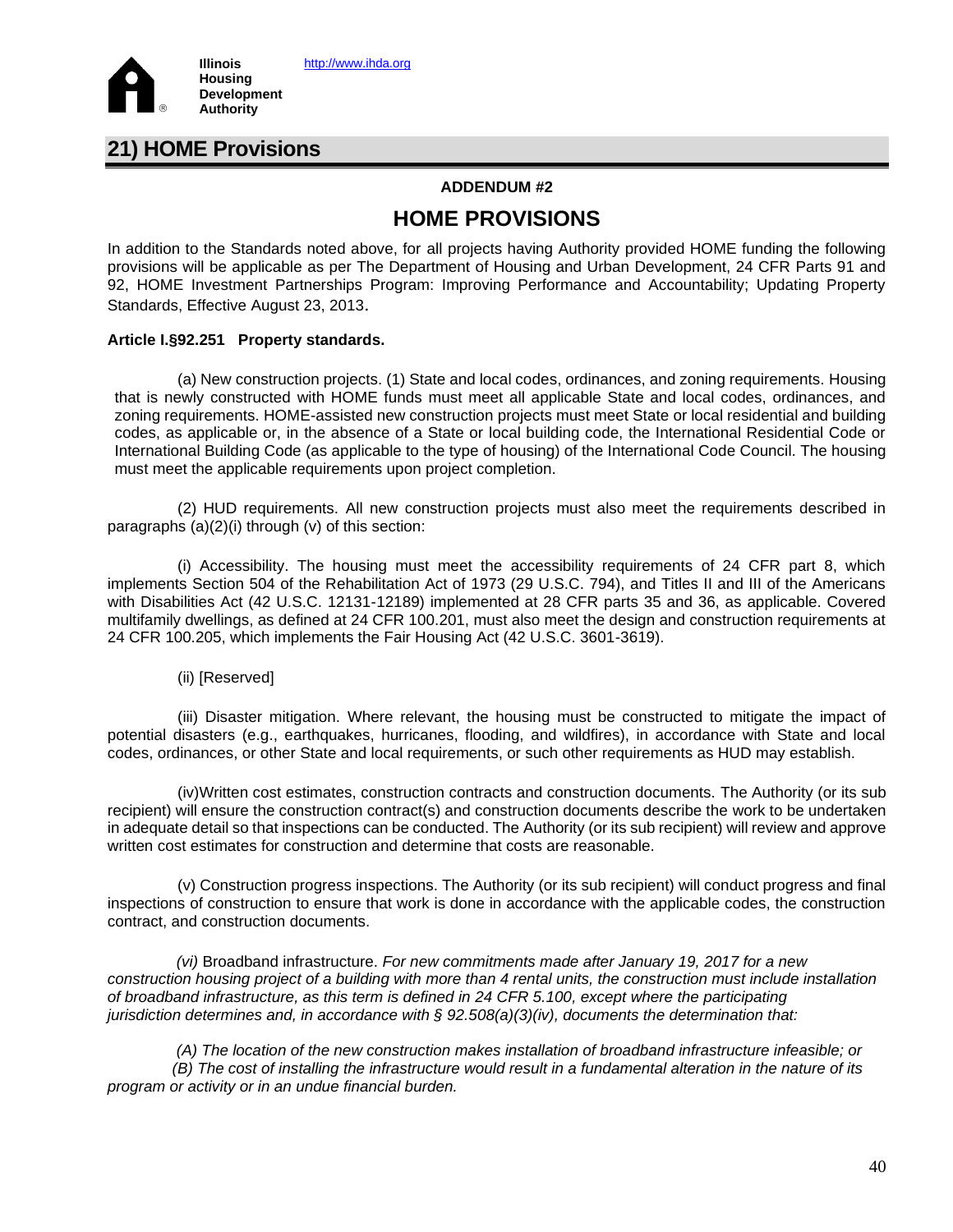

(b) Rehabilitation projects. All rehabilitation that is performed using HOME funds must meet the requirements of this paragraph (b).

(1) Rehabilitation standards. The Authority has established rehabilitation standards for all HOMEassisted housing rehabilitation activities that set forth the requirements that the housing must meet upon project completion (Addendum #3). The Authority's (or its sub recipient) description of its standards must be in sufficient detail to determine the required rehabilitation work including methods and materials. The standards may refer to applicable codes or they may establish requirements that exceed the minimum requirements of the codes. The rehabilitation standards must address each of the following:

(i) Health and safety. life-threatening deficiencies must be identified as per the UPCS inspection and if present must be addressed immediately if the housing is occupied.

(ii) Major systems. Major systems are: structural support; roofing; cladding and weatherproofing (e.g., windows, doors, siding, gutters); plumbing; electrical; and heating, ventilation, and air conditioning. For multifamily housing projects, a capital needs assessment shall be used to determine the remaining useful life of major systems. For rental housing, if the remaining useful life of one or more major system is less than the applicable period of affordability, the Authority will ensure that a replacement reserve is established either through capitalization from an eligible fund source, and/or that monthly payments are made to the reserves that are adequate to repair or replace the systems as needed. For homeownership housing, upon project completion, each of the major systems shall have a remaining useful life for a minimum of 5 years or for such longer period specified by the Authority, or the major systems must be rehabilitated or replaced as part of the rehabilitation work.

35.

(iii) Lead-based paint. All applicable housing will meet the lead-based paint requirements at 24 CFR part

(iv)Accessibility. All applicable housing will meet the accessibility requirements in 24 CFR part 8, which implements Section 504 of the Rehabilitation Act of 1973 (29 U.S.C. 794), and Titles II and III of the Americans with Disabilities Act (42 U.S.C. 12131-12189) implemented at 28 CFR parts 35 and 36, as applicable. Covered multifamily dwellings, as defined at 24 CFR 100.201, must also meet the design and construction requirements at 24 CFR 100.205, which implements the Fair Housing Act (42 U.S.C. 3601-3619). Rehabilitation may include improvements that are not required by regulation or statute that permit use by a person with disabilities.

(v) [Reserved]

(vi)Disaster mitigation. Where relevant, the housing to be improved will mitigate the impact of potential disasters (e.g., earthquake, hurricanes, flooding, and wildfires) in accordance with State and local codes, ordinances, and requirements.

(vii) State and local codes, ordinances, and zoning requirements. The rehabilitated portion of the housing shall meet all applicable State and local codes, ordinances, and requirements or, in the absence of a State or local building code, the International Existing Building Code of the International Code Council.

(viii) Uniform Physical Condition Standards. Upon completion, the HOME-assisted project and units will be decent, safe, sanitary, and in good repair as described in 24 CFR 5.703. HUD will establish the minimum deficiencies that must be corrected based on inspectable items and inspected areas from HUD-prescribed physical inspection procedures (Uniform Physical Conditions Standards) pursuant to 24 CFR 5.705.

(ix) Capital Needs Assessments. For multifamily rental housing projects of 26 or more total units, the Authority will determine all work that will be performed in the rehabilitation of the housing and the long-term physical needs of the project through a capital needs assessment (a.k.a. physical needs assessment) of the project.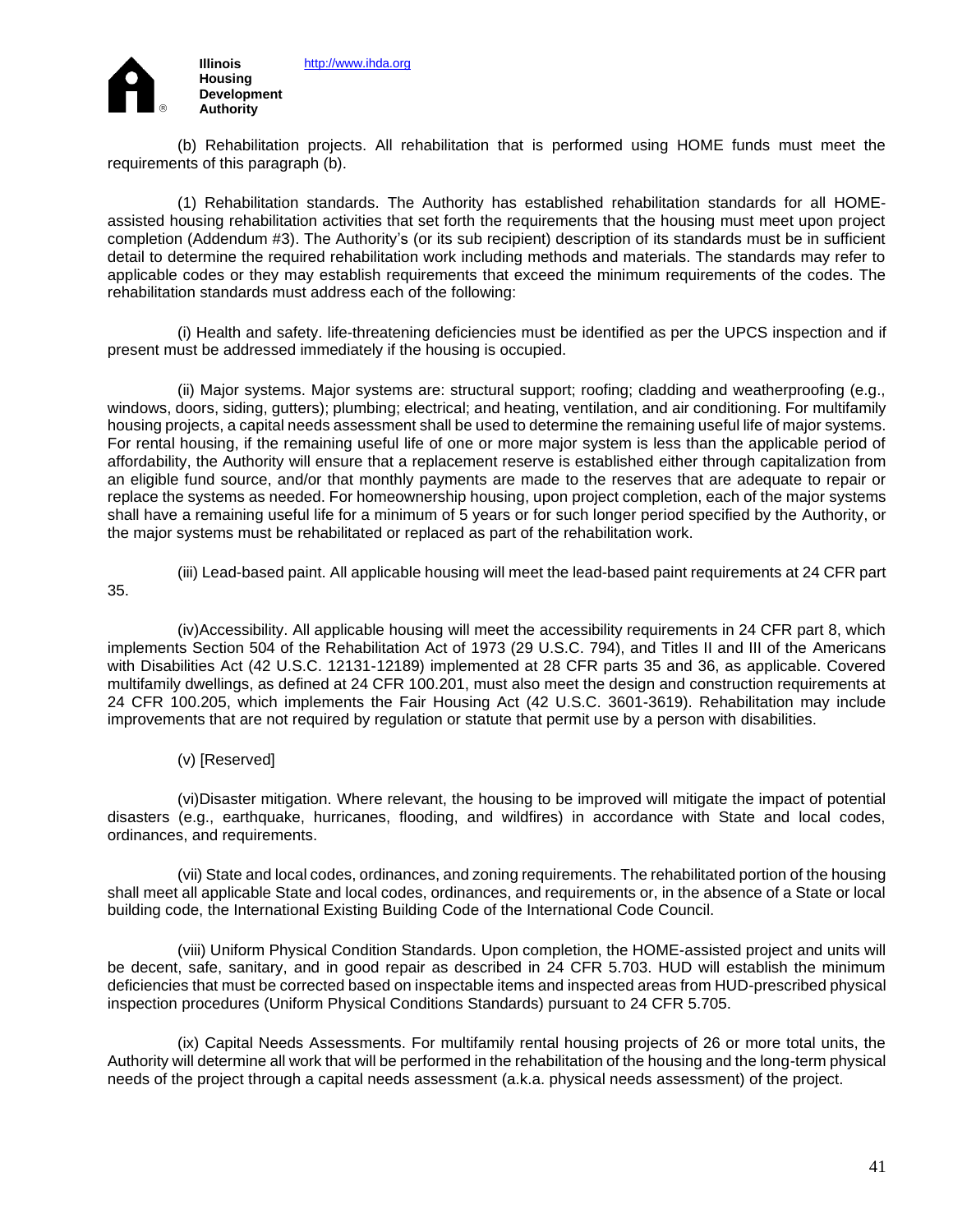

 *(x)* Broadband infrastructure. *For new commitments made after January 19, 2017 for a substantial rehabilitation project of a building with more than 4 rental units, any substantial rehabilitation, as defined in 24 CFR 5.100, must provide for installation of broadband infrastructure, as this term is also defined in 24 CFR 5.100, except where the participating jurisdiction determines and, in accordance with § 92.508(a)(3)(iv), documents the determination that:*

 *(A) The location of the substantial rehabilitation makes installation of broadband infrastructure infeasible;*

 *(B) The cost of installing broadband infrastructure would result in a fundamental alteration in the nature of its program or activity or in an undue financial burden; or*

 *(C) The structure of the housing to be substantially rehabilitated makes installation of broadband infrastructure infeasible.*

(2) Construction documents and cost estimates. The Authority (or its sub recipient) will ensure that the work to be undertaken will meet the rehabilitation standards. The construction documents (i.e., written scope of work to be performed) must be in sufficient detail to establish the basis for a uniform inspection of the housing to determine compliance with the standards. The Authority (or its sub recipient) will review and approve a written cost estimate for rehabilitation after determining that costs are reasonable.

(3) Frequency of inspections. The Authority (its sub recipients or third parties) will conduct an initial property inspection to identify the deficiencies that must be addressed including progress and final inspections to determine that work was done in accordance with work write-ups.

(c) Acquisition of standard housing. (1) Existing housing that is acquired with HOME assistance for rental housing, and that was newly constructed or rehabilitated less than 12 months before the date of commitment of HOME funds, must meet the property standards of paragraph (a) or paragraph (b) of this section, as applicable, of this section for new construction and rehabilitation projects. The Authority (or its sub recipient) must document this compliance based upon a review of approved building plans and Certificates of Occupancy, and an inspection that is conducted no earlier than 90 days before the commitment of HOME assistance.

(2) All other existing housing that is acquired with HOME assistance for rental housing must meet the rehabilitation property standards requirements of paragraph (b) of this section. The participating jurisdiction (or its sub recipient) must document this compliance based upon an inspection that is conducted no earlier than 90 days before the commitment of HOME assistance. If the property does not meet these standards, HOME funds cannot be used to acquire the property unless it is rehabilitated to meet the standards of paragraph (b) of this section.

(3) Existing housing that is acquired for homeownership (e.g., down payment assistance) must be decent, safe, sanitary, and in good repair. The participating jurisdiction (or its sub recipient) must establish standards to determine that the housing is decent, safe, sanitary, and in good repair. At minimum, the standards must provide that the housing meets all applicable State and local housing quality standards and code requirements and the housing does not contain the specific deficiencies proscribed by HUD based on the applicable inspectable items and inspected areas in HUD-prescribed physical inspection procedures (Uniform Physical Condition Standards) issued pursuant to 24 CFR 5.705. The participating jurisdiction (or its sub recipient) must inspect the housing and document this compliance based upon an inspection that is conducted no earlier than 90 days before the commitment of HOME assistance. If the housing does not meet these standards, the housing must be rehabilitated to meet the standards of this paragraph (c) (3) or it cannot be acquired with HOME funds.

(d) Occupied housing by tenants receiving HOME tenant-based rental assistance. All housing occupied by tenants receiving HOME tenant-based rental assistance must meet the standards in 24 CFR 982.401, or the successor requirements as established by HUD.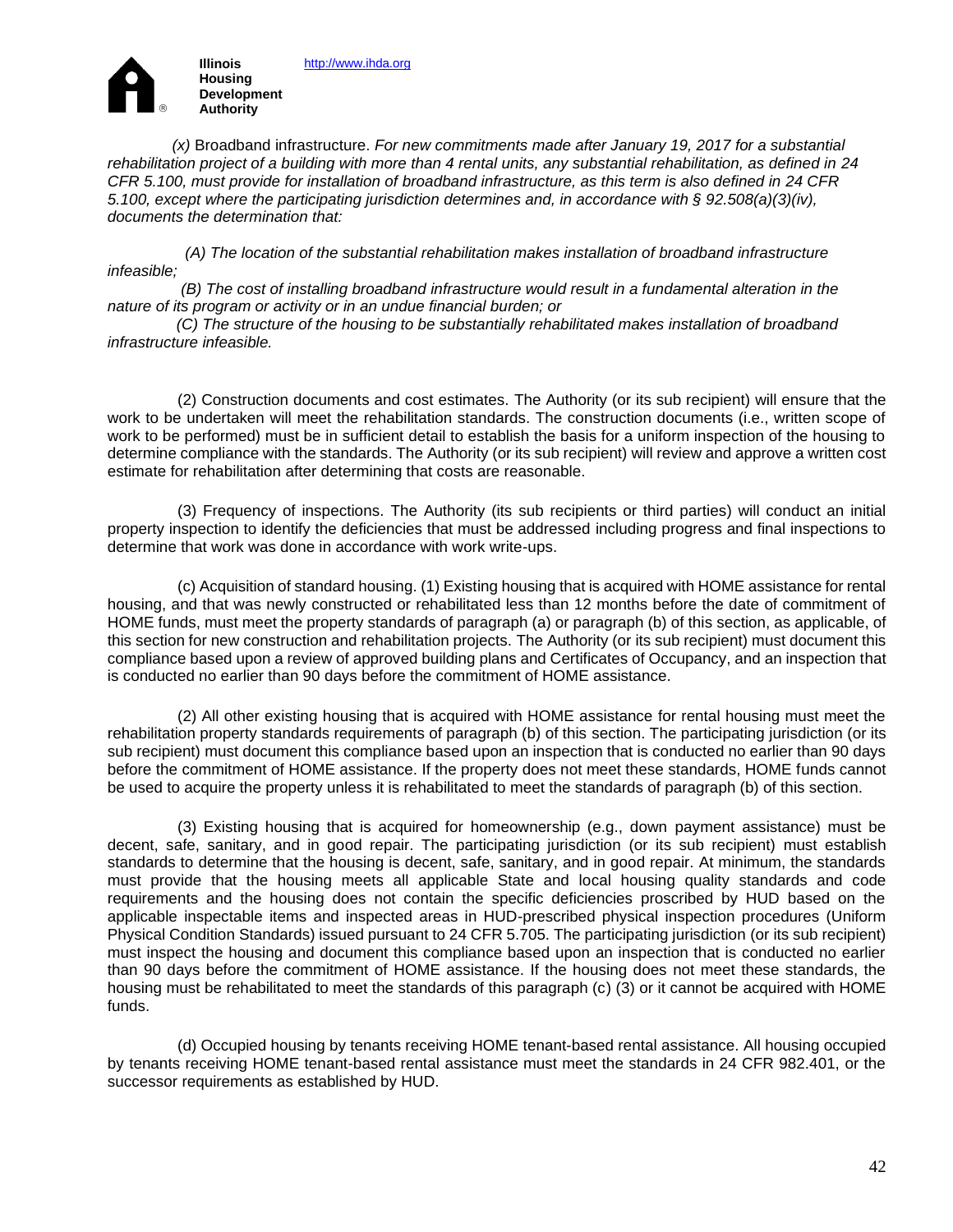[http://www.ihda.org](http://www.ihda.org/)



(e) Manufactured housing. Construction of all manufactured housing including manufactured housing that replaces an existing substandard unit under the definition of "reconstruction" must meet the Manufactured Home Construction and Safety Standards codified at 24 CFR part 3280. These standards preempt State and local codes which are not identical to the federal standards for the new construction of manufactured housing. Participating jurisdictions providing HOME funds to assist manufactured housing units must comply with applicable State and local laws or codes. In the absence of such laws or codes, the installation must comply with the manufacturer's written instructions for installation of manufactured housing units. All new manufactured housing and all manufactured housing that replaces an existing substandard unit under the definition of "reconstruction" must be on a permanent foundation that meets the requirements for foundation systems as set forth in 24 CFR 203.43f(c)(i). All new manufactured housing and all manufactured housing that replaces an existing substandard unit under the definition of "reconstruction" must, at the time of project completion, be connected to permanent utility hook-ups and be located on land that is owned by the manufactured housing unit owner or land for which the manufactured housing owner has a lease for a period at least equal to the applicable period of affordability. In HOME-funded rehabilitation of existing manufactured housing the foundation and anchoring must meet all applicable State and local codes, ordinances, and requirements or in the absence of local or state codes, the Model Manufactured Home Installation Standards at 24 CFR part 3285. Manufactured housing that is rehabilitated using HOME funds must meet the property standards requirements in paragraph (b) of this section, as applicable. The Authority (or its sub recipient) will document this compliance in accordance with inspection procedures that the participating jurisdiction has established pursuant to §92.251, as applicable.

[78 FR 44670, July 24, 2013, as amended at 81 FR 92635, Dec. 20, 2016]

### **Article II.§92.352 Environmental review.**

(a) General. The environmental effects of each activity carried out with HOME funds must be assessed in accordance with the provisions of the National Environmental Policy Act of 1969 (NEPA) (42 U.S.C. 4321) and the related authorities listed in HUD's implementing regulations at 24 CFR parts 50 and 58. The applicability of the provisions of 24 CFR part 50 or part 58 is based on the HOME project (new construction, rehabilitation, acquisition) or activity (tenant-based rental assistance) as a whole, not on the type of the cost paid with HOME funds.

(b) Responsibility for review. (1) The jurisdiction (e.g., the participating jurisdiction or State recipient) or insular area must assume responsibility for environmental review, decision making, and action for each activity that it carries out with HOME funds, in accordance with the requirements imposed on a recipient under 24 CFR part 58. No funds may be committed to a HOME activity or project before the completion of the environmental review and approval of the request for release of funds and related certification, except as authorized by 24 CFR part 58.

(2) A State participating jurisdiction must also assume responsibility for approval of requests for release of HOME funds submitted by State recipients.

(3) HUD will perform the environmental review, in accordance with 24 CFR part 50, for a competitively awarded application for HOME funds submitted to HUD by an entity that is not a jurisdiction.

[61 FR 48750, Sept. 16, 1996, as amended at 78 FR 44678, July 24, 2013]

#### **Article III.§92.354 Labor.**

(1) Every contract for the construction (rehabilitation or new construction) of housing that includes 12 or more units assisted with HOME funds must contain a provision requiring the payment of not less than the wages prevailing in the locality, as predetermined by the Secretary of Labor pursuant to the Davis-Bacon Act (40 U.S.C. 3141), to all laborers and mechanics employed in the development of any part of the housing. Such contracts must also be subject to the overtime provisions, as applicable, of the Contract Work Hours and Safety Standards Act (40 U.S.C. 3701).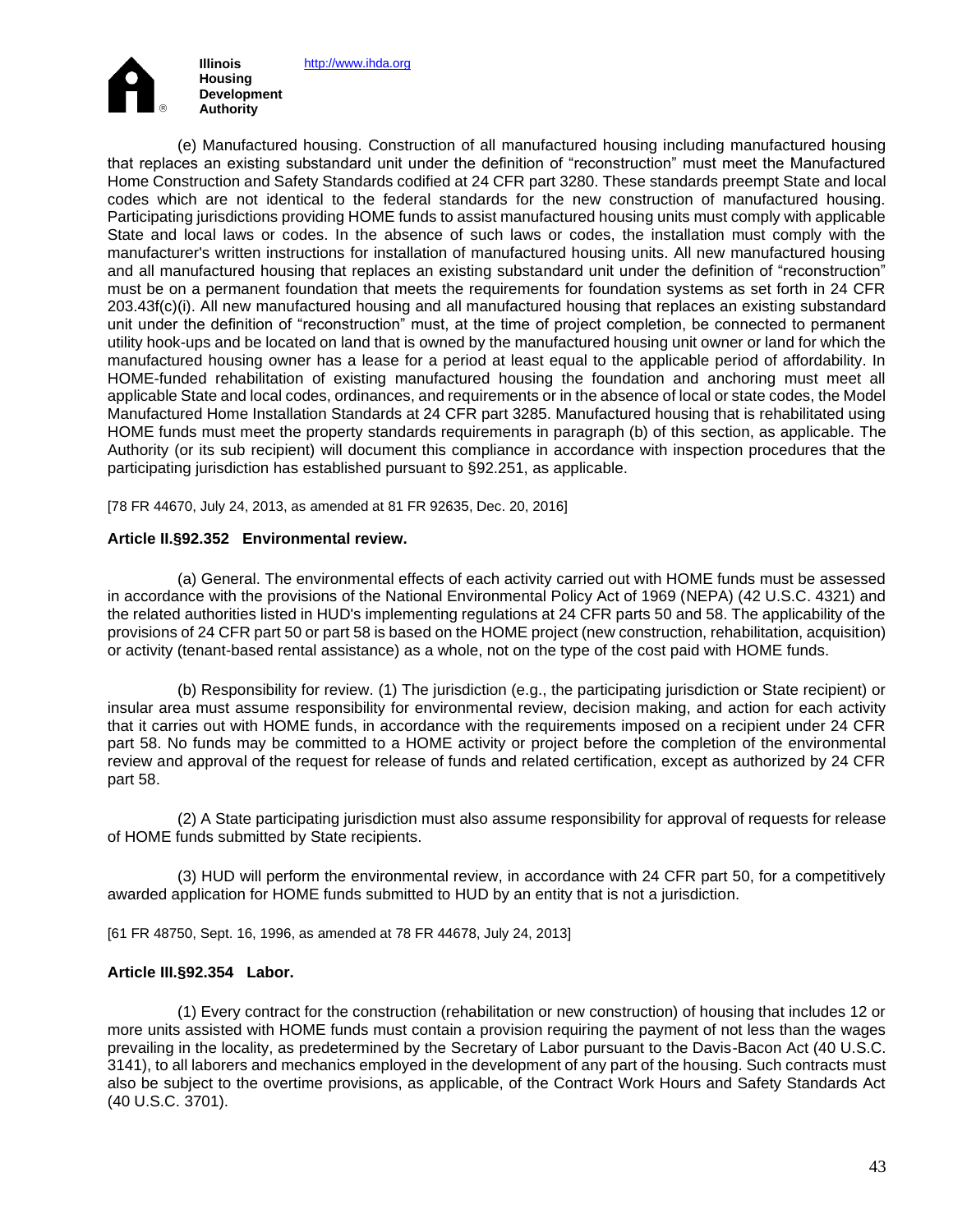



(2) The contract for construction must contain these wage provisions if HOME funds are used for any project costs in §92.206, including construction or nonconstruction costs, of housing with 12 or more HOMEassisted units. When HOME funds are only used to assist homebuyers to acquire single-family housing, and not for any other project costs, the wage provisions apply to the construction of the housing if there is a written agreement with the owner or developer of the housing that HOME funds will be used to assist homebuyers to buy the housing and the construction contract covers 12 or more housing units to be purchased with HOME assistance. The wage provisions apply to any construction contract that includes a total of 12 or more HOME-assisted units, whether one or more than one project is covered by the construction contract. Once they are determined to be applicable, the wage provisions must be contained in the construction contract so as to cover all laborers and mechanics employed in the development of the entire project, including portions other than the assisted units. Arranging multiple construction contracts within a single project for the purpose of avoiding the wage provisions is not permitted.

(3) Participating jurisdictions (or their sub recipients), contractors, subcontractors, and other participants must comply with regulations issued under these acts and with other Federal laws and regulations pertaining to labor standards, as applicable. Participating jurisdictions (or their sub recipients) shall be responsible for ensuring compliance by contractors and subcontractors with labor standards described in this section. In accordance with procedures specified by HUD, participating jurisdictions shall:

(i) Ensure that bid and contract documents contain required labor standards provisions and the appropriate Department of Labor wage determinations;

- (ii) Conduct on-site inspections and employee interviews;
- (iii) Collect and review certified weekly payroll reports;
- (iv) Correct all labor standards violations promptly;
- (v) Maintain documentation of administrative and enforcement activities; and

(vi) Require certification as to compliance with the provisions of this section before making any payment under such contracts.

(b) Volunteers. The prevailing wage provisions of paragraph (a) of this section do not apply to an individual who receives no compensation or is paid expenses, reasonable benefits, or a nominal fee to perform the services for which the individual volunteered and who is not otherwise employed at any time in the construction work. See 24 CFR part 70.

(c) Sweat equity. The prevailing wage provisions of paragraph (a) of this section do not apply to members of an eligible family who provide labor in exchange for acquisition of a property for homeownership or provide labor in lieu of, or as a supplement to, rent payments.

[61 FR 48750, Sept. 16, 1996, as amended at 78 FR 44678, July 24, 2013]

#### **Article IV.§92.355 Lead-based paint.**

Housing assisted with HOME funds is subject to the Lead-Based Paint Poisoning Prevention Act (42 U.S.C. 4821-4846), the Residential Lead-Based Paint Hazard Reduction Act of 1992 (42 U.S.C. 4851-4856), and implementing regulations at part 35, subparts A, B, J, K, M and R of this title.

[64 FR 50224, Sept. 15, 1999]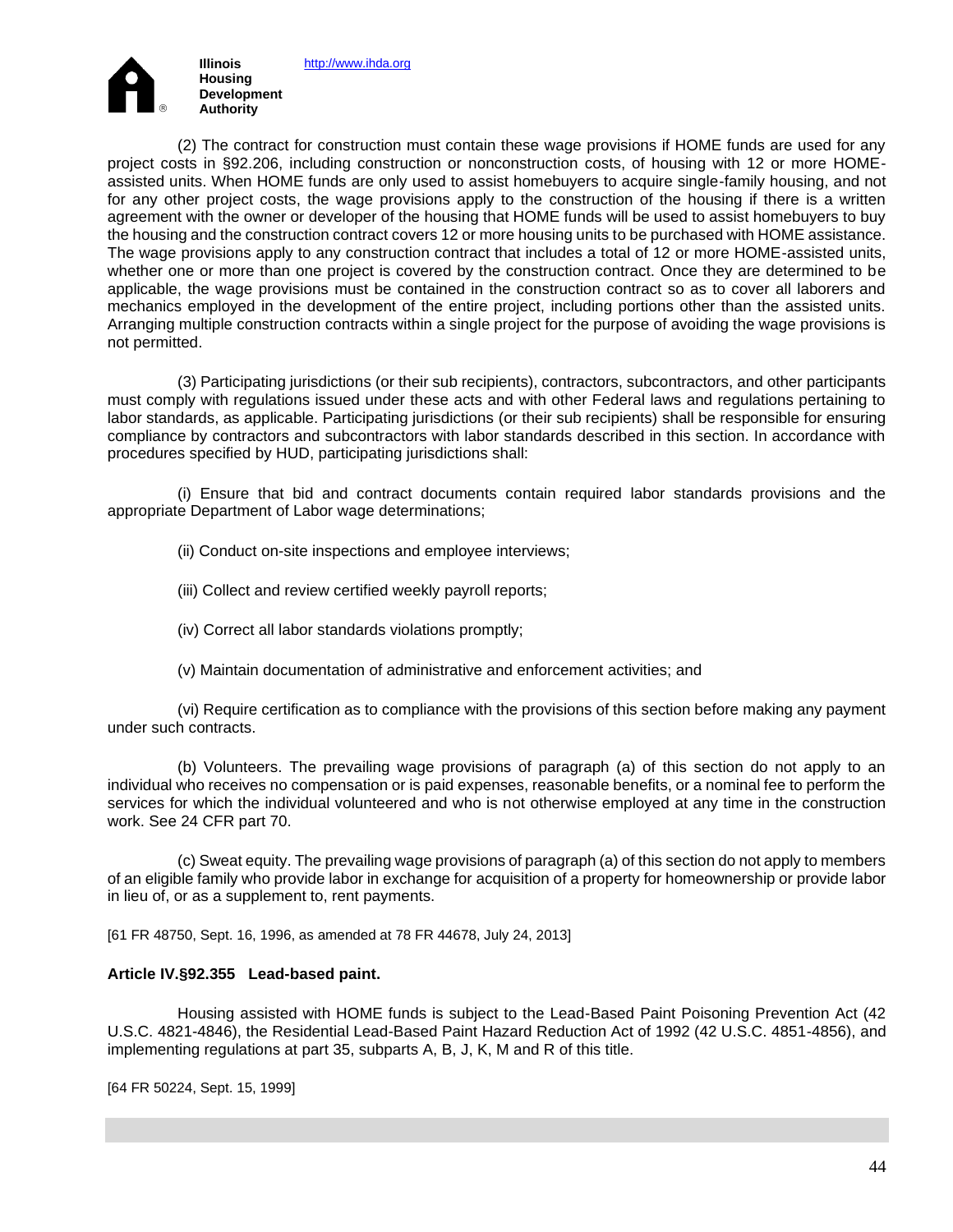

## **22) HOME Rehabilitation Standards**

### **ADDENDUM #3**

## **HOME REHABILITATION STANDARDS**

In addition to the current Authority's "Standards for Architectural Planning and Construction" and the "HOME Rehabilitation and Construction Guidelines" the following Rehabilitation Standards (Standards) shall be included when financed with Authority provided HOME funds. These Standards shall include the "Property Standards" as noted above to be part of the Rehabilitation Standards, additional clarification is provided below:

These Standards are hereby incorporated into the scope of work, the sub-recipient, owner, general contractor and Architect shall ensure compliance with the applicable HOME provisions as noted. The Standards represent the minimum acceptable levels for construction completed through the rehabilitation and is the basis for a uniform inspection of the rehabilitated housing.

The project shall obtain a HUD Uniform Physical Condition Standards (UPCS) inspection (using the most current format) which shall identify all Observable Deficiencies and Health and Safety Concerns. The scope of work shall address all noted deficiencies and life threating concerns so that at the completion of the rehabilitation the noted deficiencies and concerns have been cured.

Please visit the HUD Real Estate Assessment Center for information and documents to complete the UPCS inspections. HUD can be accessed at the following underlined hyperlinks: [HUD Physical Inspection Training](http://www.hud.gov/offices/reac/training/pass_tm.cfm) [Materials and Documents](http://www.hud.gov/offices/reac/training/pass_tm.cfm) and [Physical Inspection Training Materials](http://portal.hud.gov/hudportal/HUD?src=/program_offices/public_indian_housing/reac/products/pass/materials) the [UPCS Comprehensive Listing](http://portal.hud.gov/hudportal/documents/huddoc?id=DOC_26482.xls)  [Inspectable Area](http://portal.hud.gov/hudportal/documents/huddoc?id=DOC_26482.xls) form is available in Excel. In addition, the HOME Project Checklist (Addendum #4) is recommended to insure all applicable items are addressed.

If any Health and Safety Concern is identified as a Life Threating Concern it needs to be addressed immediately. Life threatening deficiencies such as the potential for electrical shock, structural failure, carbon monoxide poising or noxious fumes, fire safety concerns, etc. needs to be addressed immediately if housing is occupied.

Major Systems (as noted above) must be inspected to determine the condition and if it warrants replacement or repair. The Life Expectancy of Housing Components (Addendum #5) provides estimates of the effective life of the various building components. In the event where a Major System component is in satisfactory condition but has a remaining contributory life of less than the affordability period for multifamily/rental projects, or 5 years or less for single family units

In this instance these items need to be completed in the scope of work or if for rental housing an appropriately determined replacement reserve needs to be funded so as to address the repair or replacement of the component when it becomes due. The determination of the reserve amounts will be ascertained on a case by case basis and by using the following formula.

Cost of repair at time of replacement  $\div$  Remaining useful life estimate (years) of component = Annual reserve amount.

In the event the project does not include approved building plans and specifications, the scope shall provide adequate description of the materials including quantity and cost. All materials shall be new and free from defect. They shall be at a minimum "construction" or 'builder" grade quality. The materials shall be installed as per the manufacturer, applicable code or trade standard. Specific methods, techniques or sequential procedures shall be included when required. Descriptions should also contain manufacturer cut sheets when available. Materials and methods should be in adequate detail so there is no confusion between owner and general contractor, that the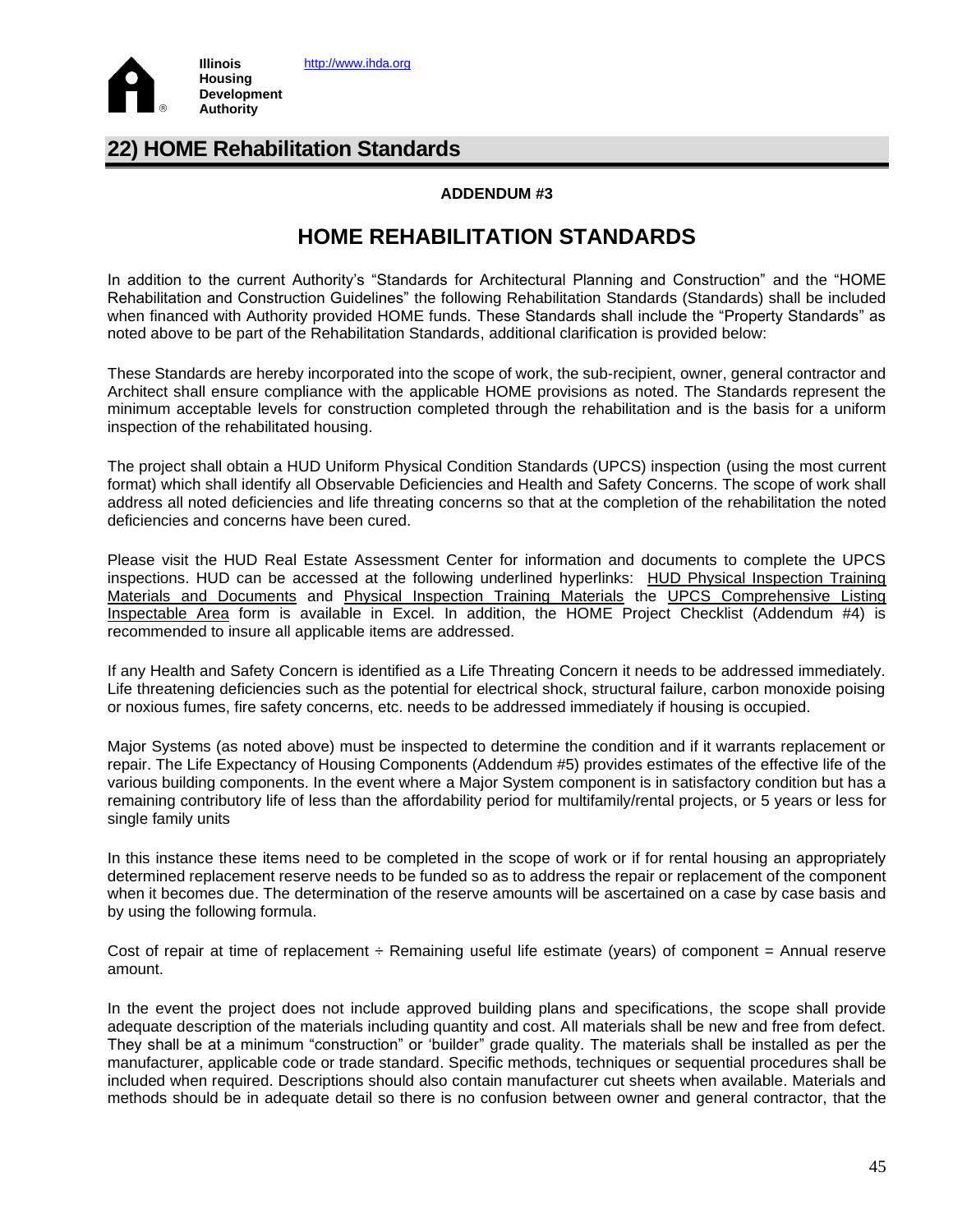

[http://www.ihda.org](http://www.ihda.org/)

Authority or sub recipient inspector know exactly what is being constructed and to eliminate the need for change orders due to lack of specification.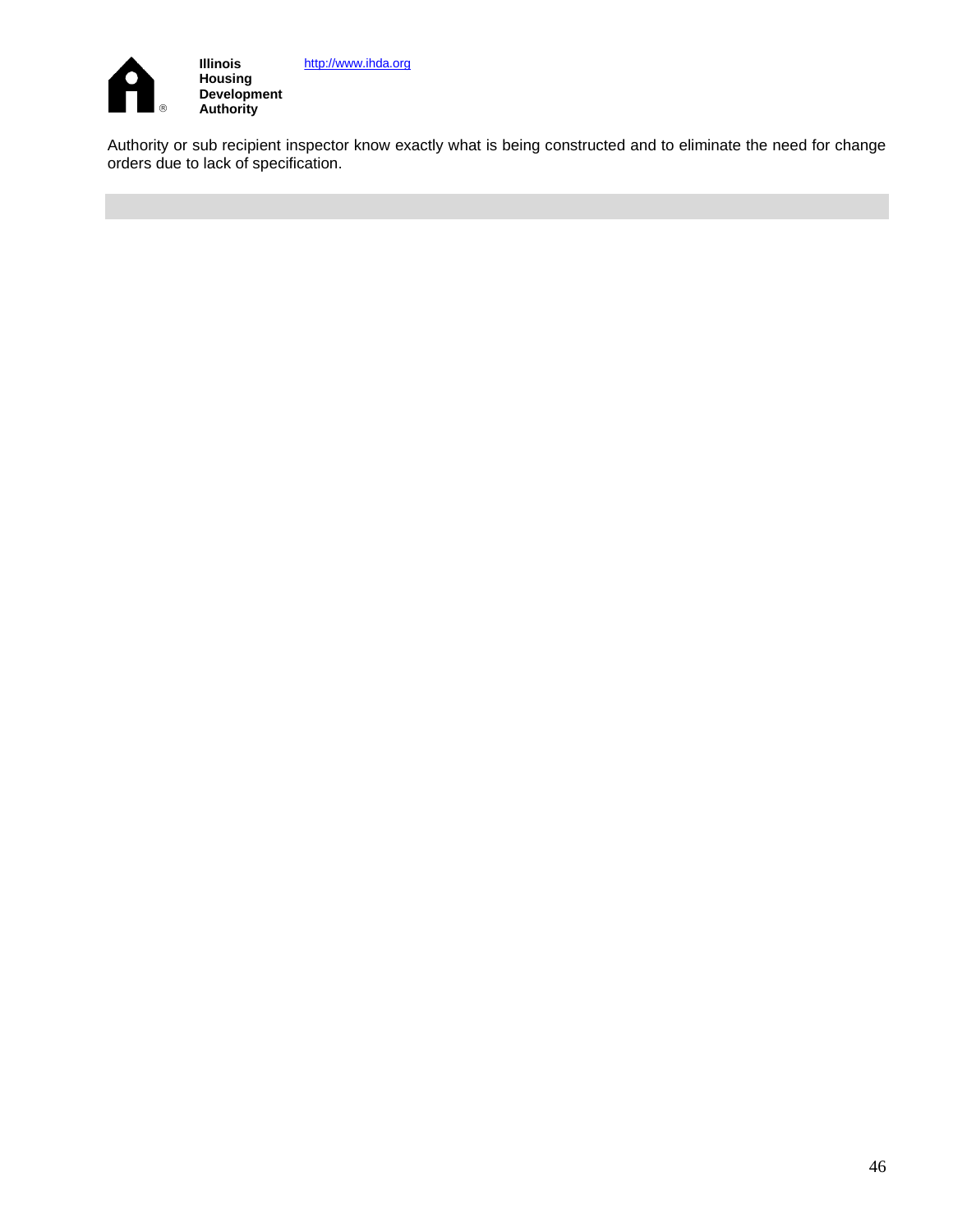

## **23) HOME Project Checklist**

### **ADDENDUM #4**

## **HOME PROJECT CHECKLIST**

### **New Construction**

- **□ Project meets State and local codes, ordinances, and zoning requirements**
- **□ Accessibility**
- **□ Disaster mitigation**
- **□ Broadband Infrastructure**
- **□ Written cost estimates, construction contracts and construction documents**
- **□ Construction progress inspections**

### **Rehabilitation**

- **□ Rehabilitation standards**
- **□ Health and safety**
- **□ Major systems**
- **□ Lead-based paint**
- **□ Inspections**
- **□ Accessibility**
- **□ Disaster mitigation**
- **□ Broadband Infrastructure**
- **□ State and local codes, ordinances, and zoning requirements**
- **□ Uniform Physical Condition Standards**
- **□ Construction documents and cost estimates**
- **□ Frequency of inspections**
- **□ Acquisition of standard housing**

### **Misc**

- **□ Occupied housing by tenants receiving HOME tenant-based rental assistance**
- **□ Manufactured housing**
- **□ 90 day inspection before HOME commitment or no less than 30 days for newly**

**constructed/rehabilitated**

#### **Environmental Review**

**□ General**

**□ Responsibility for review**

**Labor**

**□ General- Davis Bacon for 12 or more HOME assisted units in contract (IHDA Construction Rider)**

- **□ Volunteers**
- **□ Sweat equity**

### **Lead-Based Paint**

**□ Compliance with the Lead-Based Paint Poisoning Prevention Act (42 U.S.C. 4821-4846), the Residential Lead-Based Paint Hazard Reduction Act of 1992.**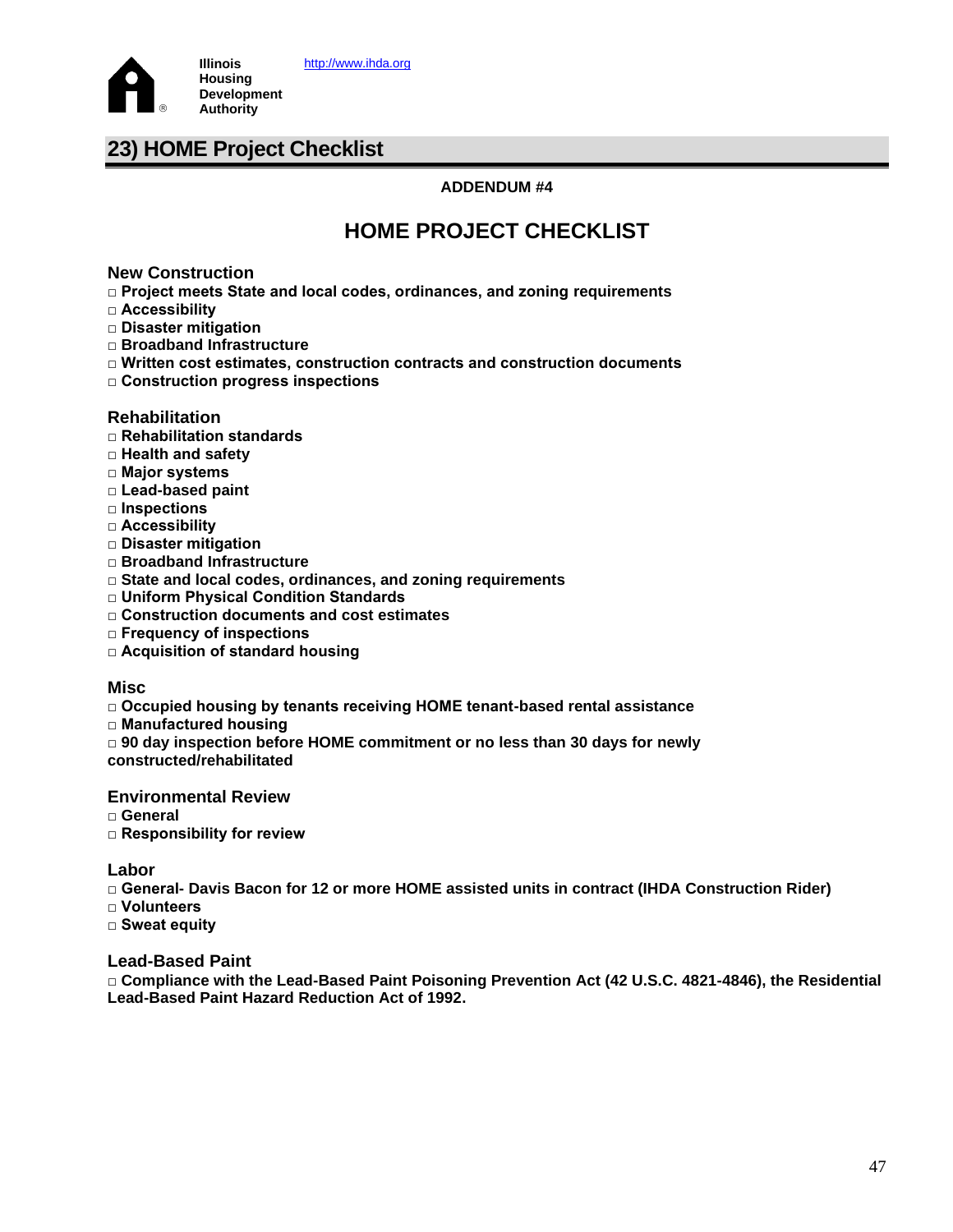

## **24) Life Expectancy of Housing Components**

## **ADDENDUM #5**

**LIFE EXPECTANCY OF HOUSING COMPONENTS** Life in Years

## **Appliances**

Compactors 10, Dishwashers 10, Dryers 14, Disposal 10, Freezers, compact 12, Freezers, standard 16, Microwave ovens 11, Electric ranges 17,Gas ranges 19, Gas ovens 14, Refrigerators, compact 14, Refrigerators, standard 17, Washers, automatic and compact 13, Exhaust fans 20

### **Bathrooms**

Cast iron bathtubs 50 Fiberglass bathtub and showers 10–15, Shower doors, average quality 25, Toilets 50

## **Cabinetry**

Kitchen cabinets 15–20 Medicine cabinets and bath vanities 20

**Closet Systems**  Closet shelves Lifetime

**Countertops**  Laminate 10–15 Ceramic tile, high-grade installation Lifetime Quartz Lifetime

Wood/butcher block 20+ Granite 20+ Solid Surface 20+

### **Doors**

Screen 25–50 Interior, hollow core Less than 30 Interior, solid core 30-lifetime Exterior, protected overhang 80–100 Exterior, unprotected and exposed 25–30 Folding 5 Garage doors 20–50 Garage door opener 10

## **Electrical**

Copper wiring, copper plated, 100+copper clad aluminum, and bare copper Armored cable (BX) Lifetime Conduit Lifetime

## **Finishes Used for Waterproofing**

Paint, plaster, and stucco 3–5 Sealer, silicone, and waxes 1–5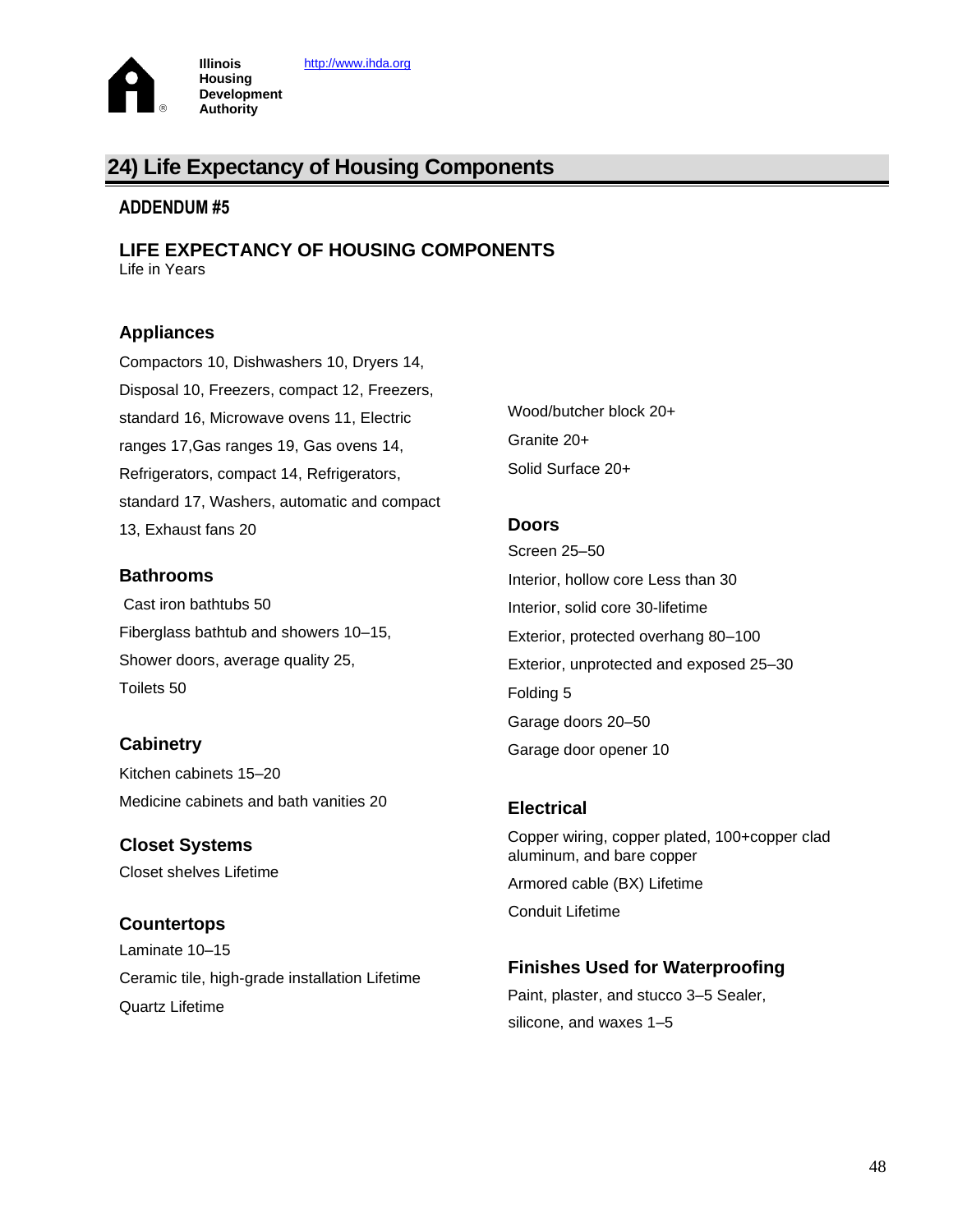[http://www.ihda.org](http://www.ihda.org/)



**Illinois Housing Development Authority**

## **Floors**

Oak or pine Lifetime

Slate flagstone Lifetime

Vinyl sheet or tile 20–30

Terrazzo Lifetime

Carpeting 11 (depends on installation, amount of traffic, and quality of carpet)

Marble Lifetime (depends on installation, thickness of marble, and amount of traffic)

## **Footings and Foundation**

Poured footings and foundations 200

Concrete block 100

Waterproofing, bituminous coating 10

Termite proofing (may have shorter life in damp climates)

## **Heating Ventilation and Air Conditioning**

Central air conditioning unit 15 (newer units should last longer)

Window unit 10

Air conditioner compressor 15

Humidifier 8

Electric water heater 14

Gas water heater (depends on type 11–13 of water heater lining and quality of water)

Forced air furnaces, heat pump 15

Rooftop air conditioners 15

Boilers, hot water or steam 30 (depends on quality of water)

Furnaces, gas- or oil-fired 18

Unit heaters, gas or electric 13

Radiant heaters, electric 10

Radiant heaters, hot water or steam 25

Baseboard systems 20

Diffusers, grilles, and registers 27 Induction and fan coil units 20 Dampers 20 Centrifugal fans 25 Axial fans 20 Ventilating roof-mounted fans 20

## **Home Security**

Intrusion systems 14 Smoke detectors 12 Smoke/fire/intrusion systems 10

## **Insulation**

For foundations, roofs, ceilings, walls, Lifetime and floors

## **Landscaping**

Wooden decks 15 Brick and concrete patios 24 Tennis courts 10 Concrete walks 24 Gravel walks 4 Asphalt driveways 10 Swimming pools 18 Sprinkler systems 12 Fences 12

## **Masonry**

Chimney, fireplace, and brick veneer Lifetime Brick and stone walls 100+ Stucco Lifetime

## **Millwork**  Stairs, trim 50–100 Disappearing stairs 30

**Paints and Stains**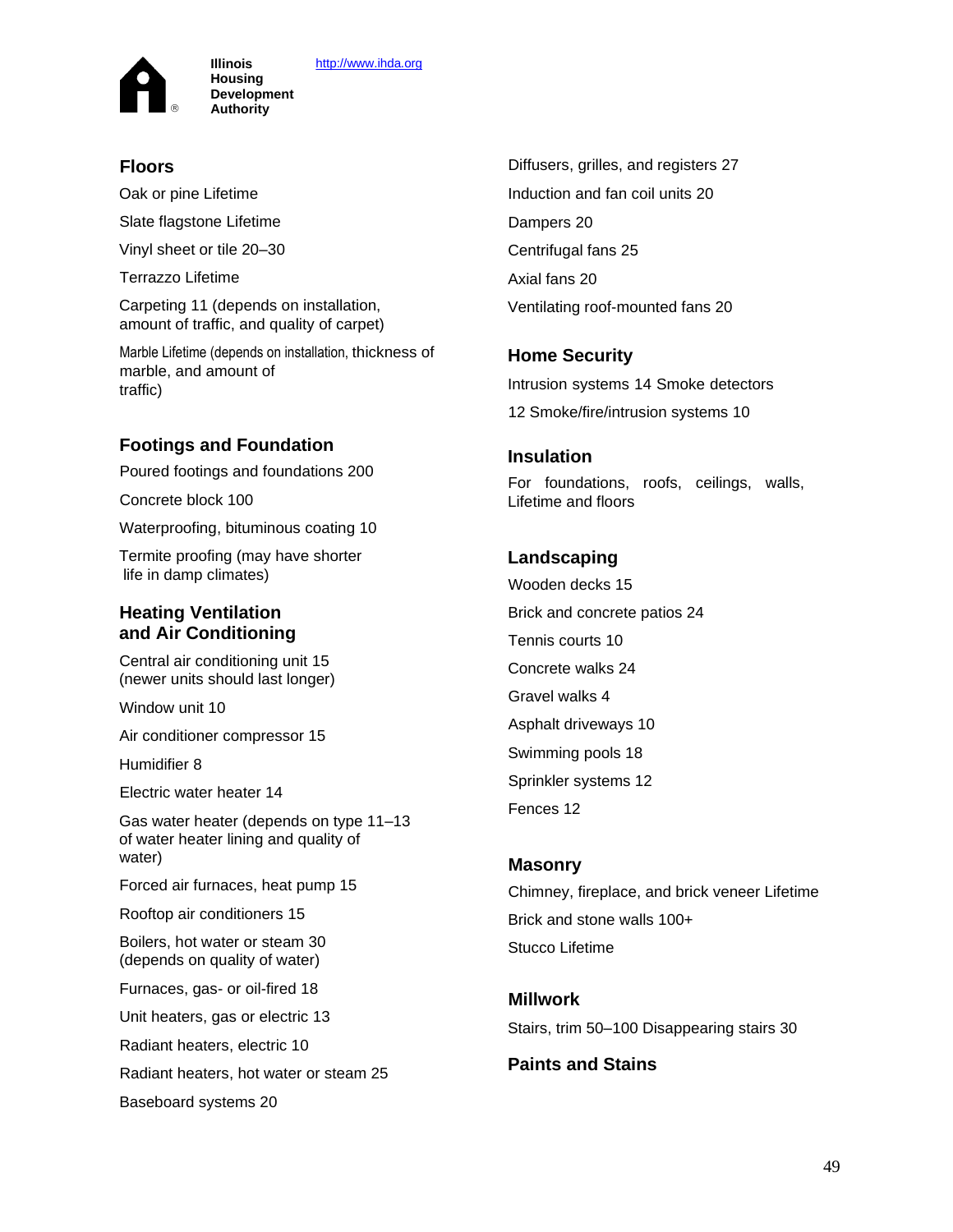#### [http://www.ihda.org](http://www.ihda.org/)



**Housing Development Authority**

Exterior paint on wood, brick, and 7–10 aluminum

Interior wall paint (depends on 5–10 the acrylic content)

Interior trim and door paint 5–10

**Illinois**

Wallpaper 7

## **Plumbing**

Waste piping, cast iron 75–100 Sinks, enamel steel 5–10 Sinks, enamel cast iron 25–30 Sinks, china 25–30 Faucets, low quality 13–15 Faucets, high quality 15–20

## **Roofing**

Asphalt and wood shingles and shakes 15–30

Tile (depends on quality of tile and climate) 50

Slate (depends on grade) 50–100

Sheet metal (depends on gauge of 20– 50+metal and quality of fastening and application)

Built-up roofing, asphalt 12–25

Built-up roofing, coal and tar 12–30

Asphalt composition shingle 15–30

Asphalt overlay 25–35

## **Rough Structure**

Basement floor systems Lifetime

Framing, exterior and interior walls Lifetime

### **Shutters**

Wood, interior Lifetime Wood, exterior 5 (depends on weather conditions) Vinyl plastic, exterior 7–8 Aluminum, interior 35–50 Aluminum, exterior 3–5

## **Siding**

Gutters and downspouts 30 Siding, wood (depends on maintenance) 10– 100, steel 50–Lifetime Siding, aluminum 20–50 Siding, vinyl 50

## **Walls and Wall Treatments**

Drywall and plaster 30–70 Ceramic tile, high grade installation Lifetime

## **Windows**

Window glazing 20 Wood casement 20–50 Aluminum and vinyl casement 20–30 Screen 25–50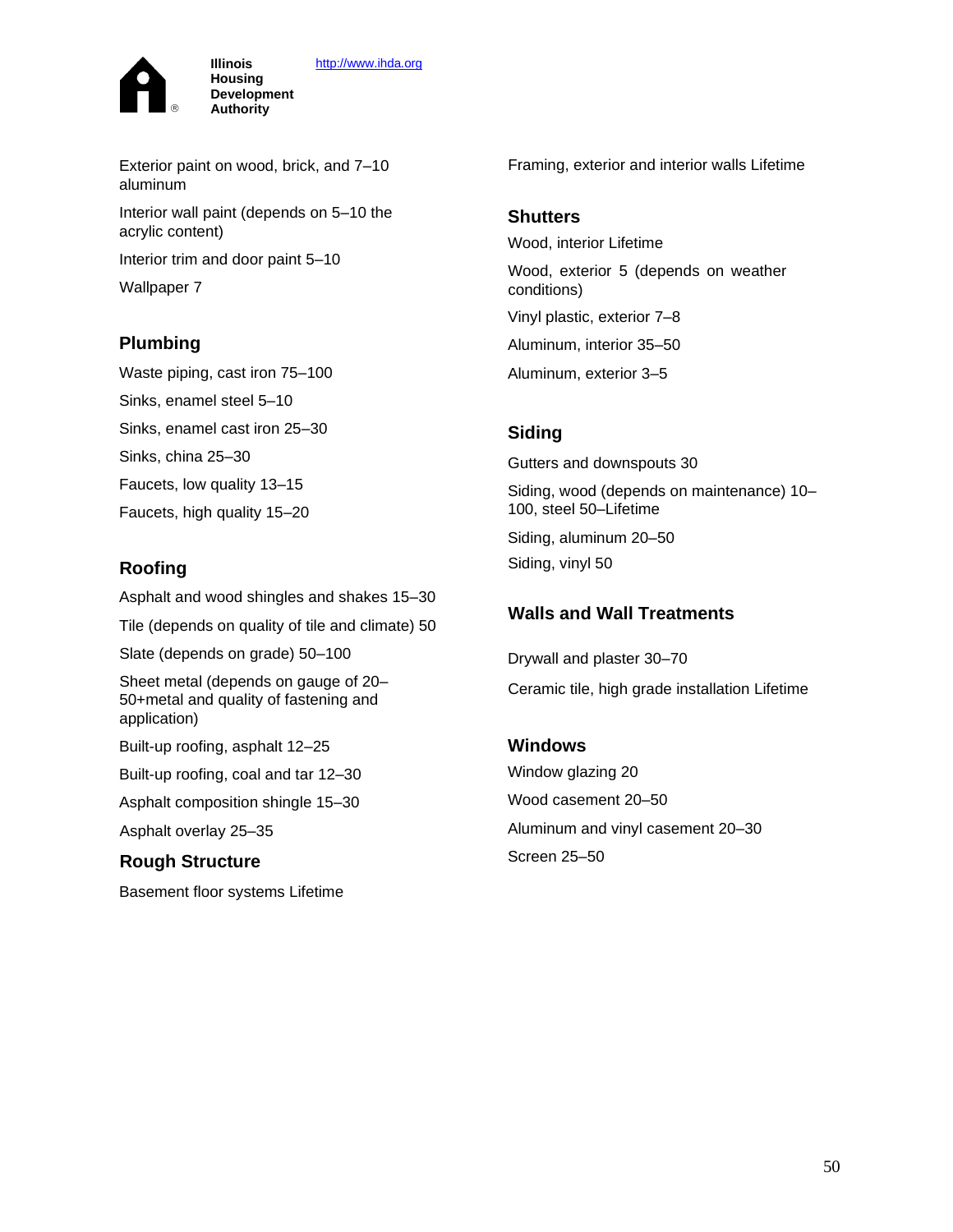

## *25) NHTF Provisions*

#### *ADDENDUM #6*

## *NATIONAL HOUSING TRUST FUND PROVISIONS*

*In addition to the Standards noted above, for all projects having Authority provided HTF funding the following provisions will be applicable as per The Department of Housing and Urban Development, 24 CFR Part 93, Housing Trust Fund, Subpart G: Project Requirements; Effective September 1, 2016. In addition, it shall be required all General Contractors for HTF funded projects submit the certification form provided in Addendum #1 of the Authority's Standards for Planning and Construction.*

#### *Article V.§93.301 Property standards.*

*(a) New construction projects. (1) State and local codes, ordinances, and zoning requirements. Housing that is newly constructed with HTF funds must meet all applicable State and local codes, ordinances, and zoning requirements. HTF-assisted new construction projects must meet State or local*  residential and building codes, as applicable or, in the absence of a State or local building code, the *International Residential Code or International Building Code (as applicable to the type of housing) of the International Code Council. The housing must meet the applicable requirements upon project completion.* 

*(*2) *HUD requirements. All new construction projects must also meet the requirements described in paragraphs (a)(2)(i) through (v) of this section:* 

*(i) Accessibility. The housing must meet the accessibility requirements of 24 CFR part 8, which implements section 504 of the Rehabilitation Act of 1973 (29 U.S.C. 794), and Titles II and III of the Americans with Disabilities Act (42 U.S.C. 12131-12189) implemented at 28 CFR parts 35 and 36, as applicable. "Covered multifamily dwellings," as defined at 24 CFR 100.201, must also meet the design and construction requirements at 24 CFR 100.205, which implements the Fair Housing Act (42 U.S.C. 3601-3619).*

*(ii) Energy efficiency. The housing must meet the energy efficiency standards established pursuant to section 109 of the Cranston-Gonzalez National Affordable Housing Act (42 U.S.C. 12709).*

*(iii) Disaster mitigation. Where relevant, the housing must be constructed to mitigate the impact of potential disasters (e.g., earthquakes, hurricanes, flooding, and wildfires), in accordance with State and local codes, ordinances, or other State and local requirements, or such other requirements as HUD may establish.*

*(iv) Written cost estimates, construction contracts and construction documents. The Authority (or its sub recipient) will ensure the construction contract(s) and construction documents describe the work to be undertaken in adequate detail so that inspections can be conducted. The Authority (or its sub*  recipient) will review and approve written cost estimates for construction and determine that costs are *reasonable.*

*(v) Construction progress inspections. The Authority (or its sub recipient) will conduct progress and final inspections of construction to ensure that work is done in accordance with the applicable codes, the construction contract, and construction documents.*

 (vi) Broadband infrastructure. *For new commitments made after January 19, 2017 for a new construction housing project of a building with more than 4 rental units, the construction must include installation of broadband infrastructure, as this term is defined in* 24 CFR 5.100*, except where the*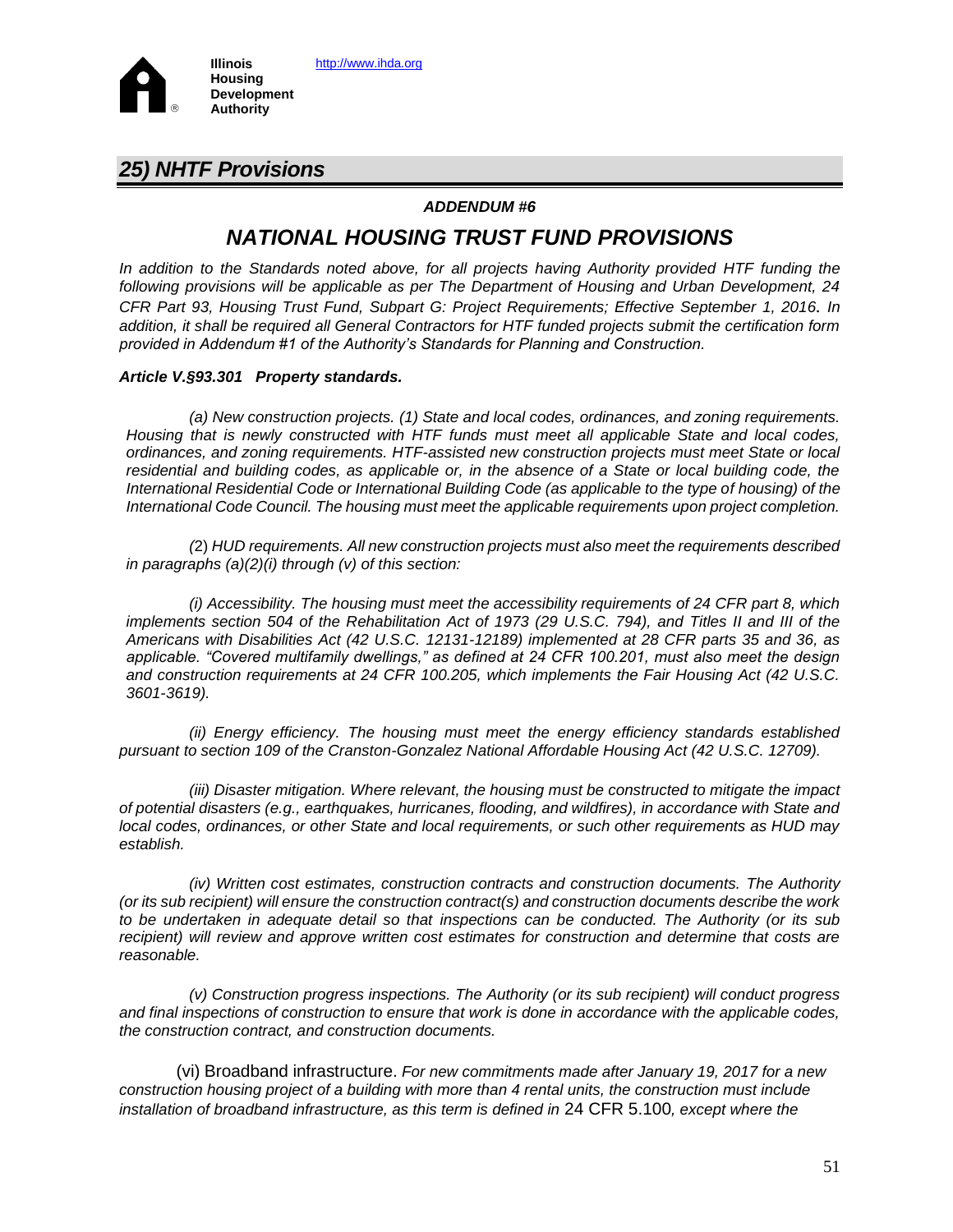

[http://www.ihda.org](http://www.ihda.org/)

*grantee determines and, in accordance with § 93.407(a)(2)(iv), documents the determination that:*

 (A) *The location of the new construction makes installation of broadband infrastructure infeasible; or*

 (B) *The cost of installing broadband infrastructure would result in a fundamental alteration in the nature of its program or activity or in an undue financial burden.*

*(b) Rehabilitation projects. All rehabilitation that is performed using HTF funds must meet the requirements of this paragraph (b)*

*(1) Rehabilitation standards. The Authority has established rehabilitation standards for all HTFassisted housing rehabilitation activities that set forth the requirements that the housing must meet upon project completion (Addendum #7). The Authority's (or its sub recipient) description of its standards must be in sufficient detail to determine the required rehabilitation work including methods and materials. The standards may refer to applicable codes or they may establish requirements that exceed the minimum requirements of the codes. The rehabilitation standards must address each of the following:*

*(i) Health and safety. life-threatening deficiencies must be identified as per the UPCS inspection and if present must be addressed immediately if the housing is occupied.*

*(ii) Major systems. Major systems are: structural support; roofing; cladding and weatherproofing (e.g., windows, doors, siding, gutters); plumbing; electrical; and heating, ventilation, and air conditioning. For rental housing, an estimate (based on age and condition) of the remaining useful life of these systems, upon project completion of each major system must be provided. For multifamily housing projects of 26 units or more, a capital needs assessment of the project must be completed to determine the useful life of major systems. For rental housing, if the remaining useful life of one or more major system is less than the applicable period of affordability, a replacement reserve must be established and monthly payments must be made to the reserve that are adequate to repair or replace the systems as needed. For homeownership housing, upon project completion, each of the major systems to have a remaining useful life for a minimum of 5 years or for such longer period specified in the CNA, or the major systems must be rehabilitated or replaced as part of the rehabilitation work.*

*(iii) Lead-based paint. All applicable housing will meet the lead-based paint requirements at 24 CFR part 35.*

*(iv) Accessibility. All applicable housing will meet the accessibility requirements in 24 CFR part 8, which implements Section 504 of the Rehabilitation Act of 1973 (29 U.S.C. 794), and Titles II and III of the Americans with Disabilities Act (42 U.S.C. 12131-12189) implemented at 28 CFR parts 35 and 36, as applicable. Covered multifamily dwellings, as defined at 24 CFR 100.201, must also meet the design and construction requirements at 24 CFR 100.205, which implements the Fair Housing Act (42 U.S.C. 3601- 3619). Rehabilitation may include improvements that are not required by regulation or statute that permit use by a person with disabilities.*

*(v) [Reserved]*

*(vi) Disaster mitigation. Where relevant, the housing to be improved must mitigate the impact of potential disasters (e.g., earthquake, hurricanes, flooding, and wildfires) in accordance with State and local codes, ordinances, and requirements, or such other requirements as HUD may establish.*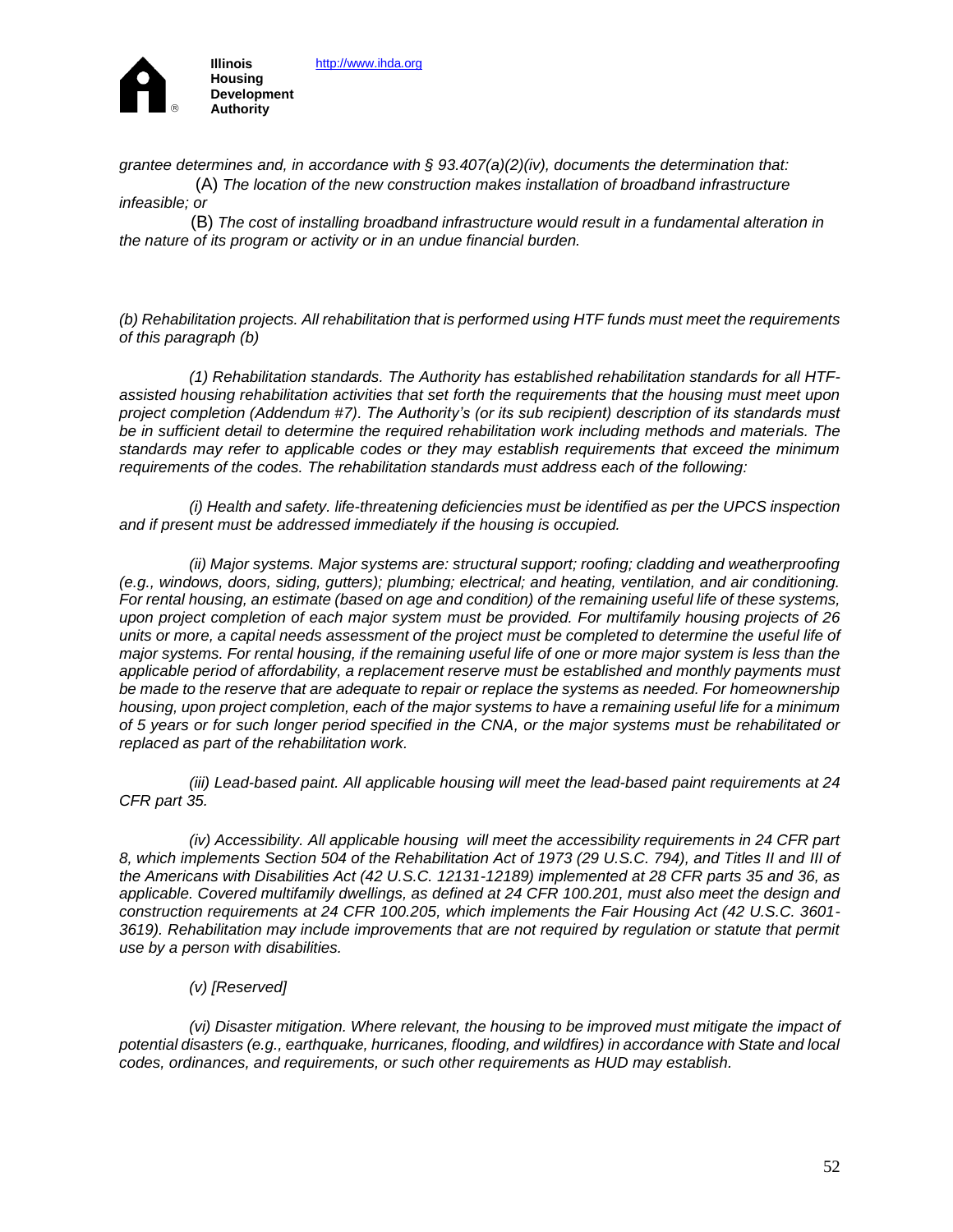

*(vii) State and local codes, ordinances, and zoning requirements. The rehabilitated portion of the housing shall meet all applicable State and local codes, ordinances, and requirements or, in the absence of a State or local building code, the International Existing Building Code of the International Code Council.*

*(viii) Uniform Physical Condition Standards. Upon completion, the HTF-assisted project and units will be decent, safe, sanitary, and in good repair as described in 24 CFR 5.703. HUD will establish the minimum deficiencies that must be corrected based on inspectable items and inspected areas from HUD-prescribed physical inspection procedures (Uniform Physical Conditions Standards) pursuant to 24 CFR 5.705.*

*(ix) Capital Needs Assessments. For multifamily rental housing projects of 26 or more total units, the Authority will determine all work that will be performed in the rehabilitation of the housing and the longterm physical needs of the project through a capital needs assessment (a.k.a. physical needs assessment) of the project.*

 *(x)* Broadband infrastructure. *For new commitments made after January 19, 2017 for a substantial rehabilitation project of a building with more than 4 rental units, any substantial rehabilitation, as defined in 24 CFR 5.100, must provide for installation of broadband infrastructure, as this term is also defined in 24 CFR 5.100, except where the grantee determines and, in accordance with § 93.407(a)(2)(iv), documents the determination that:*

 *(A) The location of the substantial rehabilitation makes installation of broadband infrastructure infeasible;*

 *(B) The cost of installing broadband infrastructure would result in a fundamental alteration in the nature of its program or activity or in an undue financial burden; or*

 *(C) The structure of the housing to be substantially rehabilitated makes installation of broadband infrastructure infeasible.*

*(2) Construction documents and cost estimates. The Authority (or its sub recipient) will ensure that the work to be undertaken will meet the rehabilitation standards. The construction documents (i.e., written scope of work to be performed) must be in sufficient detail to establish the basis for a uniform inspection of the housing to determine compliance with the standards. The Authority (or its sub recipient) will review and approve a written cost estimate for rehabilitation after determining that costs are reasonable.*

*(3) Frequency of inspections. The Authority (its sub recipients or third parties) will conduct an initial property inspection to identify the deficiencies that must be addressed including progress and final inspections to determine that work was done in accordance with work write-ups.*

*(c) Acquisition of standard housing. (1) Existing housing that is acquired with HTF assistance*  for rental housing, and that was newly constructed or rehabilitated less than 12 months before the date of *commitment of HTF funds, must meet the property standards of paragraph (a) or paragraph (b) of this section, as applicable, of this section for new construction and rehabilitation projects. The Authority (or its sub recipient) must document this compliance based upon a review of approved building plans and Certificates of Occupancy, and an inspection that is conducted no earlier than 90 days before the commitment of HTF assistance.*

*(2) All other existing housing that is acquired with HTF assistance for rental housing must meet the rehabilitation property standards requirements of paragraph (b) of this section. The Authority (or its*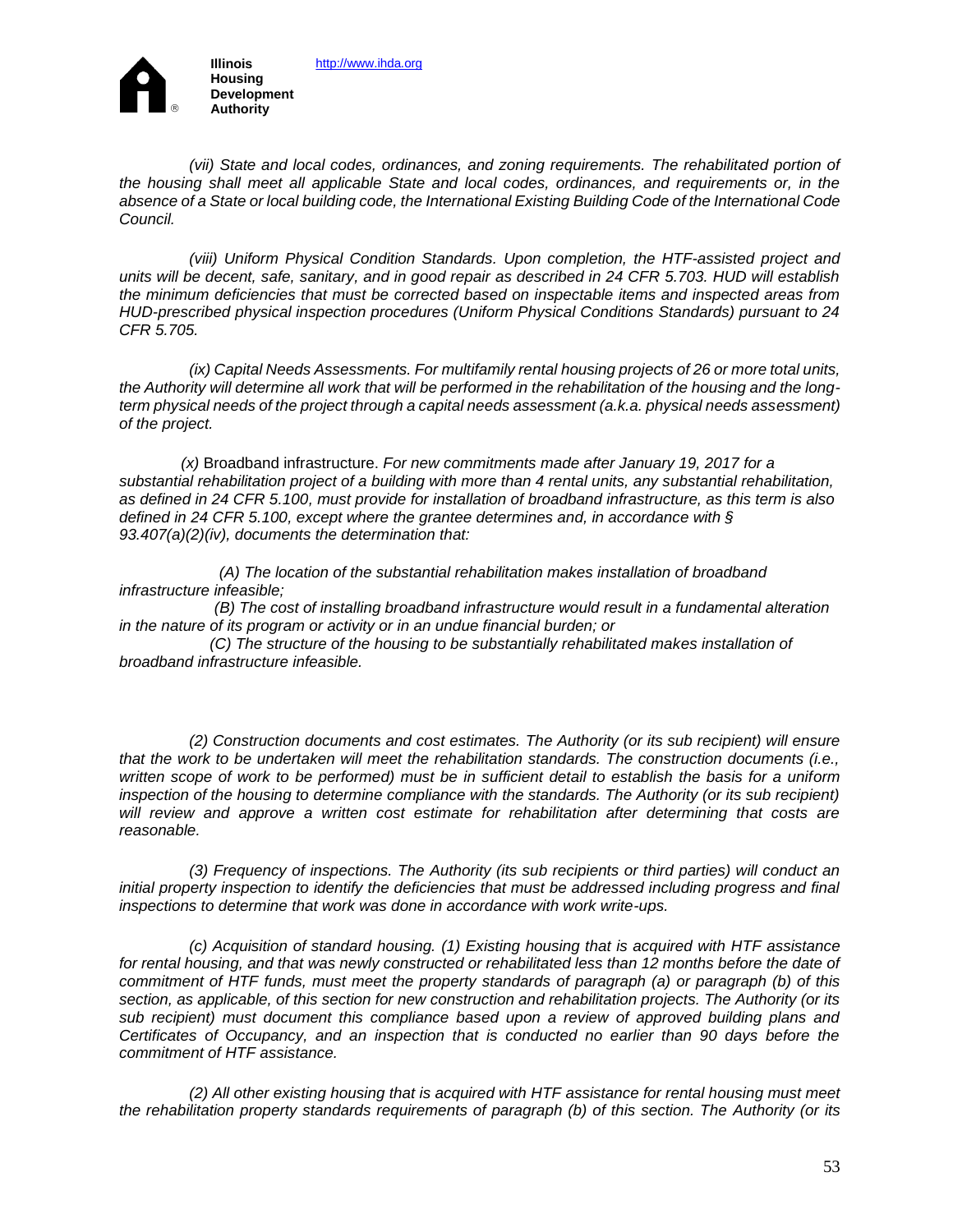

*sub recipient) must document this compliance based upon an inspection that is conducted no earlier than 90 days before the commitment of HTF assistance. If the property does not meet these standards, HTF funds cannot be used to acquire the property unless it is rehabilitated to meet the standards of paragraph (b) of this section.*

*(3) Existing housing that is acquired for HTF ownership (e.g., down payment assistance) must be decent, safe, sanitary, and in good repair. The participating jurisdiction (or its sub recipient) must establish standards to determine that the housing is decent, safe, sanitary, and in good repair. At minimum, the standards must provide that the housing meets all applicable State and local housing quality standards and code requirements and the housing does not contain the specific deficiencies proscribed by HUD based on the applicable inspectable items and inspected areas in HUD-prescribed physical inspection procedures (Uniform Physical Condition Standards) issued pursuant to 24 CFR 5.705. The participating jurisdiction (or its sub recipient) must inspect the housing and document this compliance based upon an inspection that is conducted no earlier than 90 days before the commitment of HTF assistance. If the housing does not meet these standards, the housing must be rehabilitated to meet the standards of this paragraph (c) (3) or it cannot be acquired with HTF funds.*

*(d) Manufactured housing. Construction of all manufactured housing including manufactured housing that replaces an existing substandard unit under the definition of "reconstruction" must meet the Manufactured HTF Construction and Safety Standards codified at 24 CFR part 3280. These standards preempt State and local codes which are not identical to the federal standards for the new construction of manufactured housing. Participating jurisdictions providing HTF funds to assist manufactured housing units must comply with applicable State and local laws or codes. In the absence of such laws or codes, the installation must comply with the manufacturer's written instructions for installation of manufactured housing units. All new manufactured housing and all manufactured housing that replaces an existing substandard unit under the definition of "reconstruction" must be on a permanent foundation that meets the requirements for foundation systems as set forth in 24 CFR 203.43f(c)(i). All new manufactured housing and all manufactured housing that replaces an existing substandard unit under the definition of "reconstruction" must, at the time of project completion, be connected to permanent utility hook-ups and*  be located on land that is owned by the manufactured housing unit owner or land for which the *manufactured housing owner has a lease for a period at least equal to the applicable period of affordability.*  In HTF-funded rehabilitation of existing manufactured housing the foundation and anchoring must meet *all applicable State and local codes, ordinances, and requirements or in the absence of local or state codes, the Model Manufactured HTF Installation Standards at 24 CFR part 3285. Manufactured housing that is rehabilitated using HTF funds must meet the property standards requirements in paragraph (b) of this section, as applicable. The Authority (or its sub recipient) will document this compliance in accordance with inspection procedures that the participating jurisdiction has established pursuant to* § 92.301*, as*  applicable.

 *(e)* Ongoing property condition standards: Rental housing *-*

 *(1)* Ongoing property standards. *The grantee must establish property standards for rental housing (including manufactured housing) that apply throughout the affordability period. The standards must ensure that owners maintain the housing as decent, safe, and sanitary housing in good repair. The grantee's description of its property standards must be in sufficient detail to establish the basis for a uniform inspection of HTF rental projects. The grantee's ongoing property standards must address each of the following:*

 *(i) At a minimum, the grantee's ongoing property standards must include all inspectable items and inspectable areas specified by HUD based on the HUD physical inspection procedures (Uniform Physical Condition Standards (UPCS)) prescribed by HUD pursuant to 24 CFR 5.705.*

 *(ii)* Health and safety. *The grantee's standards must require the housing to be free of all health and safety defects. The standards must identify life-threatening deficiencies that the owner must immediately correct and the time frames for addressing these deficiencies.*

 *(iii)* Lead-based paint. *The grantee's standards must require the housing to meet the lead-*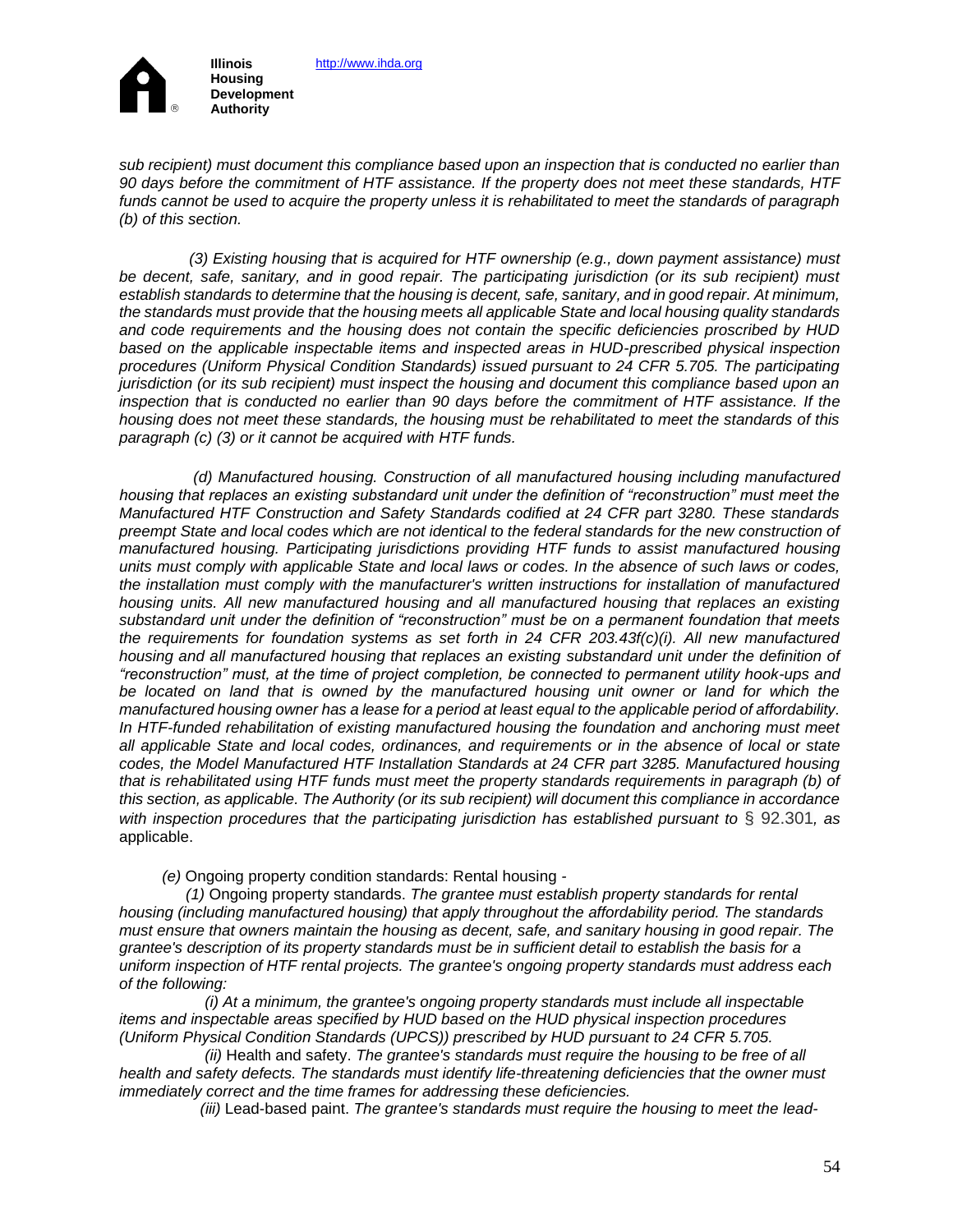

*based paint requirements in 24 CFR part 35.*

 *(2)* Inspections. *The grantee must undertake ongoing property inspections, in accordance with § 93.404.*

 *(3)* Corrective and remedial actions. *The grantee must have procedures for ensuring that timely corrective and remedial actions are taken by the project owner to address identified deficiencies.*

 *(4)* Inspection procedures. *The grantee must establish written inspection procedures. The procedures must include detailed inspection checklists, description of how and by whom inspections will be carried out, and procedures for training and certifying qualified inspectors. The procedures must also describe how frequently the property will be inspected, consistent with section § 93.404(d).*

 *(f)* Environmental provisions *-*

 *(1)* New construction projects environmental requirements *-*

 *(i)* Historic preservation *-*

 *(A)* Standards. *The project activities (including demolition) must not be performed on properties that are either listed in or determined eligible for listing in the National Register of Historic Places, unless the project activities meet the* Secretary of the Interior's Standards for Rehabilitation, *either as certified through the Federal and/or State historic rehabilitation tax credit programs or as verified by someone that meets the relevant* Secretary of the Interior's Professional Qualification Standards;

 *(B)* Archaeological resources. *If archaeological resources or human remains are discovered on the project site during construction, the grantee must consult with affected tribes and/or descendant communities and comply with the Native American Graves Protection and Repatriation Act (25 U.S.C. 3001-3013), State law and/or local ordinance (*e.g., *State unmarked burial law).*

 *(ii)* Farmland. *Project activities must not result in the conversion of unique, prime, or statewide or locally significant agricultural properties to urban uses.*

 *(iii)* Airport zones. *Projects are not permitted within the runway protection zones of civilian airports, or the clear zones or accident potential zones of military airfields.*

 *(iv)* Coastal Barrier Resource System. *No projects may be assisted in Coastal Barrier Resource System (CBRS) units. CBRS units are mapped and available from the U.S. Fish and Wildlife Service.*

 *(v)* Coastal zone management. *Development must be consistent with the appropriate State coastal zone management plan. Plans are available from the local coastal zone management agency.*

 *(vi)* Floodplains. *Except as modified below, definitions for terms used below can be found at 24 CFR part 55.*

 *(A) Construction and other activities in the 100-year floodplain are to be avoided when practicable. If there are no practicable alternatives to new construction or substantial improvement in the 100-year floodplain, the structure must be elevated at least the base flood elevation (BFE) or*  floodproofed to one foot above the BFE. Elevated and floodproofed buildings must adhere to National *Flood Insurance Program standards. The primary sources of floodplain data are Federal Emergency Management Agency (FEMA) Flood Insurance Rate Maps (FIRMs). When FEMA provides interim flood hazard data, such as Advisory Base Flood Elevations (ABFE) or preliminary maps or studies, the latest of these sources shall be used.*

 *(B) No HTF assistance may be approved with respect to:*

 *(*1*) Any action, other than a functionally dependent use, located in a floodway;*

 *(*2*) Any new construction critical action located in a coastal high hazard area, 100- or 500 year floodplain; or*

 *(*3*) Any non-critical new construction action in a coastal high hazard area, unless the action is reconstruction following destruction caused by a disaster and is designed for location in a coastal high hazard area consistent with the FEMA National Flood Insurance Program requirements for V-Zones. (vii)* Wetlands.

 *(A) No draining, dredging, channelizing, filling, diking, impounding, or related grading activities are to be performed in wetlands. No activities, structures, or facilities funded under this program are to adversely impact a wetland.*

 *(B) A wetland means those areas that are inundated by surface or ground water with a frequency sufficient to support, and under normal circumstances, does or would support a prevalence of*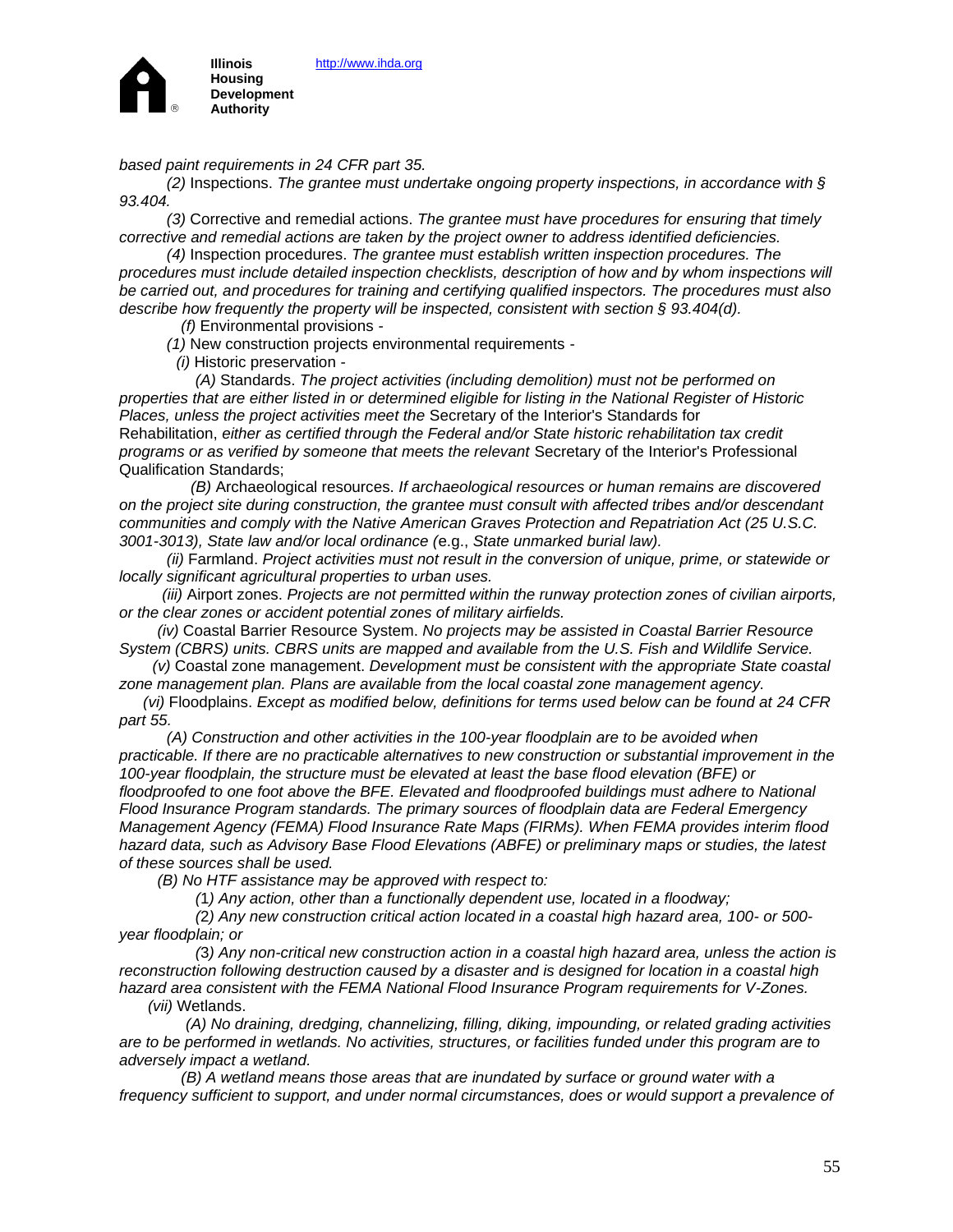

*vegetative or aquatic life that requires saturated or seasonally saturated soil conditions for growth and reproduction. Wetlands generally include swamps, marshes, bogs, and similar areas such as sloughs, potholes, wet meadows, river overflows, mud flats, and natural ponds. This definition includes those*  wetland areas separated from their natural supply of water as a result of activities, such as the *construction of structural flood protection methods or solid-fill road beds, or mineral extraction and navigation improvements. This definition is independent of the definition of jurisdictional wetland used by the U. S. Army Corps of Engineers under section 404 of the Clean Water Act (33 U.S.C. 1251* et seq.*).*

 *(viii)* Explosives and hazards. *Projects must be in compliance with the standards for acceptable separation distance, as set forth at 24 CFR part 51, subpart C.*

 *(ix)* Contamination. *All properties assisted with HTF funds must be free of hazardous materials, contamination, toxic chemicals and gases, and radioactive substances, where a hazard could affect the health and safety of occupants or conflict with the intended use of the property.*

 *(A) All proposed multifamily (more than four housing units) HTF projects require a Phase I Environmental Site Assessment (ESA-ASTM). If the Phase I ESA identifies recognized environmental concerns (RECs), a Phase II (ESA-ASTM) will be required. ASTM reports shall be prepared in accordance with the most current ASTM standard. Single family housing does not require a Phase I ESA.*

 *(B) HTF projects must avoid sites located within 0.25 miles of a Superfund or CERCLIS (Comprehensive Environmental Response, Compensation, and Liability Information System) site or other contaminated site reported to Federal, State, or local authorities without a statement in writing from the U.S. Environmental Protection Agency (EPA) or the appropriate State agency that there is no hazard that could affect the health and safety of the occupants or conflict with the intended use of the property.*

#### *(x)* Noise.

 *(A) Internal noise levels: All activities will be developed to ensure an interior noise level of no more than 45 decibels (dB).*

 *(B) External noise levels:*

 *(*1*) Project sites exposed to less than or equal to 65 dB of environmental noise are acceptable.*

 *(*2*) Sites between 65 dB and less than 75 dB are acceptable with mitigation (*e.g., *noise walls, careful site planning) that result in an interior standard of 45 dB.*

 *(*3*) Locations with environmental noise levels of 75 dB or greater may not have noise sensitive outdoor uses (*e.g., *picnic areas, tot lots, balconies, or patios) and* require *sound attenuation in the building shell to achieve the 45 dB interior standard.*

 *(xi)* Endangered species. *The grantee must avoid all actions which could jeopardize the continued existence of any endangered or threatened species, as designated by the U.S. Fish and Wildlife Service or National Marine Fisheries Service, or would result in the destruction or adversely modify the designated critical habitat of such species.*

 *(xii)* Wild and scenic rivers. *The grantee must avoid activities that are inconsistent with conservation easements, land-use protections, and restrictions adjacent to wild and scenic rivers, as designated/listed by the Departments of Agriculture or Interior. Maps for the National Wild and Scenic Rivers System are available at the governing departments.*

 *(xiii)* Safe drinking water. *Projects with a potable water system must use only lead-free pipes, solder, and flux.*

 *(xiv)* Sole-source aquifers. *Project activities should avoid sites and activities that have the potential to contaminate sole source aquifer areas (SSAs). EPA defines a sole or principal source aquifer as an aquifer that supplies at least 50 percent of the drinking water consumed in the area overlying the aquifer.*  If the project overlies an SSA, EPA must review the project. EPA review is designed to reduce the risk of *ground water contamination that could pose a health hazard to those who use it.*

 *(2)* Rehabilitation projects environmental requirements *-*

 *(i)* Historic preservation.

 *(A) The project activities (including demolition) must not be performed on properties that are either listed in or determined eligible for listing in the National Register of Historic Places, unless the project activities meet the* Secretary of the Interior's Standards for Rehabilitation, *either as certified through the Federal and/or State historic rehabilitation tax credit programs or as verified by someone that meets the*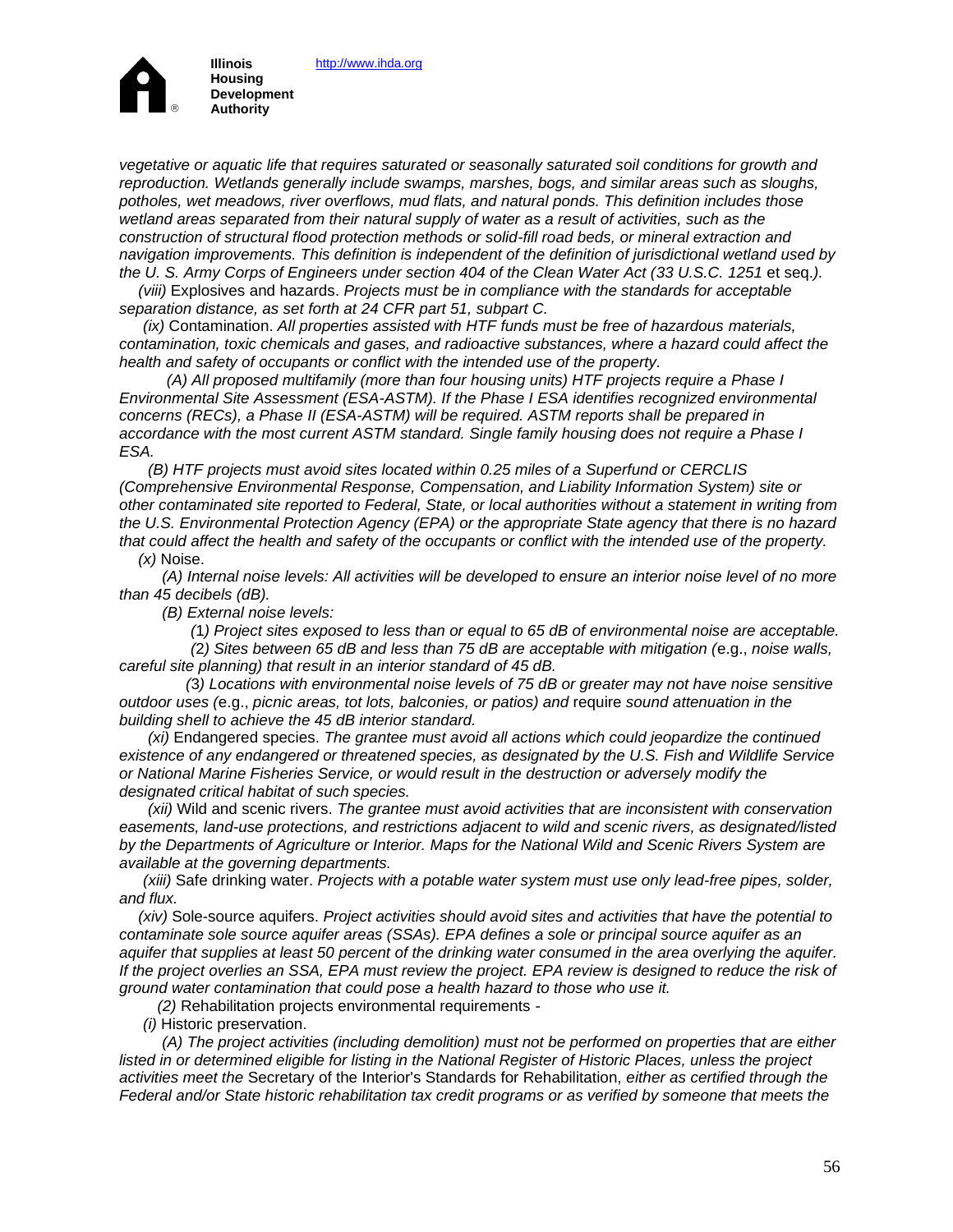

*relevant* Secretary of the Interior's Professional Qualification Standards;

 *(B)* Archaeological resources. *If archaeological resources or human remains are discovered on the project site during construction or rehabilitation, the grantee must consult with affected tribes and/or descendant communities and comply with the Native American Graves Protection and Repatriation Act (25 U.S.C. 3001-3013), State law, and/or local ordinance (*e.g., *State unmarked burial law).*

 *(ii)* Farmland. *Project activities must not result in the conversion of unique, prime, or locally significant agricultural properties to urban uses.*

 *(iii)* Airport zones. *Projects are not permitted within the runway protection zones of civilian airports, or the clear zones or accident potential zones of military airfields.*

 *(iv)* Coastal Barrier Resource System. *No projects may be assisted in Coastal Barrier Resource System (CBRS) units. CBRS units are mapped and available from the U.S. Fish and Wildlife Service.*

 *(v)* Coastal zone management. *Development must be consistent with the appropriate State coastal zone management plan. Plans are available from the local coastal zone management agency.*

 *(vi)* Floodplains. *Except as modified below, definitions for terms used below can be found at 24 CFR part 55.*

 *(A) Construction and other activities in the 100-year floodplain are to be avoided when practicable. If there are no practicable alternatives to new construction or substantial improvement in the 100-year floodplain, the structure must be elevated at least to the base flood elevation (BFE) or floodproofed to one foot above the BFE. Elevated and floodproofed buildings must adhere to National Flood Insurance Program standards. The primary sources of floodplain data are Federal Emergency Management Agency (FEMA) Flood Insurance Rate Maps (FIRMS). When FEMA provides interim flood hazard data, such as Advisory Base Flood Elevations (ABFE) or preliminary maps or studies, the latest of these sources shall be used.*

 *(B) No HTF assistance may be approved with respect to:*

 *(*1*) Any action, other than functionally dependent uses, located in a floodway;*

 *(*2*) Any critical action located in a coastal high hazard area, 100- or 500-year floodplain; or*

 *(*3*) Any non-critical action located in a coastal high hazard area, unless the action is designed for location in a coastal high hazard area consistent with the FEMA National Flood Insurance Program requirements for V-Zones. "Any non-critical action in a coastal high hazard area, unless the action is reconstruction following destruction caused by a disaster and is designed for location in a coastal high hazard area consistent with the FEMA National Flood Insurance Program requirements for V-Zones."*

 *(vii)* Wetlands. *No rehabilitation of existing properties that expands the footprint into a wetland is allowed. A wetland means those areas that are inundated by surface or ground water with a frequency sufficient to support, and under normal circumstances, does or would support a prevalence of vegetative or aquatic life that requires saturated or seasonally saturated soil conditions for growth and reproduction. Wetlands generally include swamps, marshes, bogs, and similar areas such as sloughs, potholes, wet meadows, river overflows, mud flats, and natural ponds. This definition includes those wetland areas*  separated from their natural supply of water as a result of activities such as the construction of structural *flood protection methods or solid-fill road beds and activities such as mineral extraction and navigation improvements. This definition is independent of the definition of jurisdictional wetland used by the U.S. Army Corps of Engineers under section 404 of the Clean Water Act (33 U.S.C. 1251* et seq.*).*

 *(viii)* Explosives and hazards. *If the rehabilitation of the building increases the number of dwelling units, then the project must be in compliance with the standards for acceptable separation distance as set forth at 24 CFR part 51, subpart C.*

 *(ix)* Contamination. *All properties assisted with HTF funds must be free of hazardous materials, contamination, toxic chemicals and gases, and radioactive substances, where a hazard could affect the health and safety of occupants or conflict with the intended use of the property:*

 *(A) All proposed multifamily (more than four housing units) HTF project activities require a Phase I Environmental Site Assessment (ESA - ASTM). If the Phase I ESA identifies recognized environmental concerns (RECs), a Phase II (ESA-ASTM) will be required. ASTM reports shall be prepared in accordance with the most current ASTM standard. Single family housing does not require a Phase I ESA.*

 *(B) HTF projects must avoid sites located within 0.25 miles of a Superfund or CERCLIS*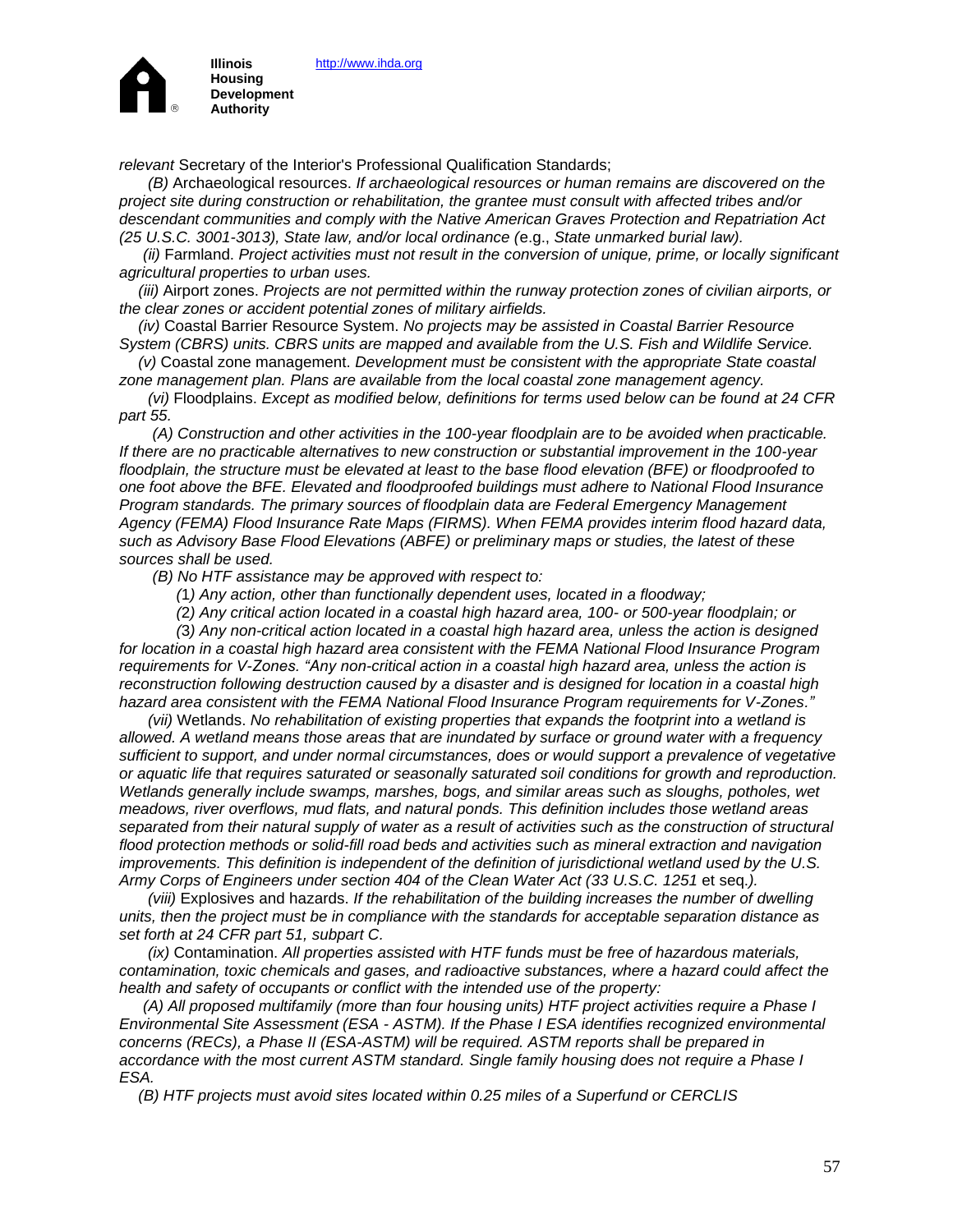

*(Comprehensive Environmental Response, Compensation, and Liability Information System) site or other contaminated site reported to Federal, State, or local authorities without a statement in writing from EPA or the appropriate State agency that there is no hazard that could affect the health and safety of the occupants or conflict with the intended utilization of the property.*

 *(x)* Noise *-*

 *(A)* Internal noise levels. *All activities will be developed to ensure an interior noise level of no more than45 decibels (dB).*

 *(B) [Reserved].*

 *(xi)* Endangered species.

 *(A) The grantee must avoid all actions that could jeopardize the continued existence of any species designated by the U.S. Fish and Wildlife Service or National Marine Fisheries Service as endangered or threatened.*

 *(B) The grantee must avoid all actions that adversely modify the critical habitat of such species.*

 *(xii)* Wild and scenic rivers. *The grantee must avoid activities that are inconsistent with conservation easements, land-use protections, and restrictions adjacent to wild and scenic rivers, as designated/listed by the Departments of Agriculture and Interior. Maps for the National Wild and Scenic Rivers System are available at the governing departments.*

 *(xiii)* Safe drinking water. *Projects with a potable water system must use only lead-free pipes, solder, and flux.*

 *(xiv)* Sole-source aquifers. *Project activities should avoid sites and activities that have the potential to contaminate sole source aquifer areas (SSAs). The EPA defines a sole or principal source aquifer as an aquifer that supplies at least 50 percent of the drinking water consumed in the area overlying the aquifer. If the project overlies an SSA, the EPA must review the project. The EPA review is designed to reduce the risk of ground water contamination, which could pose a health hazard to those who use it.*

 *(3)* Acquisition projects environmental requirements.

 *(i) (A) Existing housing that is acquired with HTF funds, and has been newly constructed or rehabilitated less than 12 months before the commitment of HTF funds must meet the property standards at paragraph (f)(1) of this section.*

 *(B) All other existing housing that is acquired with HTF assistance must meet the property standards requirements of paragraph (f)(2) of this section.*

 *(ii) If under paragraph (f)(3)(i)(A) or paragraph (B) of this section, the property does not meet these standards, with the exception of the noise standards in paragraph (f)(2) of this section, HTF funds cannot be used to acquire the property.*

 *(4)* Manufactured housing environmental requirements. *Manufactured housing is subject to the environmental standards in paragraph (f)(1) of this section for new construction or paragraph (f)(2) of this section for rehabilitation, as applicable. If an existing property does not meet these standards, HTF funds cannot be used to acquire the property unless it is rehabilitated to meet the standards in paragraph (f)(2), as applicable, with the exception of noise standards in paragraph (f)(2)(x).*

*[*80 FR 5220*, Jan. 30, 2015, as amended at* 81 FR 92636*, Dec. 20, 2016]*

### *Article VI.§92.354 Labor.*

*(1) Every contract for the construction (rehabilitation or new construction) of housing that includes 12 or more units assisted with HTF funds must contain a provision requiring the payment of not*  less than the wages prevailing in the locality, as predetermined by the Secretary of Labor pursuant to the *Davis-Bacon Act (40 U.S.C. 3141), to all laborers and mechanics employed in the development of any part of the housing. Such contracts must also be subject to the overtime provisions, as applicable, of the Contract Work Hours and Safety Standards Act (40 U.S.C. 3701).*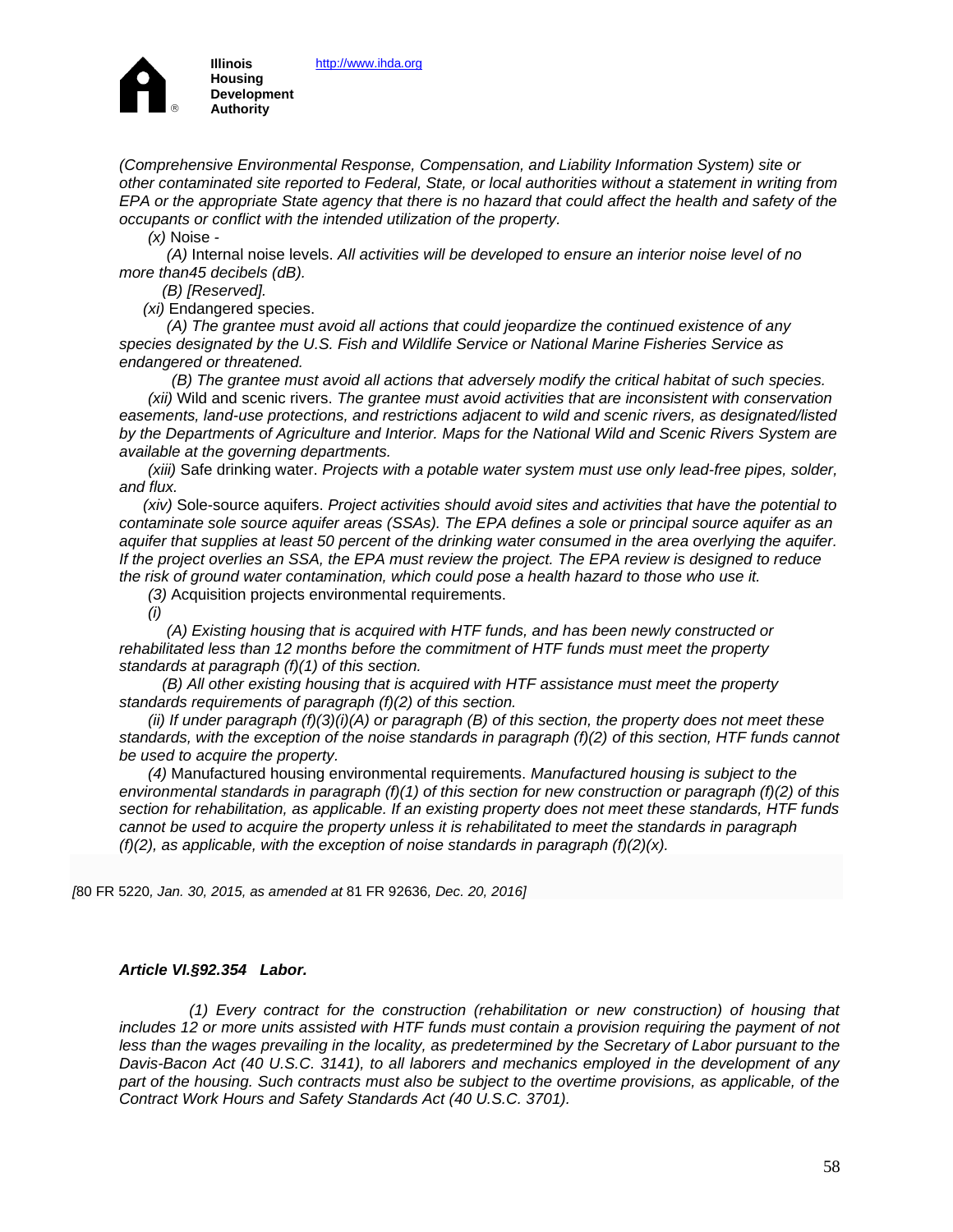

*(2) The contract for construction must contain these wage provisions if HTF funds are used for any project costs in §92.206, including construction or non-construction costs, of housing with 12 or more HTF-assisted units. When HTF funds are only used to assist HTF buyers to acquire single-family housing, and not for any other project costs, the wage provisions apply to the construction of the housing if there is a written agreement with the owner or developer of the housing that HTF funds will be used to assist HTF buyers to buy the housing and the construction contract covers 12 or more housing units to be purchased with HTF assistance. The wage provisions apply to any construction contract that includes a total of 12 or more HTF-assisted units, whether one or more than one project is covered by the construction contract. Once they are determined to be applicable, the wage provisions must be contained in the construction contract so as to cover all laborers and mechanics employed in the development of the entire project, including portions other than the assisted units. Arranging multiple construction contracts within a single project for the purpose of avoiding the wage provisions is not permitted.*

*(3) Participating jurisdictions (or their sub recipients), contractors, subcontractors, and other participants must comply with regulations issued under these acts and with other Federal laws and regulations pertaining to labor standards, as applicable. Participating jurisdictions (or their sub recipients) shall be responsible for ensuring compliance by contractors and subcontractors with labor standards described in this section. In accordance with procedures specified by HUD, participating jurisdictions shall:*

*(i) Ensure that bid and contract documents contain required labor standards provisions and the appropriate Department of Labor wage determinations;*

*(ii) Conduct on-site inspections and employee interviews;*

*(iii) Collect and review certified weekly payroll reports;*

*(iv) Correct all labor standards violations promptly;*

*(v) Maintain documentation of administrative and enforcement activities; and*

*(vi) Require certification as to compliance with the provisions of this section before making any payment under such contracts.*

*(b) Volunteers. The prevailing wage provisions of paragraph (a) of this section do not apply to an individual who receives no compensation or is paid expenses, reasonable benefits, or a nominal fee to perform the services for which the individual volunteered and who is not otherwise employed at any time in the construction work. See 24 CFR part 70.* 

*(c) Sweat equity. The prevailing wage provisions of paragraph (a) of this section do not apply to members of an eligible family who provide labor in exchange for acquisition of a property for HTF ownership or provide labor in lieu of, or as a supplement to, rent payments.* 

*[61 FR 48750, Sept. 16, 1996, as amended at 78 FR 44678, July 24, 2013]*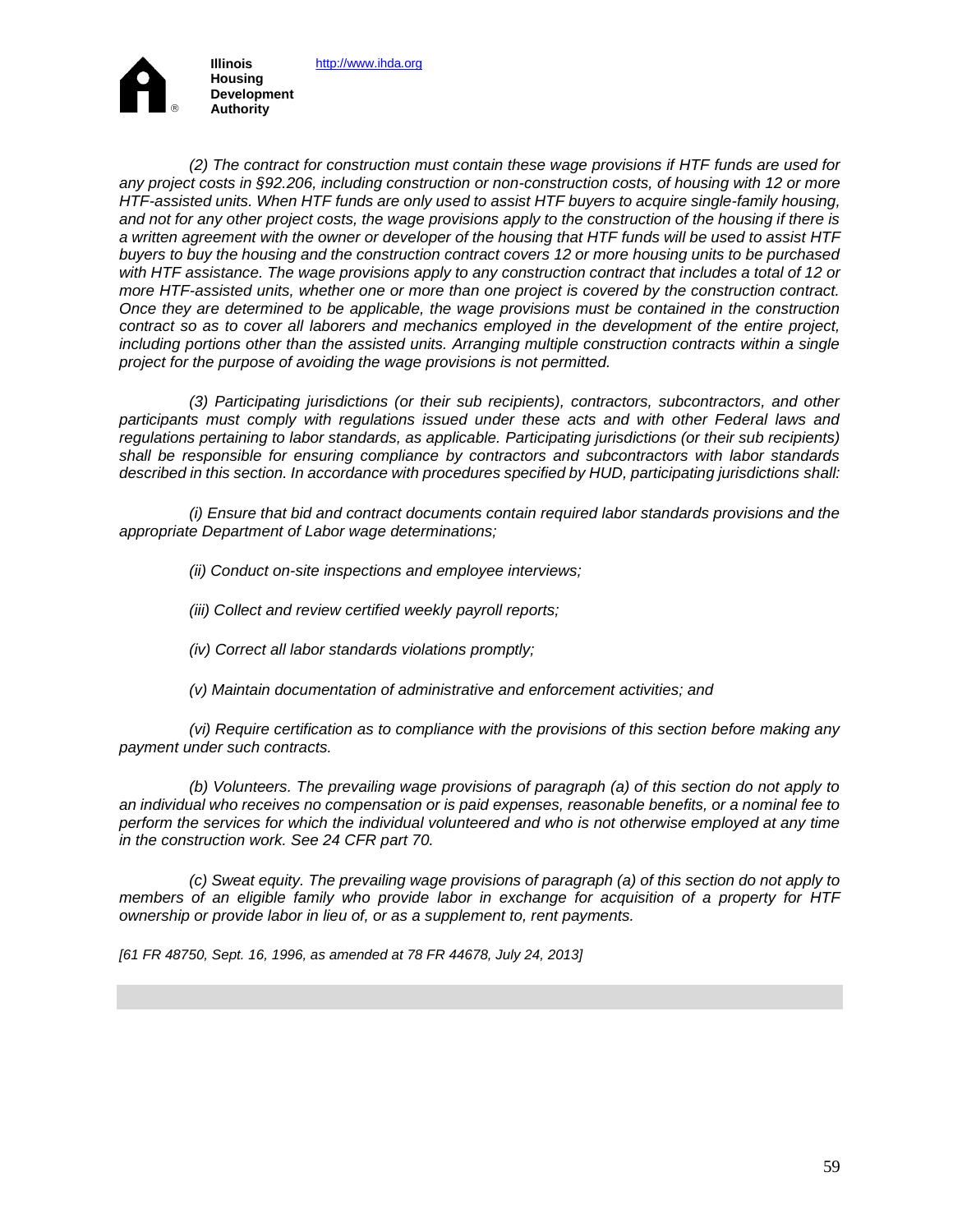

## *26) NHTF Rehabilitation Standards*

### *ADDENDUM #7*

## *NHTF REHABILITATION STANDARDS*

*In addition to the current Authority's "Standards for Architectural Planning and Construction" and the "HTF Rehabilitation and Construction Guidelines" the following Rehabilitation Standards (Standards) shall be included when financed with Authority provided HTF funds. These Standards shall include the "Property Standards" as noted above to be part of the Rehabilitation Standards, additional clarification is provided below:* 

*These Standards are hereby incorporated into the scope of work, the sub-recipient, owner, general contractor and Architect shall ensure compliance with the applicable HTF provisions as noted. The Standards represent the minimum acceptable levels for construction completed through the rehabilitation and is the basis for a uniform inspection of the rehabilitated housing.* 

*The project shall obtain a HUD Uniform Physical Condition Standards (UPCS) inspection (using the most current format) which shall identify all Observable Deficiencies and Health and Safety Concerns. The*  scope of work shall address all noted deficiencies and life threating concerns so that at the completion of *the rehabilitation the noted deficiencies and concerns have been cured.*

*Please visit the HUD Real Estate Assessment Center for information and documents to complete the UPCS inspections. HUD can be accessed at the following underlined hyperlinks: [HUD Physical Inspection](http://www.hud.gov/offices/reac/training/pass_tm.cfm)  [Training Materials and Documents](http://www.hud.gov/offices/reac/training/pass_tm.cfm) and [Physical Inspection Training](http://portal.hud.gov/hudportal/HUD?src=/program_offices/public_indian_housing/reac/products/pass/materials) Materials the [UPCS Comprehensive](http://portal.hud.gov/hudportal/documents/huddoc?id=DOC_26482.xls)  [Listing Inspectable Area](http://portal.hud.gov/hudportal/documents/huddoc?id=DOC_26482.xls) form is available in Excel. In addition, the HTF Project Checklist (Addendum #4) is recommended to insure all applicable items are addressed.*

*If any Health and Safety Concern is identified as a Life Threating Concern it needs to be addressed immediately. Life threatening deficiencies such as the potential for electrical shock, structural failure, carbon monoxide poising or noxious fumes, fire safety concerns, etc. needs to be addressed immediately if housing is occupied.* 

*Major Systems (as noted above) must be inspected to determine the condition and if it warrants replacement or repair. The Life Expectancy of Housing Components (Addendum #5) provides estimates of the effective life of the various building components. In the event where a Major System component is in satisfactory condition but has a remaining contributory life of less than the affordability period for multifamily/rental projects, or 5 years or less for single family units* 

*In this instance these items need to be completed in the scope of work or if for rental housing an appropriately determined replacement reserve needs to be funded so as to address the repair or replacement of the component when it becomes due. The determination of the reserve amounts will be ascertained on a case by case basis and by using the following formula.*

*Cost of repair at time of replacement ÷ Remaining useful life estimate (years) of component = Annual reserve amount.*

*In the event the project does not include approved building plans and specifications, the scope shall provide adequate description of the materials including quantity and cost. All materials shall be new and free from defect. They shall be at a minimum "construction" or 'builder" grade quality. The materials shall*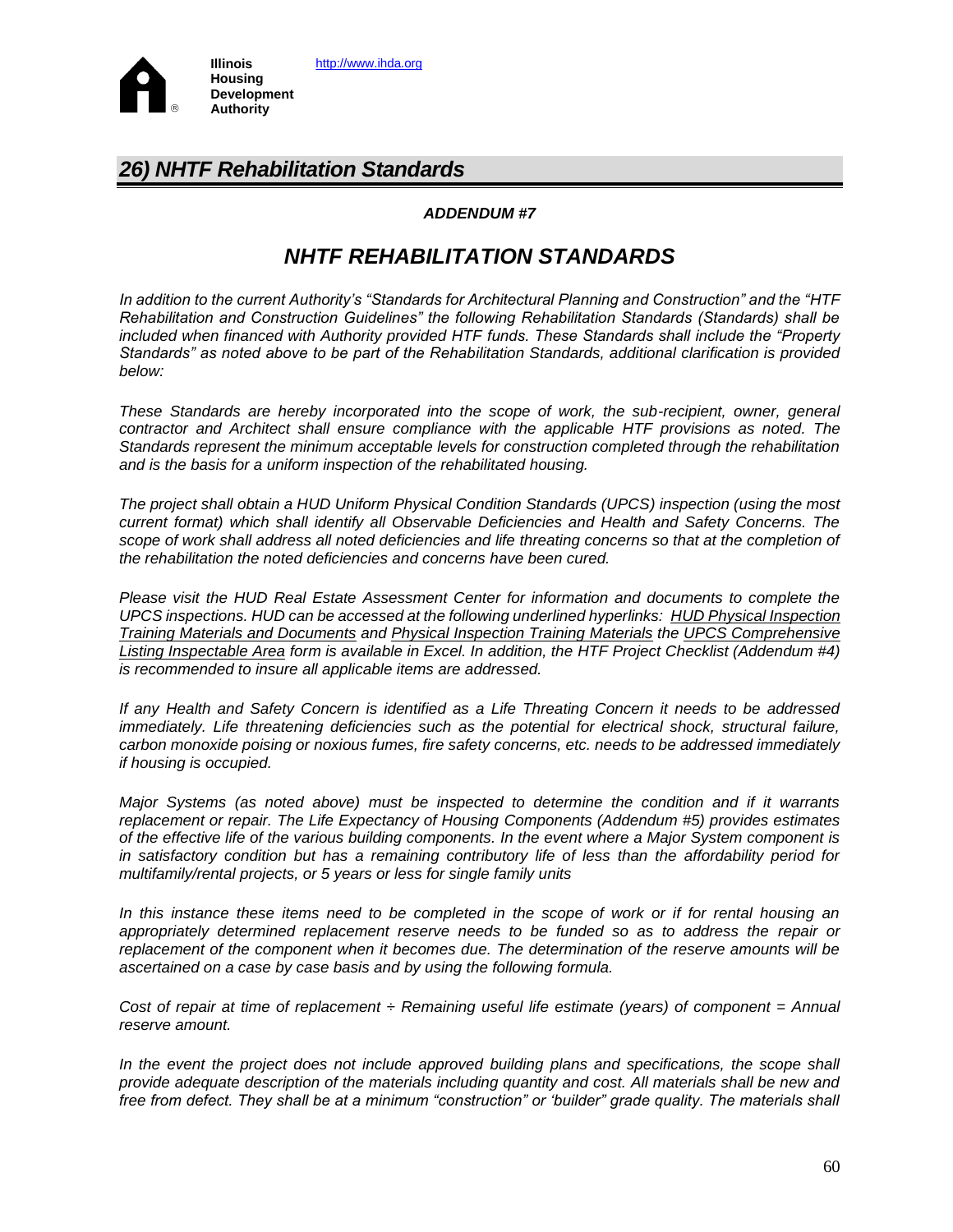

*be installed as per the manufacturer, applicable code or trade standard. Specific methods, techniques or sequential procedures shall be included when required. Descriptions should also contain manufacturer cut sheets when available. Materials and methods should be in adequate detail so there is no confusion between owner and general contractor, that the Authority or sub recipient inspector know exactly what is being constructed and to eliminate the need for change orders due to lack of specification.*